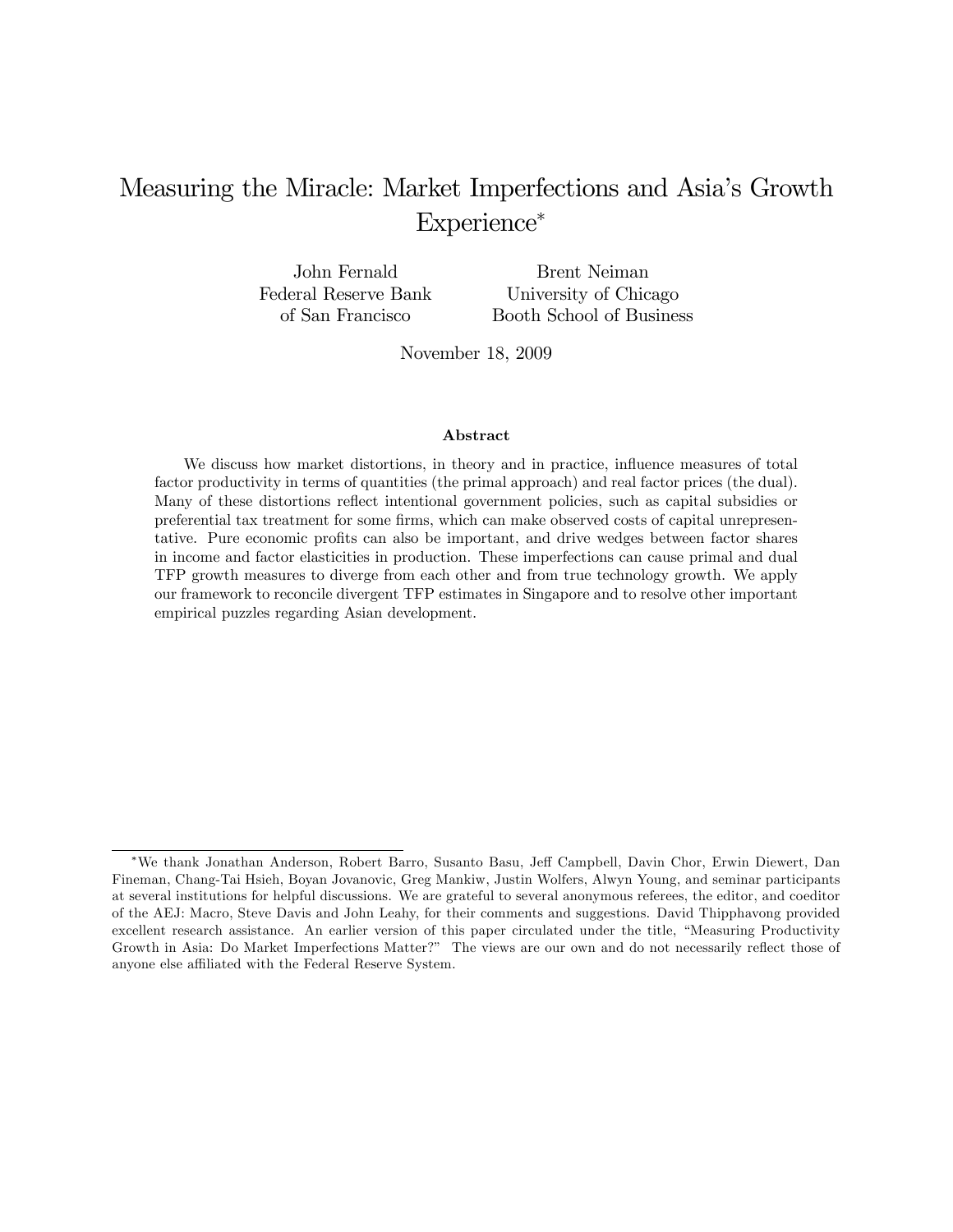# 1 Introduction

Many countries–rich and poor, fast growing and slow–have market distortions that affect the interpretation of productivity statistics.<sup>1</sup> Many of these distortions reflect intentional government policies, such as capital subsidies or preferential tax treatment for some firms. Other distortions reflect monopoly power which, in some cases, leads to large (and possibly varying) rates of pure economic profit. We discuss how these distortions, in theory and in practice, influence measures of total factor productivity in terms of quantities (the primal approach) and real factor prices (the dual). In particular, market imperfections can cause primal and dual TFP growth measures to diverge from each other and from true technology growth. We apply our framework to measure TFP and technology in Singapore. Our framework and results quantitatively reconcile the divergent findings of Young (1992, 1994, 1995) and Hsieh  $(2002)$ -thereby resolving a controversy that has generated heat but also considerable smoke. Our estimates also uncover increases in capitalís share of production–consistent with trade-based explanations of Asia's growth–that were otherwise obscured by declining profit shares.

Policy interventions often favor some firms over others. For example, favored producers might receive subsidized financing or preferential tax treatment. Foreign firms might be offered such benefits as a means to encourage direct investment. We discuss how the resulting heterogeneity affects productivity measurement. The issues are particularly pronounced when, as is often the case, the subsidies and benefits are difficult to quantify. The effective user cost of capital for firms can then diverge from market-based measures as observed by a statistician. Dual TFP change which is based on changes in real factor payments, will then not, in general, equal true technology growth. The primal TFP calculation, by contrast, is less sensitive to this favoratism, since it does not directly use measurements of the cost of capital.

Further, consider countries where the economic profit share in certain sectors is large. This might reflect entry barriers erected to protect powerful incumbents, direct ownership of firms by the government, or other output market interventions. Large economic profits are particularly likely in economies characterized by heterogeneity in government's treatment of firms. Economic profits, however, are generally not observed by the statistician. Both primal and dual TFP calculations use

<sup>&</sup>lt;sup>1</sup>The burgeoning literature on resource reallocation and misallocation highlights these distortions; see, for example, Restuccia and Rogerson (2009), Hsieh and Klenow (2009), and Banerjee and Moll (2010). Much of this literature focuses on developing countries, but many of the same issues apply to rich countries. For example, Basu and Fernald (2001) emphasized reallocations over the business cycle. Blanchard and Giavazzi (2003) emphasize labor and product market distortions in European economies.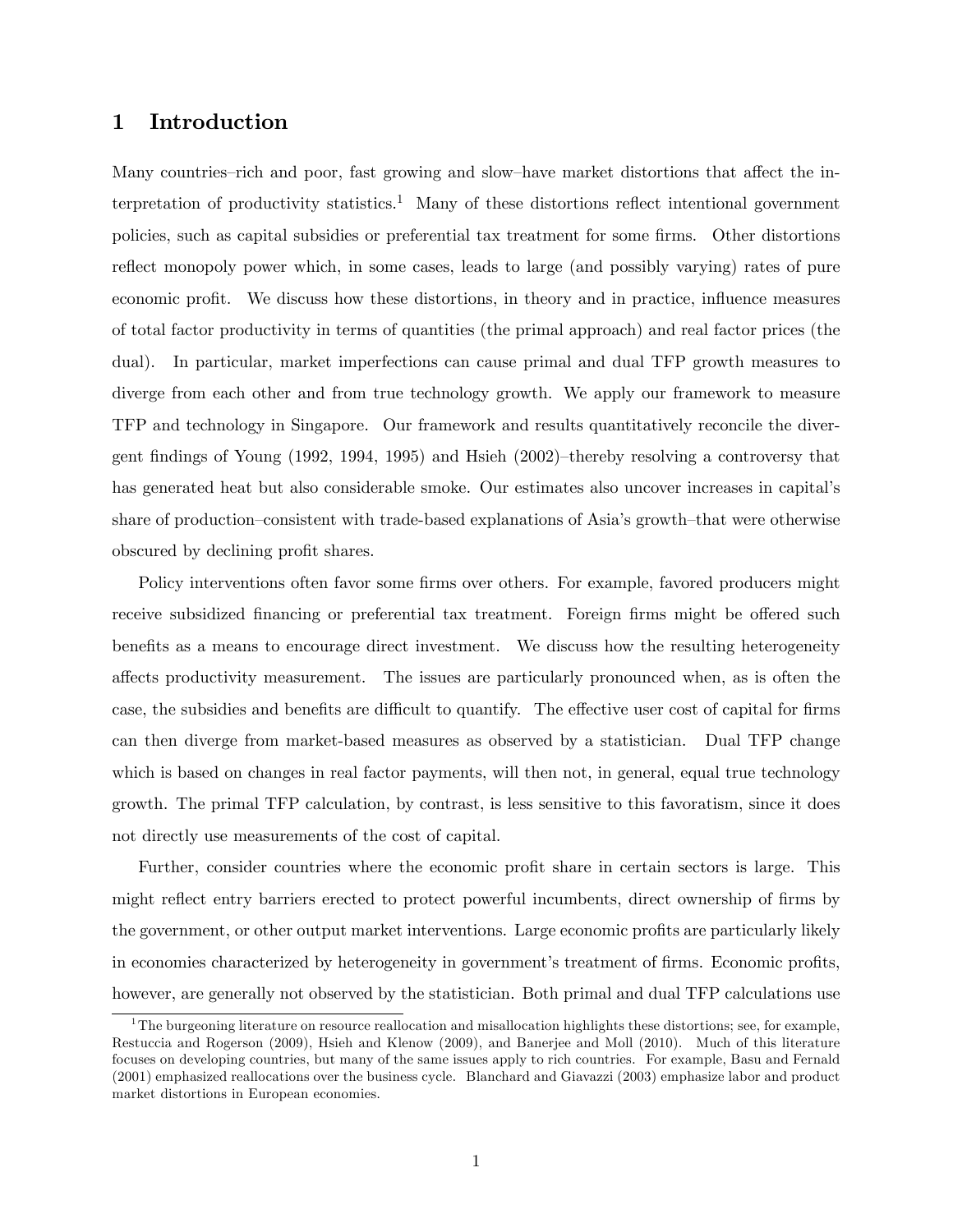the share of payments to capital as an input, but impute this share as the residual after subtracting wage payments from output. Hence, economic profits can cause dual and primal TFP growth to differ from each other and from technology growth.

We derive aggregate growth-accounting implications in a two-sector economy with these two types of distortions and demonstrate their joint impact on the ability of primal and dual TFP calculations to measure true changes in technology. We then apply our framework to the most prominent puzzle in growth accounting: the case of Singapore. Youngís (1992, 1994, 1995) careful primal growth accounting established the new conventional wisdom that Singapore's rapid development did not involve technology growth. Two decades of growth of nearly 8 percent per year reflected the massive accumulation of capital and labor along with negative TFP growth. Hsieh (2002) challenges this view and finds that dual TFP in Singapore grew at a moderate pace. Table 1 compares these primal and dual estimates for Singapore as well as Hong Kong, Korea, and Taiwan – a group referred to as the newly industrialized economies (NIEs). These apparently contradictory results reflect the following puzzle. Labor's share in income was generally stable or rising. Hence, the rising capital-output ratio behind the weak primal TFP growth in Singapore implies a sharp decline in returns to capital; but, reasonable user-cost measures are flat.

We provide qualitative evidence that pure profits, capital subsidies, and differential tax treatment played an important role in Singapore's economy. In the context of our framework, we then quantify these imperfections and combine primal and dual results to shed light on sectoral and aggregate dynamics. For firms receiving preferential treatment, even Young's primal results were insufficiently pessimistic: Output grew nearly 10 percent per year for two decades, with sharply negative technology growth. Since this sector received large quantities of foreign direct investment, our results suggest that policies designed to lure FDI did not, in fact, raise overall TFP through technology transfer. The unfavored sector had annual output growth of about 6 percent with positive technology growth. Overall, technology growth was slightly negative. Further, we show how the imperfections we identify can quantitatively resolve most of the puzzling mismatch between Hsieh's dual and Young's primal TFP calculations for Singapore. We replicate the exercise in the other NIEs to demonstrate that, consistent with the data, our exercise does not imply large dual-primal TFP gaps for Hong Kong, Korea, and Taiwan.

Finally, we note the implication of our framework that labor's share of production costs was decreasing in most of the NIEs, despite labor's flat or rising share in revenue. Economic profit shares drove wedges between factor shares in revenues and in costs. Several international trade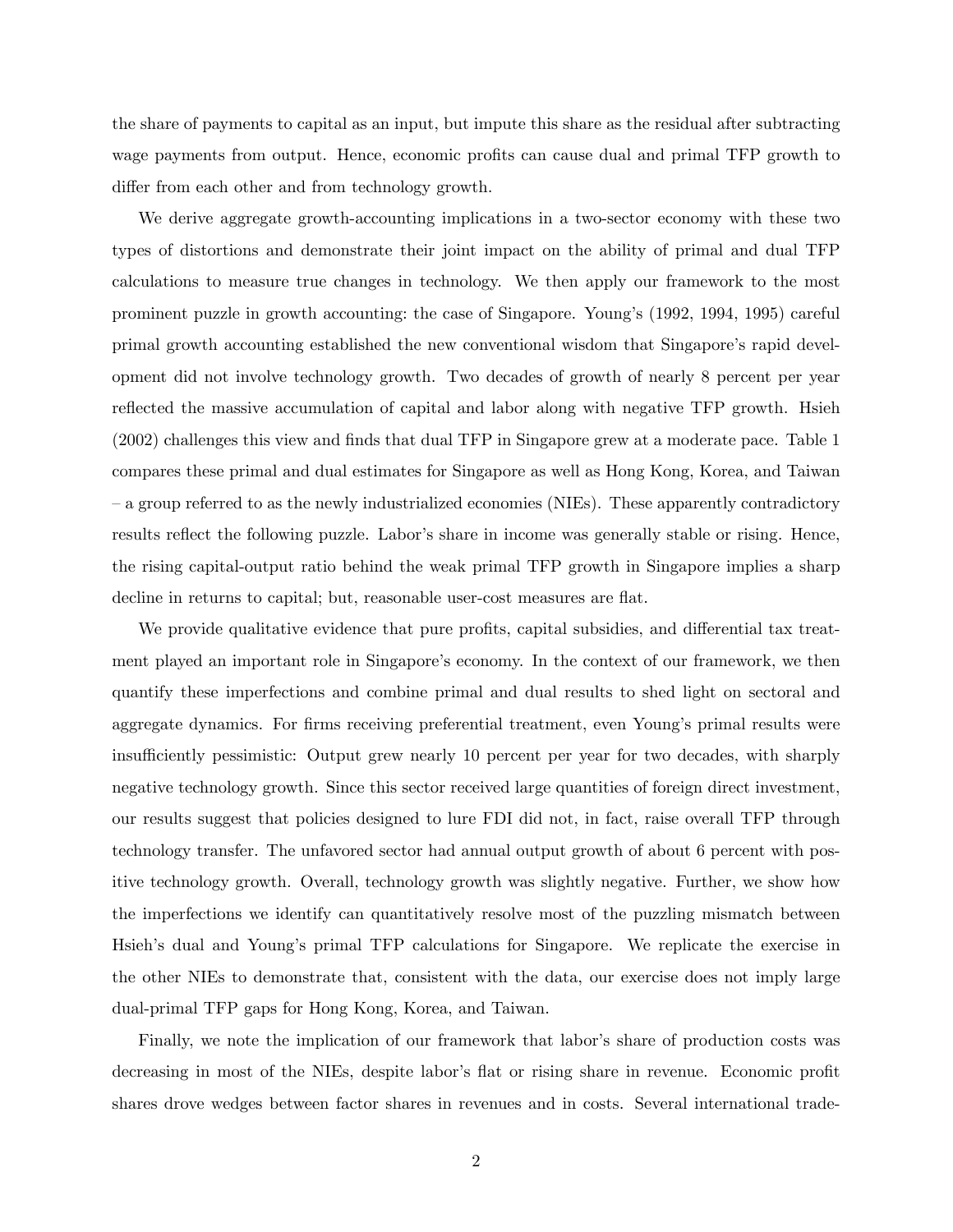based descriptions of Asiaís growth, such as Ventura (1997) and Romalis (2004), involve structural transformations toward capital-intensive sectors and imply a decline in laborís share. Hence, in contrast to a face-value interpretation of the original growth-accounting results, our explanation also allows an important role for trade in the NIEs' sustained rapid growth.

In sum, we reconsider dual and primal growth accounting exercises under highly plausible and empirically prevalent conditions that drive a wedge between measured TFP and actual technology growth. We pay special attention to the differences between economic objects that influence activity and the data available to measure those objects. We apply our framework to TFP measurement in Singapore and demonstrate that our approach is able to reconcile a highly controversial gap between dual and primal estimates in the literature. Our explanation allows for important roles of the primal and dual growth accounting studies and the trade-based analyses in our understanding of the Asian growth experience. Previously, all of these results were pairwise mutually exclusive.

# 2 Growth Accounting in a Two-Sector Model with User-Cost Differences and Pure Profits

We model a simple, two-sector, partial equilibrium economic environment in which one sector earns pure profits, receives a capital subsidy, and faces a preferential tax rate. These features appear empirically important in resolving apparently contradictory estimates for Asian growth, but they are also likely to have much broader applicability. We begin by introducing notation and describing the firm problem. Next, we relate primal and dual TFP growth to true sectoral technology growth and to each other. Finally, we consider how a statistician might go about measuring TFP growth for the aggregate two-sector economy, and compare that measurement to actual aggregate technology. We show that profits and capital cost heterogeneity can drive a wedge between the dual and primal exercises and render both of them imperfect estimates of technology.

## 2.1 A Two-Sector Environment

Consider firms indexed by  $i = F$  or U (ultimately, "favored" and "unfavored") that use homogeneous capital K and labor L, with  $K_t = K_{F,t} + K_{U,t}$  and  $L_t = L_{F,t} + L_{U,t}$ . Each firm i has a Cobb-Douglas production function,  $Y_{i,t} = A_{i,t} K_{i,t}^{\alpha_i} L_{i,t}^{1-\alpha_i}$ , where  $A_{i,t}$  is the firm's technology. The firms are equity-financed and seek, with perfect foresight, to maximize the present discounted value of cash flow.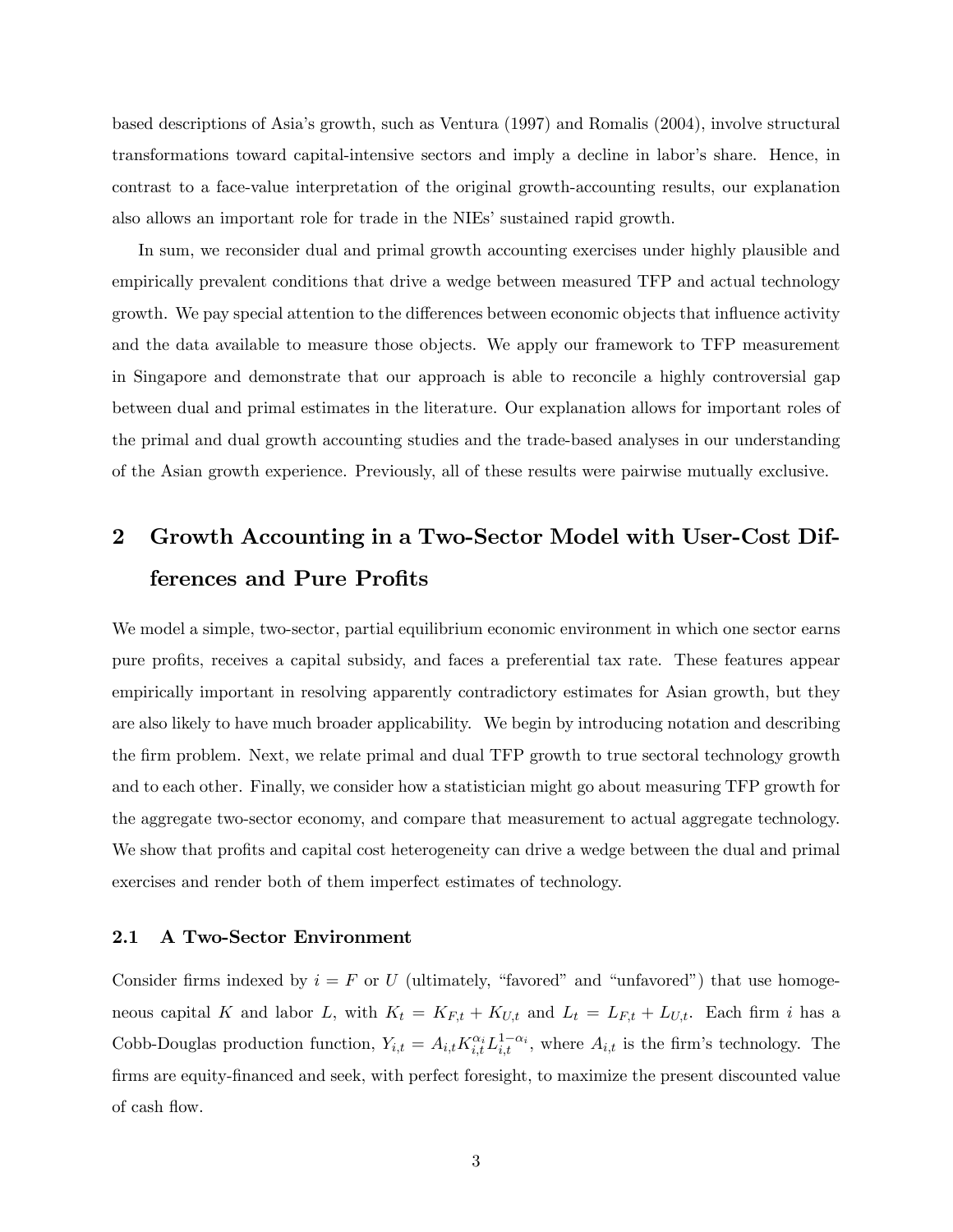Cash flow each period equals revenues net of wages, capital expenditures, and net taxes paid (we abstract from factor adjustment costs):  $P_{i,t}Y_{i,t}-W_tL_{i,t}-(1 - \kappa_{i,t} - \tau_{i,t}D_{i,t}) I_{i,t} - \tau_{i,t} (P_{i,t}Y_{i,t} - W_tL_{i,t}).$ The capital goods price,  $q$ , is the numeraire. The firms take the wage,  $W_t$ , as given and deduct wage payments before paying taxes at rate  $\tau_{i,t}$ .  $D_{i,t}$  is the present value of allowances for depreciation in the tax code per dollar of investment; the tax authorities issue a credit of  $\tau_{i,t}D_{i,t}$  when the firm undertakes the investment.<sup>2</sup>  $\kappa_{i,t}$  is an investment subsidy, so that  $(1 - \kappa_{i,t} - \tau_{i,t}D_{i,t}) I_{i,t}$  is the firm's effective net expenditure on capital. If the firm has market power, then price  $P_{i,t}$  (relative to the capital goods price) depends on its choice of output:  $P_{i,t}(Y_{i,t})$ . Capital accumulation is a function of investment  $I_{i,t}$  and depreciation  $\delta$ :  $K_{i,t+1} = (1 - \delta) K_{i,t} + I_{i,t}$ .  $i_t$  is the real interest rate between  $t-1$  and  $t$  (with  $i_0 \equiv 0$ ), again defined in terms of the numeraire q, so that  $\prod_{i=1}^{t}$  $j=0$  $(1+i_t)^{-1}$ is the firm's discount rate from period  $\theta$  to period  $t$ .

We assume perfect foresight and write the firm's problem:

$$
Max \ W_0 = \sum_{t=0}^{\infty} \left( \prod_{j=0}^{t} (1+i_t)^{-1} \right) ((1-\tau_{i,t}) (P_{i,t} (Y_{i,t}) Y_{i,t} - W_t L_{i,t}) - (1-\kappa_{i,t} - \tau_{i,t} D_{i,t}) I_{i,t})
$$

subject to initial capital  $K_{i,0}$ , the production function, and capital accumulation. The first-order condition for labor yields the standard condition that the output elasticity is a markup  $\mu_{i,t}$  over the share of payments to labor in total revenue,  $s_{L_{i,t}}$  (see, e.g., Hall 1990):

$$
1 - \alpha_i = \mu_{i,t} \frac{W_t L_{i,t}}{P_{i,t} Y_{i,t}} \equiv \mu_{i,t} s_{L_{i,t}},
$$
\n(1)

where  $\mu_{i,t} = (1 + (\partial P_{i,t}/\partial Y_{i,t}) (Y_{i,t}/P_{i,t}))^{-1}$ . With perfect competition, price is not affected by the firm's output, so  $\mu_{i,t} = 1$ . Similarly, the Euler equation for capital implies that the output elasticity is a markup over the share of payments to capital in total revenue,  $\alpha_i = \mu_{i,t} (R_{i,t}K_{i,t}) / (P_{i,t}Y_{i,t}) \equiv$  $\mu_{i,t} s_{K_{i,t}}$ , where capital's nominal cost is calculated with an implied rental rate or user cost of capital:

$$
R_{i,t} = \frac{1}{1 - \tau_{i,t}} \left( (1 + i_t) \left( 1 - \kappa_{i,t-1} - \tau_{i,t-1} D_{i,t-1} \right) - (1 - \delta) \left( 1 - \kappa_{i,t} - \tau_{i,t} D_{i,t} \right) \right). \tag{2}
$$

If  $\kappa_{i,t-1} = \kappa_{i,t}$  and  $\tau_{i,t-1}D_{i,t-1} = \tau_{i,t}D_{i,t}$ , then the user cost takes the familiar Hall-Jorgenson

<sup>&</sup>lt;sup>2</sup>With constant tax rates, this formulation is equivalent to allowing firms to deduct depreciation each period against income before paying taxes.  $D_{i,t}$  is the present value of these deductions.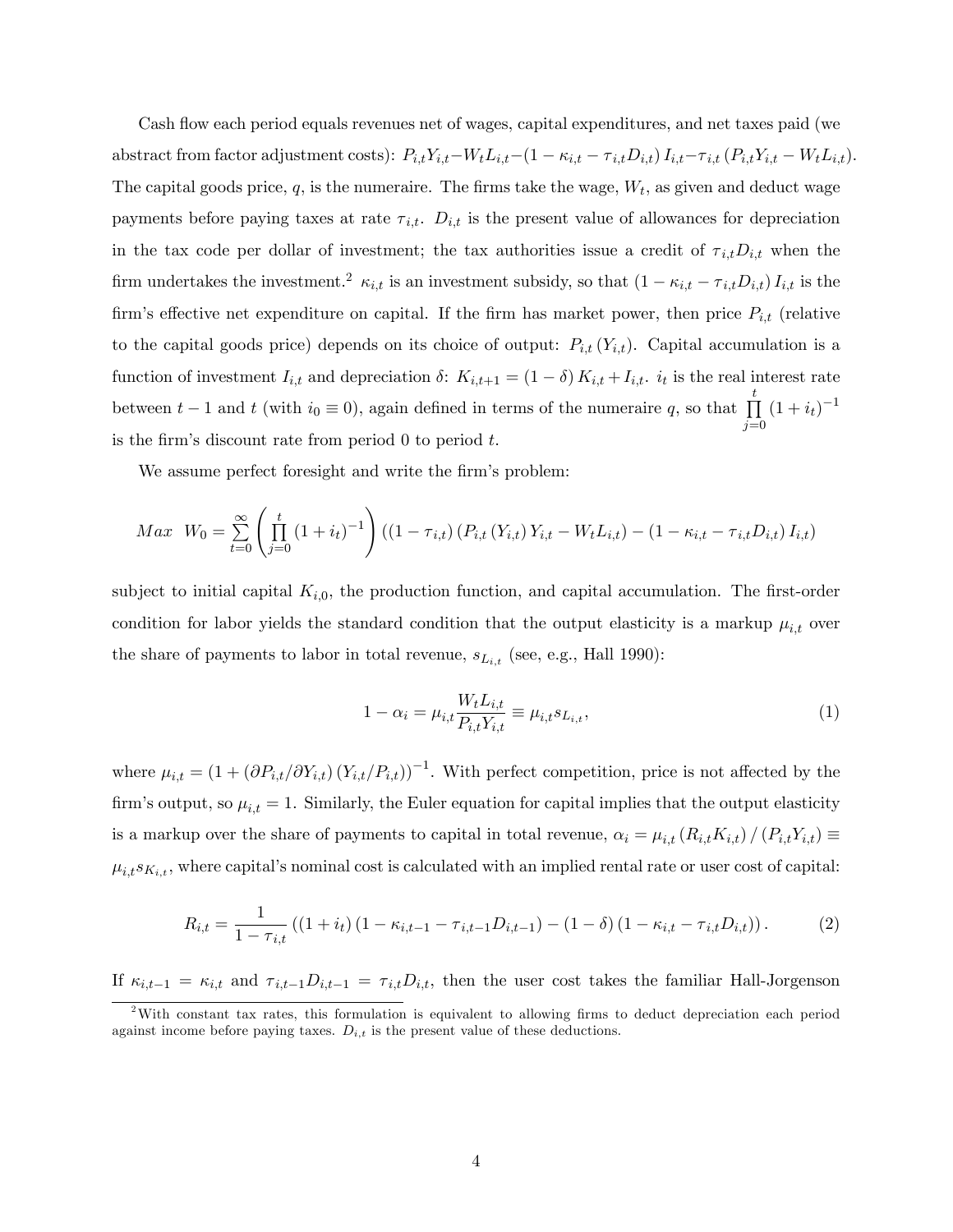(1967) form:<sup>3</sup>

$$
R_{i,t} = (i_t + \delta) \left( \frac{1 - \kappa_{i,t} - \tau_{i,t} D_{i,t}}{1 - \tau_{i,t}} \right) = (i_t + \delta) T_{i,t},
$$
\n(3)

where  $T_i$  is the wedge on the firm's user cost implied by changes in taxes, capital subsidies, and depreciation allowances.

The user cost is the implicit rental cost of using a dollar of capital for one period. It is thus capitalís counterpart to the wage. The Örm must earn an after-tax return to cover interest plus depreciation. All else equal, with a higher tax rate Örms must earn a higher pre-tax return to compensate shareholders, raising the user cost. The purchase price of capital is effectively  $1 - \kappa_{i,t} - \tau_{i,t}D_{i,t}$ ; hence, reducing investment subsidies or depreciation allowances also raises the user cost. We assume the subsidies and tax benefits are not externally observable.

Further, some firms have market power and charge a variable markup over marginal cost,  $\mu_i > 1$ , earning profits:

$$
\Pi_{t,i} = P_{t,i} Y_{t,i} - R_{t,i} K_{t,i} - W_t L_{t,i}.
$$
\n(4)

Hence, we define the profit share as  $s_{\Pi t,i} = \prod_{t,i}/(P_{t,i}Y_{t,i}) = 1 - s_{Lt,i} - s_{Kt,i} = (\mu_{t,i} - 1)/\mu_{t,i}$ . Henceforth, when possible, we omit time subscripts.

#### 2.2 Recovering Technology Growth

We now analyze how primal and dual TFP measurements can correctly capture sectoral technology growth in this environment. We start with the primal TFP calculation, which subtracts factor share weighted growth in inputs from real output growth. Differentiating the production function and substituting from the first-order conditions, we obtain:

$$
\widehat{a}_i = \widehat{y}_i - \alpha_i \widehat{k}_i - (1 - \alpha_i) \widehat{l}_i,\tag{5}
$$

where  $\hat{j} = dJ/J$  is the percent change of any variable J. Hence, if the primal TFP statistician obtained direct estimates of  $\alpha_i = R_i K_i/(R_i K_i + W_i L_i)$ , she could use this together with information on output, labor, and capital growth from the national accounts to correctly estimate technology growth in sector i.

<sup>&</sup>lt;sup>3</sup>We abstract here from many of the rich considerations facing firms in their optimization decisions. Auerbach (1983) and Hassett and Hubbard (2002) survey the voluminous literature on the user cost. Personal taxes are also a source of capital taxes but do not directly impact growth-accounting as long as firms take the interest rate as given. We have abstracted from property taxes. These were unimportant in Korea and Hong Kong, and appear to have moved over time with corporate tax rates in Singapore and Taiwan; see Asher (1989) and Tanzi and Shome (1992).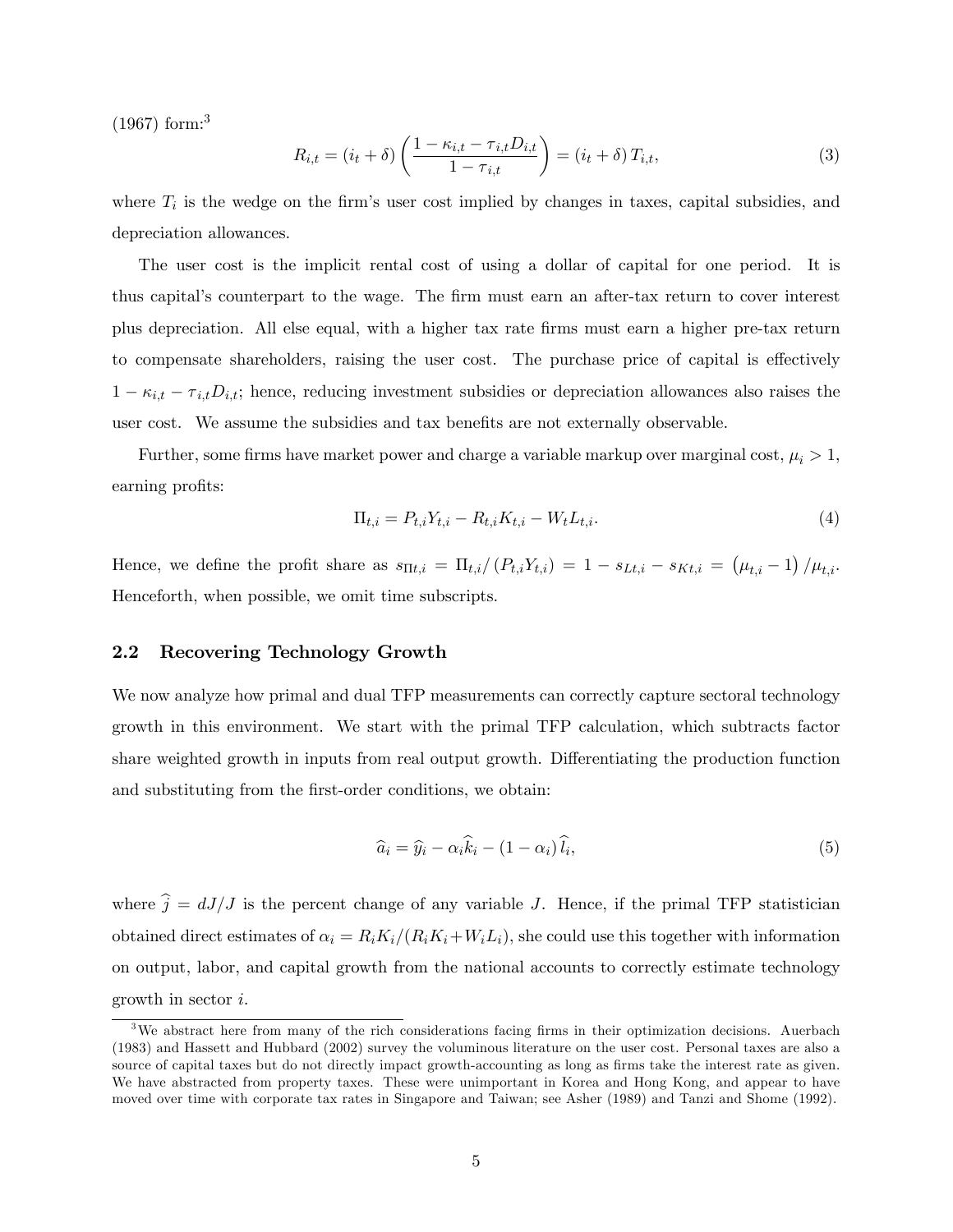Dual TFP calculations also require factor shares, but use them to weight growth of real factor prices, rather than factor stocks. Unlike factor stocks, which can be found or constructed using national accounting data, the dual statistician uses independent data not found in the national accounts in order to measure growth in the user cost  $(\hat{r}_{Dual})$  and wage  $(\hat{w}_{Dual})$ . To relate the dual calculation to actual technology growth, we totally differentiate  $(4)$ , substitute in the relation  $(5)$ , and rearrange terms to get:

$$
\widehat{a}_{i} = (1 - \alpha_{i}) \left( \widehat{w}_{i} - \widehat{p}_{i} \right) + \alpha_{i} \left( \widehat{r}_{i} - \widehat{p}_{i} \right) + \frac{s_{\Pi_{i}}}{1 - s_{\Pi_{i}}} \widehat{s}_{\Pi_{i}},\tag{6}
$$

where  $\hat{s}_{\Pi_i} = \hat{\pi}_i - \hat{p}_i - \hat{y}_i$  is the profit-share growth rate for firm or sector *i*. Hence, if the dual TFP statistician obtained direct estimates of  $\alpha_i$ , correctly measured factor price growth without errors by taking into account taxes, depreciation, and subsidies (i.e.  $\hat{r}_{Dual} = \hat{r}_i$  and  $\hat{w}_{Dual} = \hat{w}_i$ ), and had an accurate measure of both the level and growth in profit's share, she would correctly estimate technology growth.

Finally, we now relate aggregate TFP growth and technology growth to these sectoral values. We measure aggregate output as a Divisia index:  $\hat{y} \equiv \omega_F \hat{y}_F + \omega_U \hat{y}_U$ , where the nominal output share of sector i is  $\omega_i \equiv P_i Y_i / (P_F Y_F + P_U Y_U) \equiv P_i Y_i / P Y$ . This is the continuous-time analogue to discrete-time chain-weighting. Since the two firms have Cobb-Douglas production functions, we find:

$$
\widehat{y} = (\omega_F \widehat{a}_F + \omega_U \widehat{a}_U) + (\omega_F \alpha_F \widehat{k}_F + \omega_U \alpha_U \widehat{k}_U) + (\omega_F (1 - \alpha_F) \widehat{l}_F + \omega_U (1 - \alpha_U) \widehat{l}_U).
$$

The first term,  $\hat{a} \equiv \omega_F \hat{a}_F + \omega_U \hat{a}_U$ , tells us how much aggregate output rises because of technological change, holding labor and capital in the two sectors Öxed (so that the second and third terms are zero). Given this property, we define this term to be aggregate (i.e., average) technology change. If the sectoral TFP calculations were performed as specified in  $(5)$  or  $(6)$ , one could combine those estimates with sector shares in output and correctly capture technology growth in this economy as  $\widehat{a} = \omega_F T F P_F + \omega_U T F P_U.$ 

## 2.3 Pitfalls in Standard Growth Accounting Approaches

We now demonstrate how primal and dual TFP growth measures, as typically implemented in such an environment and subject to practical considerations such as data availability, relate to actual technology growth in each sector i. Standard primal TFP calculations are implemented with four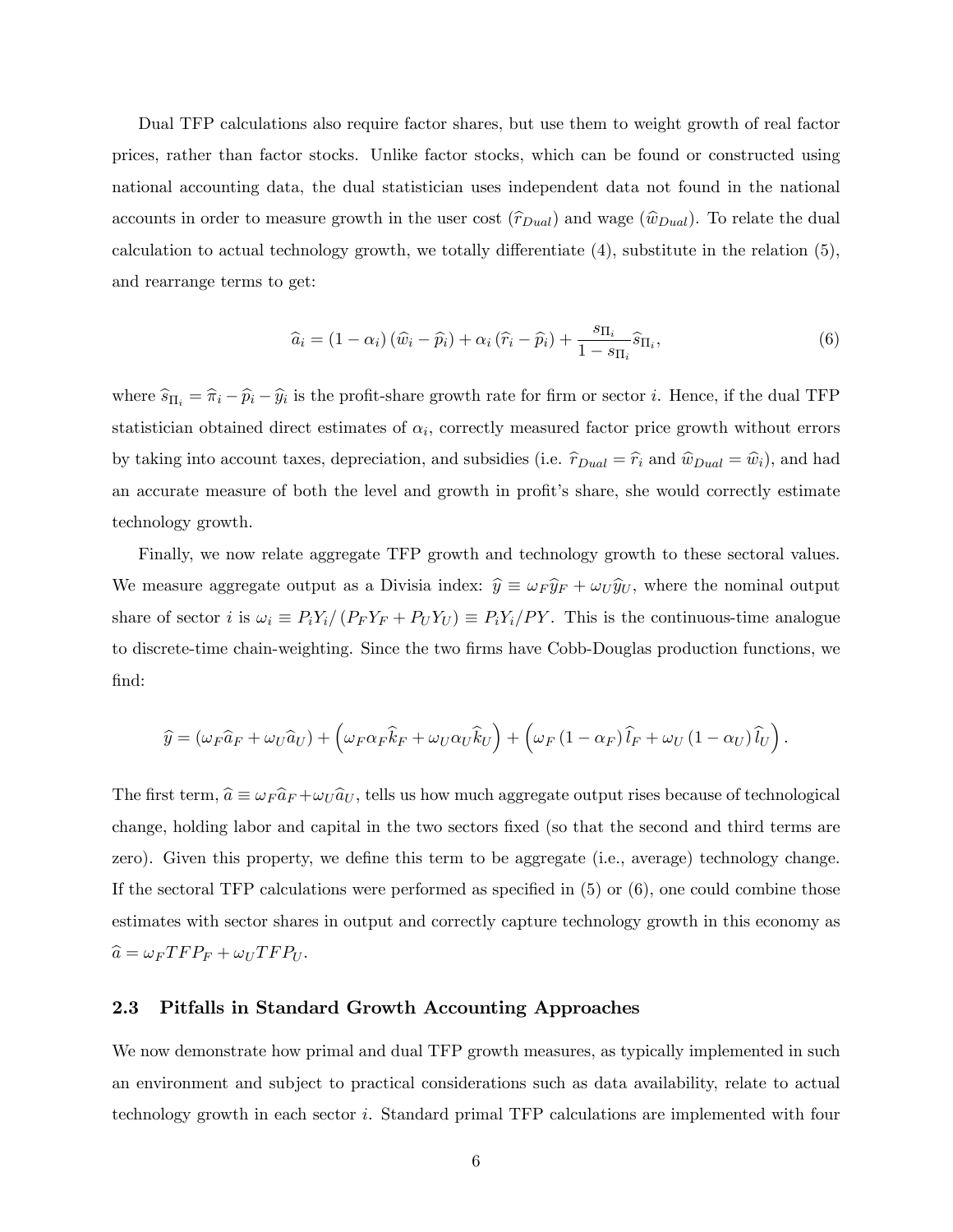pieces of information – growth rates in real output, capital stock, labor stock, and labor's share of  $output - as:$ 

$$
TFP_{Primal,i} \equiv \hat{y}_i - (1 - s_{Li})\hat{k}_i - s_{Li}\hat{l}_i. \tag{7}
$$

Note that rather than using factor shares in costs as the weights, primal TFP typically uses factor shares in output, information that is readily available from a country's national accounts. The share of payments to labor  $s<sub>L</sub>$  is easiest to measure so the residual  $(1 - s<sub>L</sub>)$  is typically used to weight capital's share. If firms have market power and markups  $\mu_i > 1$ , the primal TFP calculation (7) does not equal technology change  $\hat{a}_i$ . To show this, we again differentiate the production function and substitute from the first-order conditions to get:

$$
\widehat{a}_i = TFP_{Primal,i} + (\mu_i - 1) s_{L_i} (\widehat{k}_i - \widehat{l}_i).
$$
\n(8)

As in Hall  $(1990)$ , equation  $(8)$  shows that using revenue shares in the context of profits can lead to a divergence between primal TFP growth and technology growth because weights on capital and labor do not properly capture marginal products. If capital grows faster than labor, a sector's technology growth exceeds measured primal TFP growth because the statistician overweights capitalís productive contribution.

Now consider implementing the dual. Following Hsieh (2002), suppose the statistician continues to use laborís share in output and its complement as weights and assumes away the import of taxes, depreciation, and subsidies. She measures the user cost for all firms as the sum of the real interest rate and depreciation,  $R_{Dual,i} = (i + \delta)$ . This estimate differs from the firm's true user cost due to the tax adjustment term in equation  $(3)$ , and so the statistician's implementation of the dual incorrectly estimates growth in this cost,  $\hat{r}_{Dual,i} = \hat{r}_i - \hat{t}_i$ . This would clearly be the case, for instance, if the independent data on the user cost came entirely from market interest rates offered on bank loans. In such a case, it can be shown that:

$$
TFP_{Dual,i} \equiv (1 - s_{Li}) (\hat{r}_{Dual,i} - \hat{p}_i) - s_{Li} (\hat{w} - \hat{p}_i)
$$
  

$$
= \hat{a}_i (1 - s_{\Pi_i}) - s_{\Pi_i} \hat{\pi}_i - (1 - s_{\Pi_i}) (1 - \alpha_i) \hat{t}_i.
$$
 (9)

With a zero profit share and no required tax adjustment, the dual captures technology correctly. If either of these conditions fails, it does not.

Finally, given the availability of primal and dual TFP estimates for the same country, one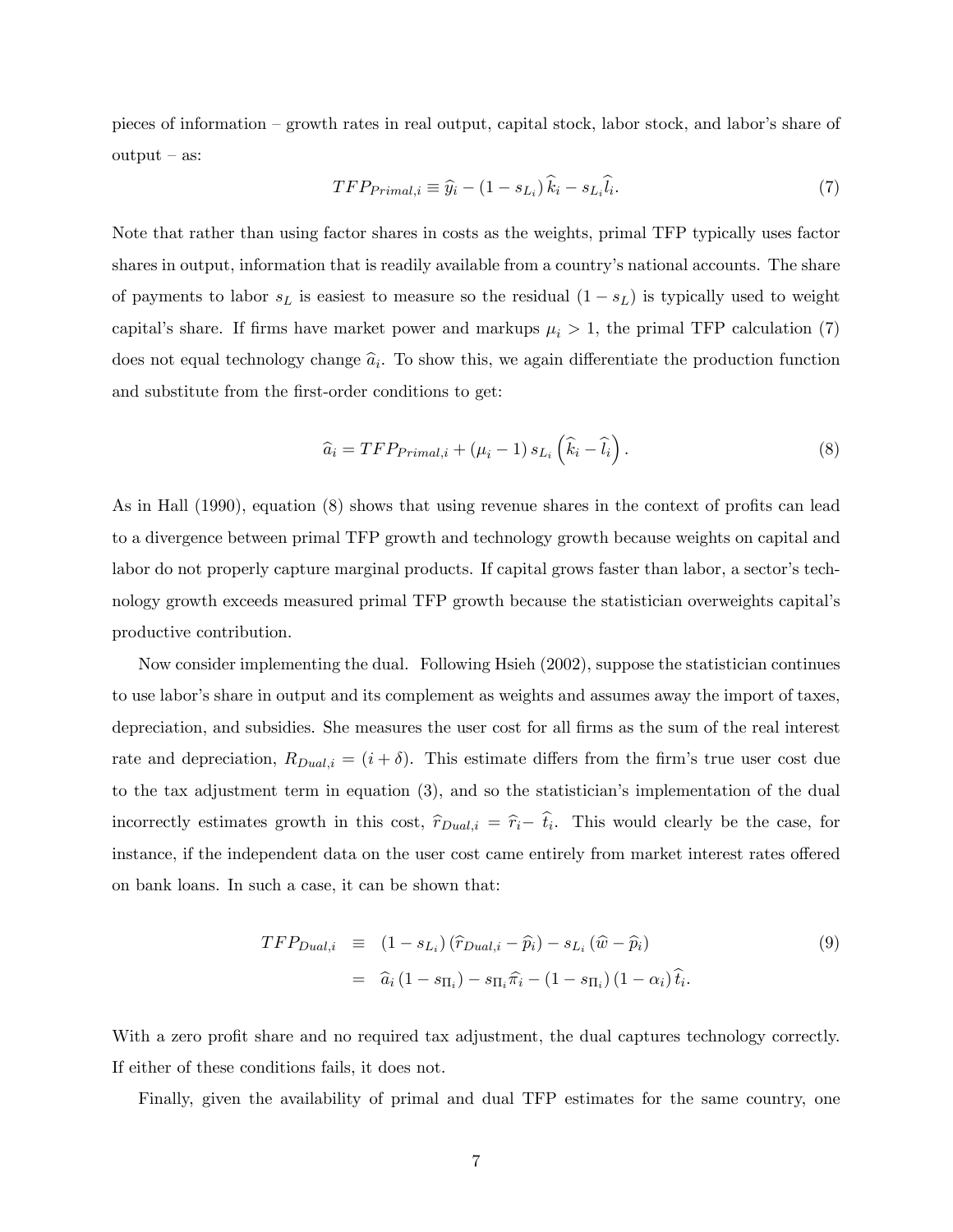would like to characterize when they should equal each other. As a benchmark, suppose the dual statisticianís independent data on factor prices is accurate (and fully takes account of taxes, depreciation, and subsidies), but does not distinguish economic profits in sector  $i$  from the return on capital. She would therefore measure  $R_{Dual,i} = (P_i Y_i - WL_i)/K_i = (R_i + \Pi_i/K_i)$ . Further, assume that the independent measure of wage growth is correct, i.e.  $w_{Dual} = w$ , and the statistician continues to use labor's share in output as the factor weight. To see the repercussion for the dual TFP measurement, we totally differentiate  $(4)$  and write:

$$
\widehat{y}_i = s_{L_i}\widehat{l}_i + (1 - s_{L_i})\widehat{k}_i + s_{L_i}(\widehat{w} - \widehat{p}_i) + (1 - s_{L_i})\left((r_i + \widehat{\pi_i}/k_i) - \widehat{p}_i\right). \tag{10}
$$

It is easy to rearrange (10) to show that in this case,  $TFP_{Dual,i} = TFP_{Primal,i}$ , where the primal is calculated as in (7). This derivation is what drives the expectation that even when implemented with noisy data, dual TFP and primal TFP calculations should produce similar results. With economic profits, since the primal TFP calculation  $(7)$  does not equal technology, it is clear that dual TFP growth in this case will also not equal technology growth.

Finally, we relate these practical implementations of the sectoral TFP calculations  $-$  those in (7) and  $(9)$  – to actual aggregate technology in this two-sector economy. To fix ideas, imagine that the unfavored sector  $U$  has conditions under which primal and dual growth accounting avoid pitfalls in measuring technology growth. In particular, assume  $\Pi_U = 0$ ,  $\hat{\pi}_U = 0$ ,  $T_U = 1$ , and  $\hat{t}_U = 0$ . These conditions are violated, however, in the favored sector  $F$ . We assume the statistician is unaware of the two-sector nature of the economy, and so applies the aggregate factor shares in revenue as weights. With some algebraic manipulation shown in Appendix A, we can write primal aggregate TFP growth as:

$$
TFP = \hat{a} + s_{\Pi} \left( \hat{x}_F - \hat{k} \right) + \Sigma_K, \tag{11}
$$

where  $\hat{x}_F = \alpha_F \hat{k}_F + (1 - \alpha_F) \hat{l}_F$  and  $\Sigma_K = (K_F K_U) / (PYK) (R_F - R_U) (\hat{k}_F - \hat{k}_U)$ . The second term of (11) captures the effect of favored firms' economic profits in creating a wedge between measured TFP growth and technology growth. The weights on inputs are shares in revenue rather than in cost and capital's share is measured as a residual, so the full profit share is allocated to capital. The third term,  $\Sigma_K$ , shows how reallocations of capital to sectors with higher user costs can lead TFP to outpace technology. Other things equal, a higher user cost implies a higher marginal product of capital and shifting capital to where itís more valuable raises output faster than shareweighted inputs. Such an analysis using the dual measure is omitted for brevity but yields the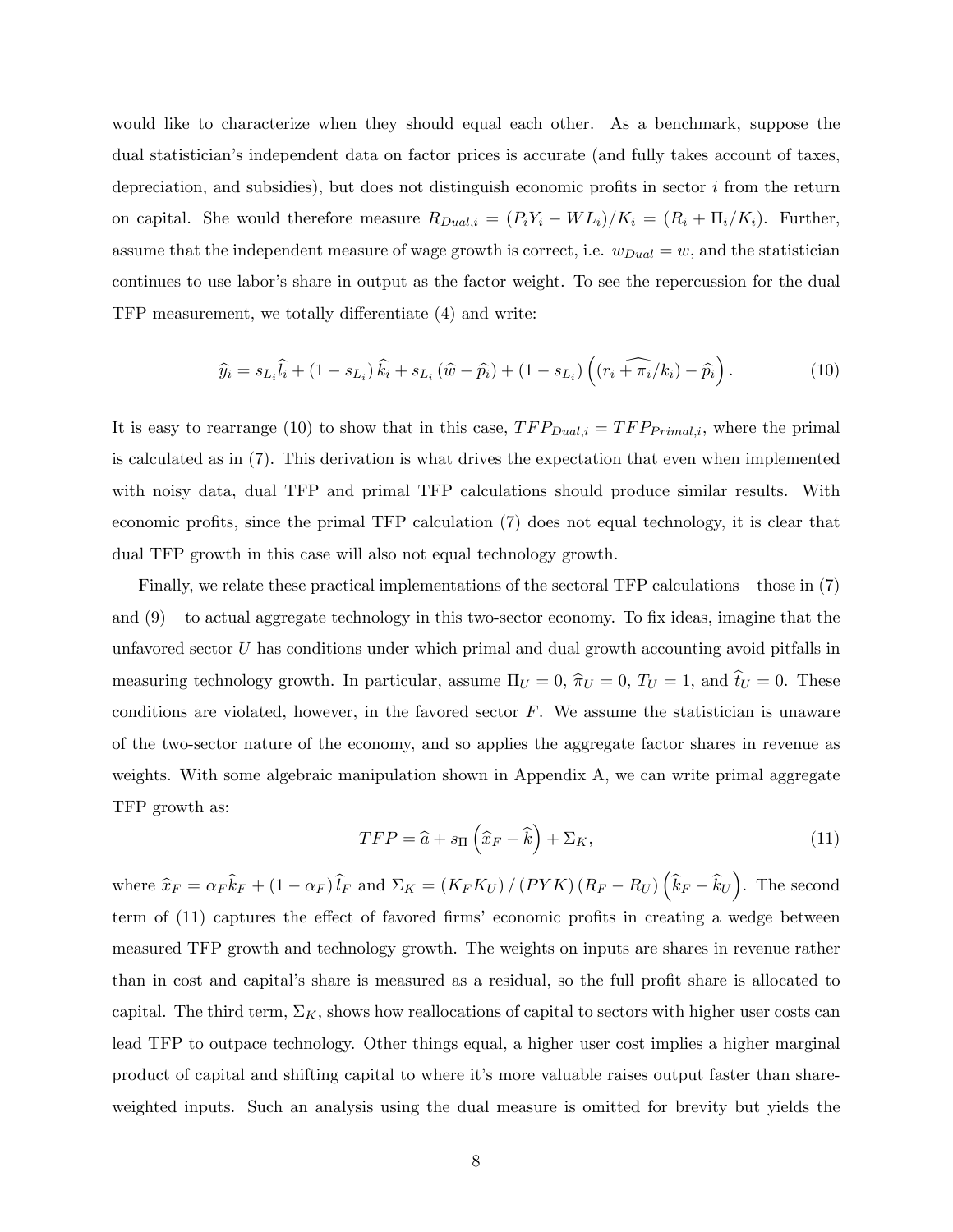identical point: With significant and different distortions across sectors, estimating technology as distinct from TFP requires building from the bottom up.<sup>4</sup>

# 3 Profits and User-Cost Differences: Preliminary Evidence for Singapore

The model above suggests features of economies that can theoretically cause primal and dual TFP calculations to diverge from each other as well as from technology growth. This section details how in Singapore, the country with the most controversial TFP growth estimates, there is ample qualitative evidence that these features matter in practice. Virtually every description of Singaporeís transition from a poor country in the 1960s to a rich, modern economy cites the government's active intervention and enticement of vast inflows of FDI. "Favored" firms – primarily government-linked corporations (GLCs), statutory boards (SBs), and multinationals  $-$  appeared to earn large profits, reflecting market power and favorable factor prices.<sup>5</sup> Incentives and favoritism, including tax preferences, increased over time.

## 3.1 Favored Firms Earned Large Economic Profits

GLCs (where the government is a substantial shareholder) and wholly-government-controlled SBs contributed as much as 25 percent of Singapore's GDP by the late  $1980$ 's.<sup>6</sup> Ermisch and Huff (1999) claim that government SBs earned monopoly profits in public utilities and telecommunications. The Singapore Economic Committee (1986) indicates that SBs enjoyed monopoly pricing, and the current surpluses of commercially-oriented SBs (included in national accounting profits) averaged 13 percent of GDP during 1975-1984 and 10 percent during 1985-1988. Ramirez and Tan (2003) report that listed GLCs have statistically significantly higher q-ratios than other listed firms.

Singapore's active enticement of FDI inflows also led to large profits. From 1972 to 1990, Singapore generated FDI inflows averaging almost  $1/4$  of gross fixed capital formation by offering a wide

 ${}^{4}$ For example, using aggregate cost rather than revenue shares would not, in general, yield technology. Appendix A discusses this further.

<sup>5</sup> SBs are created by acts of Parliament and are accountable to particular ministries. For example, SBs provided utility services, telecom, and port operations. GLCs are incorporated under the Companies Act. Several state holding companies (e.g., Temasek) hold equity on behalf of the government; Singapore's Economic Development Board sometimes takes equity stakes, as well. See Ramirez and Tan (2003) and Economist Intelligence Unit (2004).

 $6$ Late 1980s share is from IMF (1995). Department of Statistics (2001) argues that by the mid-90s, the GLC share of GDP was only a bit over 10 percent, though calculation explicitly excludes widespread holdings in companies where the government owns less than 20 percent of the company. Ramirez and Tan (2003) point out that Singapore Statistics' definition of GLCs exclude many companies in which the government has effective control.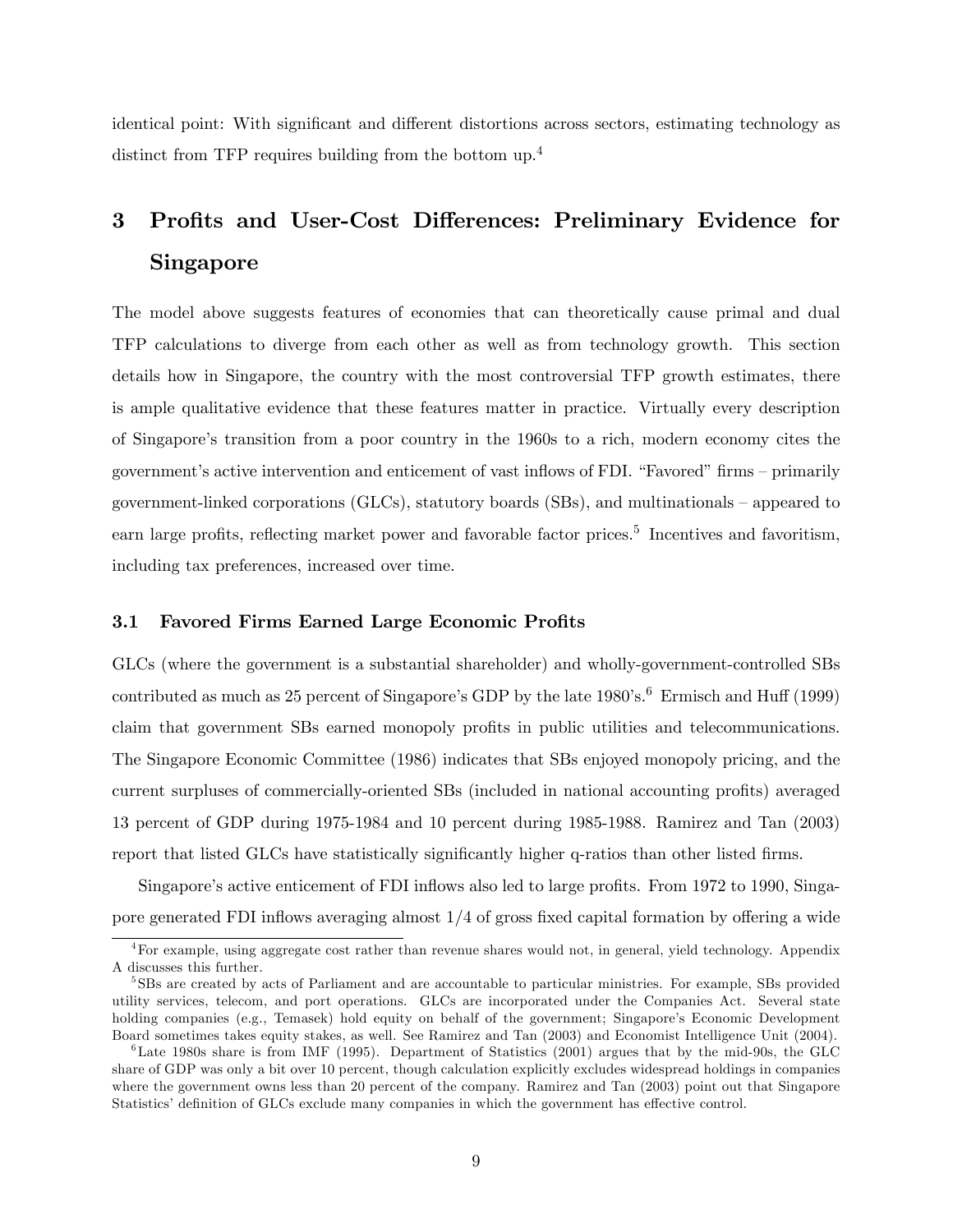range of incentives that reduced production costs. Singapore figures prominently in the literature on tax havens: "low-tax jurisdictions that provide investors opportunities for tax avoidance" (Desai, Foley, and Hines, 2006). Firms might locate intangible assets in Singapore or else adjust internal transfer prices to realize high profits there. Indeed, the average tax rate for U.S. multinationals in Singapore is consistently among the lowest in the world  $-$  about 30 percentage points below the unweighted mean in 1983, for example. Such profit shifting, as well as other subsidies that reduced operating costs, would lead to large economic profits.

### 3.2 Capital Subsidies

GLCs, SBs, and multinationals also had user costs of capital that likely differed from other firms. Special treatment (investment subsidies in our model) included direct government financing, implicit debt guarantees, and political connections.<sup>7</sup> A major benefit was subsidized land access. Under the Land Acquisition Act, the government had authority to purchase land at its 1973 market price, which it leased to industrialists at rates that reflected the low acquisition price. As land prices rose, the value of the land subsidy grew more valuable.<sup>8</sup> Favored firms also received government directed credit. In the 1970s, government loans to foreign investors, GLCs, and commercially-oriented SBs amounted to about 20 percent of the total stock of bank loans to the private sector (these figures exclude sizeable housing loans). The average interest rate on these government-directed commercial loans was about 3 percent less than the bank-lending rate used in Hsieh (2002) to implement a dual TFP calculation. (In the 1980s, the government stopped publishing the interest rate information.)

#### 3.3 Preferential Tax Treatment

Preferential tax policy toward some firms was a significant source of heterogeneity in the user cost of capital. Major legislative changes took place under the Economic Expansion Incentives (Relief from Income Tax) Act. The 1967 Act (as amended in 1970) gave so-called "pioneer firms" a five-year tax holiday, i.e., a tax rate of zero. In 1975, the tax-holiday period was extended to 10 years. In 1984, pioneer status was extended to selected service firms. In 1987, Singapore reduced the tax rate for

<sup>&</sup>lt;sup>7</sup>The Economist Intelligence Unit (1993) states: "Singapore's government relies heavily on incentives to attract foreign investment . . . Investment incentives include tax holidays and concessions, accelerated depreciation schemes, favourable loan conditions, equity participation and high-quality industrial estates..." Burton (1995) claims that GLCs' "costs of capital are usually lower than for companies in the private sector." U.S. Embassy (2001) notes that "GLCs were given preferential rates by DBS Bank, itself a GLC."

 $8$ Ermisch and Huff (1999) and Tan (2001) discuss the implicit land subsidy. In Schein's (1996) case studies, negotiations between the government and foreign investors over leases for favorable land parcels figure prominently.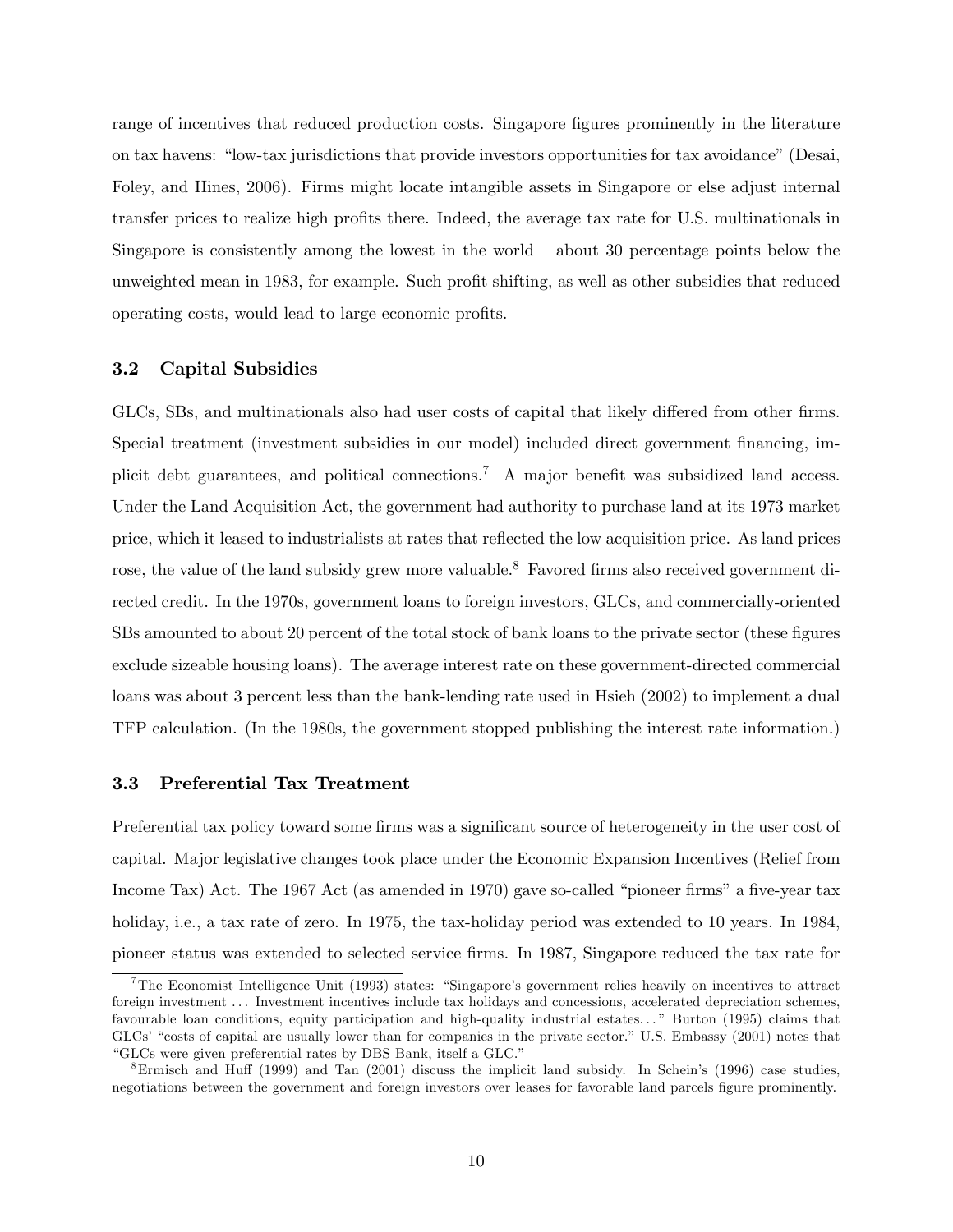firms ending their tax-holiday period from 40 percent to 10 percent. The share of manufacturing value added accounted for by pioneer firms rose from an average of 53 percent in the first half of the 1970s to about 64 percent in the second half of the 1980s. More generally, depreciation provisions became more generous after 1979, and the statutory corporate tax rate fell from 40 percent to 33 percent in 1986 and to 32 percent in  $1989<sup>9</sup>$  Data on changes in the tax code also confirm a meaningful quantitative role for the tax adjustment in the growth accounting exercises. Figure 1A shows the statutory rate and two measures of taxes relative to income from Inland Revenue Authority Reports and from financial reports of corporations.<sup>10</sup> The three measures all decline in the 1980s.

# 4 Quantifying Technology Growth in the Asian Tigers

We now turn to quantifying these imperfections to allow us to use the expressions derived in Section 2 to generate our preferred measure of technology growth. We analyze Singapore in most detail, but also quantify several terms for Hong Kong, Korea, and Taiwan. We do this to facilitate a mapping of our results to the existing literature but also to corroborate our methodology for countries which may lack the imperfections we have highlighted in Singapore. We start with a measurement of economic profits for all of the NIEs and then perform a detailed calibration of the Singaporean growth experience to report our preferred sectoral and aggregate technology growth estimates.

#### 4.1 Measuring the Economic Distortions

Table 2 shows the level and change in  $(1 - s_L)$  for Singapore, Hong Kong, Korea, and Taiwan, as measured in their national accounts and as used by Young  $(1995)$  and Hsieh  $(2002)$ . As we've argued above, capital's share of costs may be distorted in residual capital payments  $(1-s_L)$  because the latter includes any pure profits. To address this, we estimate factor shares in cost in the NIEs and compare these shares with factor shares of revenue reported in the growth accounting studies. We start by combining international data on industry capital-cost shares from Sarel (1997) with data on the industry mix of output to calculate "true" capital shares in  $cost$ ,  $\alpha$ . Table 2, line 3, shows this estimate for  $\alpha$  in each of the NIEs.

One might worry that if the NIEs had different product mixes within one-digit industries than

<sup>9</sup> Sources for this paragraph are Fordham (1992), Commerce Clearing House (various dates), Low et al. (1993), and http://www.iras.gov.sg/ESVPortal/ct/ct\_b.2.2\_what+are+the+tax+rates.asp (downloaded May 17, 2006).

 $10$  Appendix B details our construction of these series.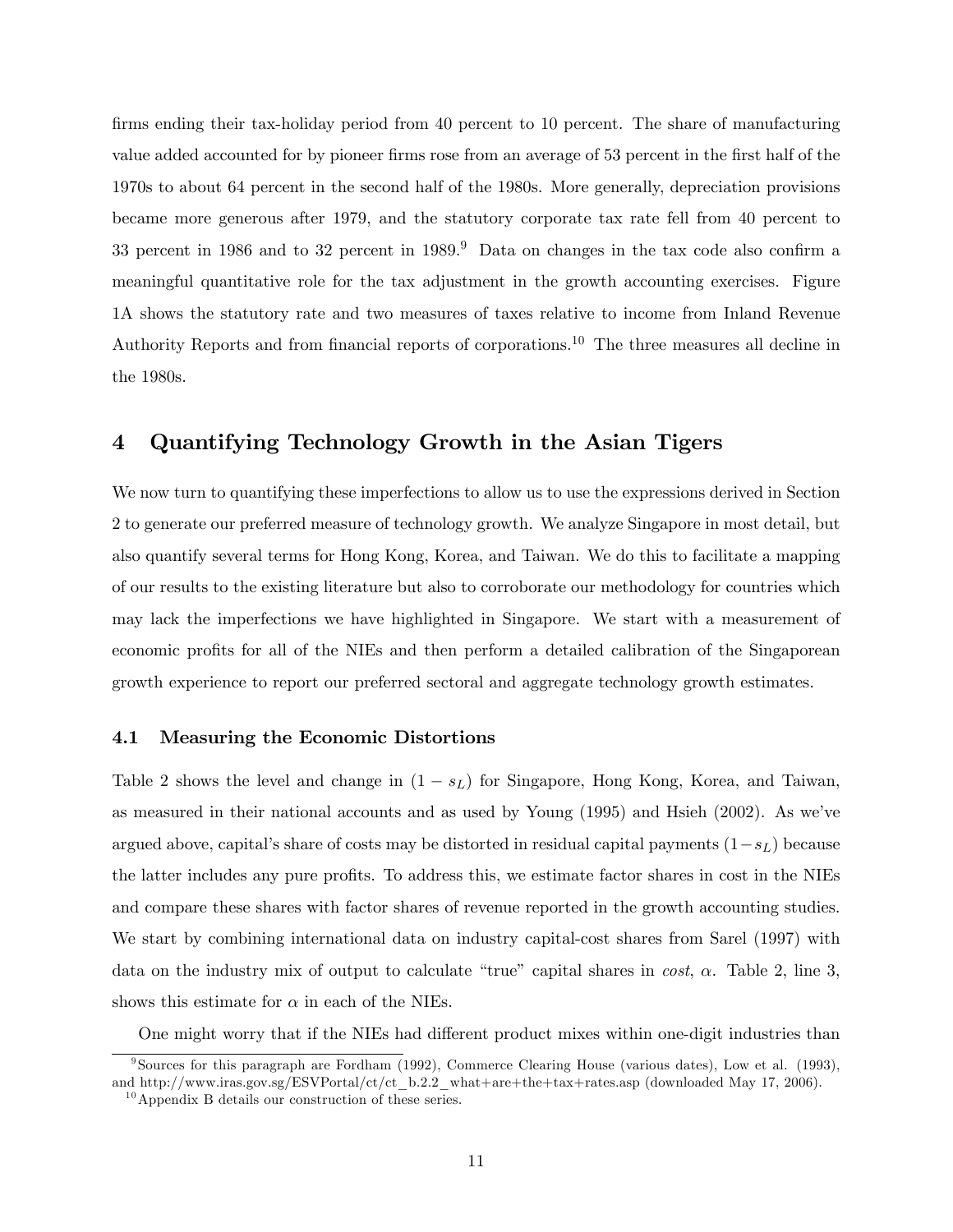the world norm, our calculation might be misleading. To check if this is important for Singapore, we obtained two-digit-manufacturing value-added data for 1990 and applied factor shares (averaged 1980-1996) from Dale Jorgensonís U.S. data. The implied manufacturing capital share was 0.32, compared with 0.31 in Sarel. Product mix thus cannot explain much of a gap between  $(1-s_L)$  and  $\alpha$ <sup>11</sup>

We now use the implied cost shares to calibrate the role of profits. Table 2 quantifies profit shares  $s_{\Pi}$  by comparing estimated revenue shares (line 1) with estimated cost shares (line 3). In essence, we assume that any difference between capital's share of costs in our calculation,  $\alpha$ , and residual capital payments in the growth accounting studies,  $(1 - s_L)$ , is attributable to economic profits. If capital's share in total cost is  $\alpha$  and labor's share is  $(1 - \alpha)$ , then the profit rate is  $s_{\Pi} = ((1 - s_L) - \alpha) / (1 - \alpha).^{12}$ 

Section 3 argued qualitatively that in Singapore, government policy gave some firms market power, low average factor prices, and large profits. Indeed, Singapore's strikingly low labor share is consistent with this anecdotal evidence and in Table 2, Singapore is the only country with substantial profits. The residual revenue share  $(1-s_L)$  is about 1/2, but our estimated capital cost share is only a bit above  $1/3$  (line 3), implying a profit share of about  $1/4$  (line 7). As line 8 shows, this large profit share declined about 1.2 percent per year from 1970-1990.

Estimated profits in Taiwan, though small, were negative. The high labor share estimate  $(3/4)$ drives this. Young (2003) argues that a labor share of 3/4 overstates the true share: Young (1995) inadvertently overcorrects for (imputed) proprietor's wage income. Thus, we interpret these results for Taiwan (as well as for Korea and Hong Kong) as indicating small pure profits.

Anecdotal evidence suggests large pure profits in Singapore. But profits of  $1/4$  of GDP are exceptional. Obviously, these calculations reflect measurements claiming that Singapore's labor's share was about one half. Appendix B discusses and defends this figure. Further, we now corroborate the magnitude of profits with a back-of-the-envelope estimate. Following Rotemberg and Woodford (1995), we use factor shares and the capital-output ratio to back out an implied return to capital including profits. From 1970-1990, the nominal ratio of tangible capital to GDP averaged 2.38; in the mid-to-late 1980s, it was nearly 3. The average depreciation rate  $\delta$  in Singapore appears relatively flat at 6.7 percent. Thus,  $(i + \Pi/K + \delta) (qK) / (PY) = (i + \Pi/K + 6.7) (2.38) = s<sub>K</sub> + s<sub>II</sub> = 0.484$ .

<sup>&</sup>lt;sup>11</sup> Additionally, one might worry about our assumption of constant one-digit factor shares. But deviations from strict Cobb-Douglas appear small relative to mean differences across industries. This is true in Jorgenson's U.S. data, for example.

 $12$ This calculation assumes an even distribution of profits across sectors. In Section 4.2, we will assume profits exist only in the relatively capital-intensive favored sector, and this will slightly increase the profit share.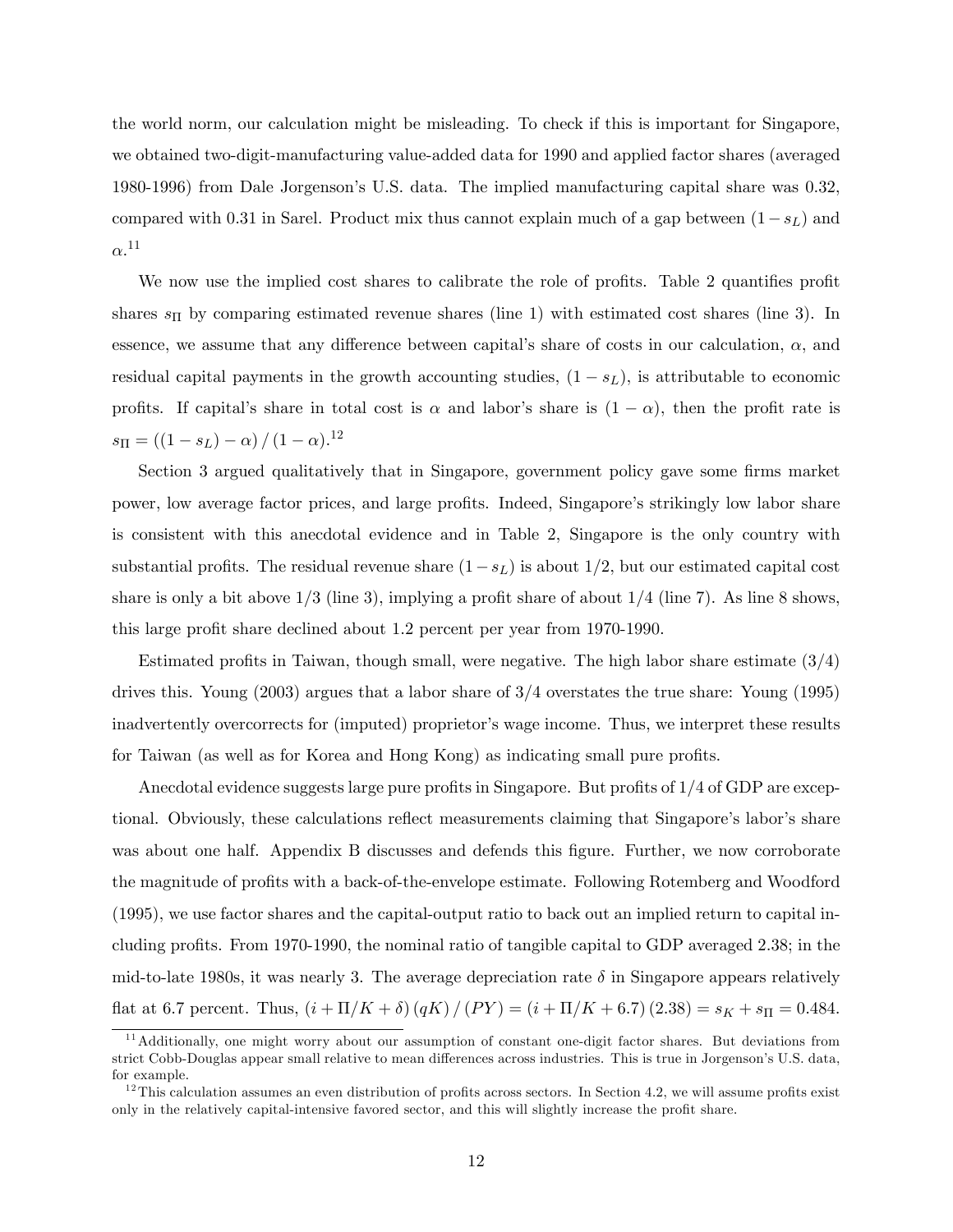The implied value of  $(i + \Pi/K)$  is 14 percent – substantially in excess of the corresponding U.S. rate of 6 percent.

Rotemberg and Woodford argue that 6 percent is the U.S. required return to capital, including an equity premium, and implies little if any pure profit. But if, because of capital mobility, Singapore's interest rate were similar to the U.S. rate, then the 'excess' return of 8 percent represents proÖts. Multiplying an 8 percent excess return by the capital-output ratio again suggests a rate of profit of close to 20 percent.<sup>13</sup>

Industry estimates also suggest very large profits. Kee (2002) estimates markups and returns to scale for manufacturing industries as in Hall (1990). He finds that most industries have large markups of price over marginal cost; but few have correspondingly large increasing returns, implying very large profits. Indeed, in a pooled specification, Kee's estimates imply that pure profits exceed 50 percent (!) of value-added.<sup>14</sup>

Next, we try to quantify the tax, subsidy, and depreciation term for the unfavored sector  $\hat{t_u}$ because it drives a wedge between  $\hat{r}_{Dual}$  and the actual change in unfavored user costs  $\hat{r}_{U}$ . We only need to do this for the unfavored sector because we will be using the dual to measured unfavored sector TFP growth but using the primal to measure favored sector TFP growth. Using the data in Figure 1a (discussed in Appendix B), we calculate the unfavored tax wedge  $T_u$  =  $(1 - \tau_U D_U) / (1 - \tau_U)$  under the assumption there are no unobserved subsidies in the unfavored sector. In addition to data on tax rates, we also need the present value of depreciation allowances,  $D_U$ . We use the tax code to calculate D for each major type of business capital. For domestic non-manufacturers, the capital-income weighted present value of depreciation allowances rose from about 0.6 before 1977 to about 0.75 after 1979. The major changes over the 1970-90 period are (i) in 1978, initial and annual allowances for industrial buildings become more generous; and (ii) in 1980, allowances for transport and machinery become more generous. The tax code has numerous other special provisions for targeted activities, though most are quantitatively modest. In all, we calculate that the tax wedge for firms paying the statutory rate fell 0.7 percent per year, i.e.  $\hat{t}_u = -0.7.$ 

 $13$ Studies for other countries also sometimes suggest that product market distortions lead to substantial economic rents. Blanchard and Giavazzi (2003) discuss the sharp decline in labor's income share in many European economies from the early 1980s to the mid-1990s. Consider Italy, where labor's share fell from almost 80 to about 60 percent. They attribute the decline to a reduction in labor's ability to capture the rents arising from product market restrictions. For such a large shift in rents to occur, the rents themselves must be large—e.g., for Italy, on the order of 15 to 20 percent of GDP.

<sup>&</sup>lt;sup>14</sup>If  $\mu$  is  $P/(MC)$  and  $\gamma$  is the returns to scale parameter, then  $\Pi/(PY) = (\mu - \gamma)/\mu$ . See, e.g., Basu and Fernald (2001).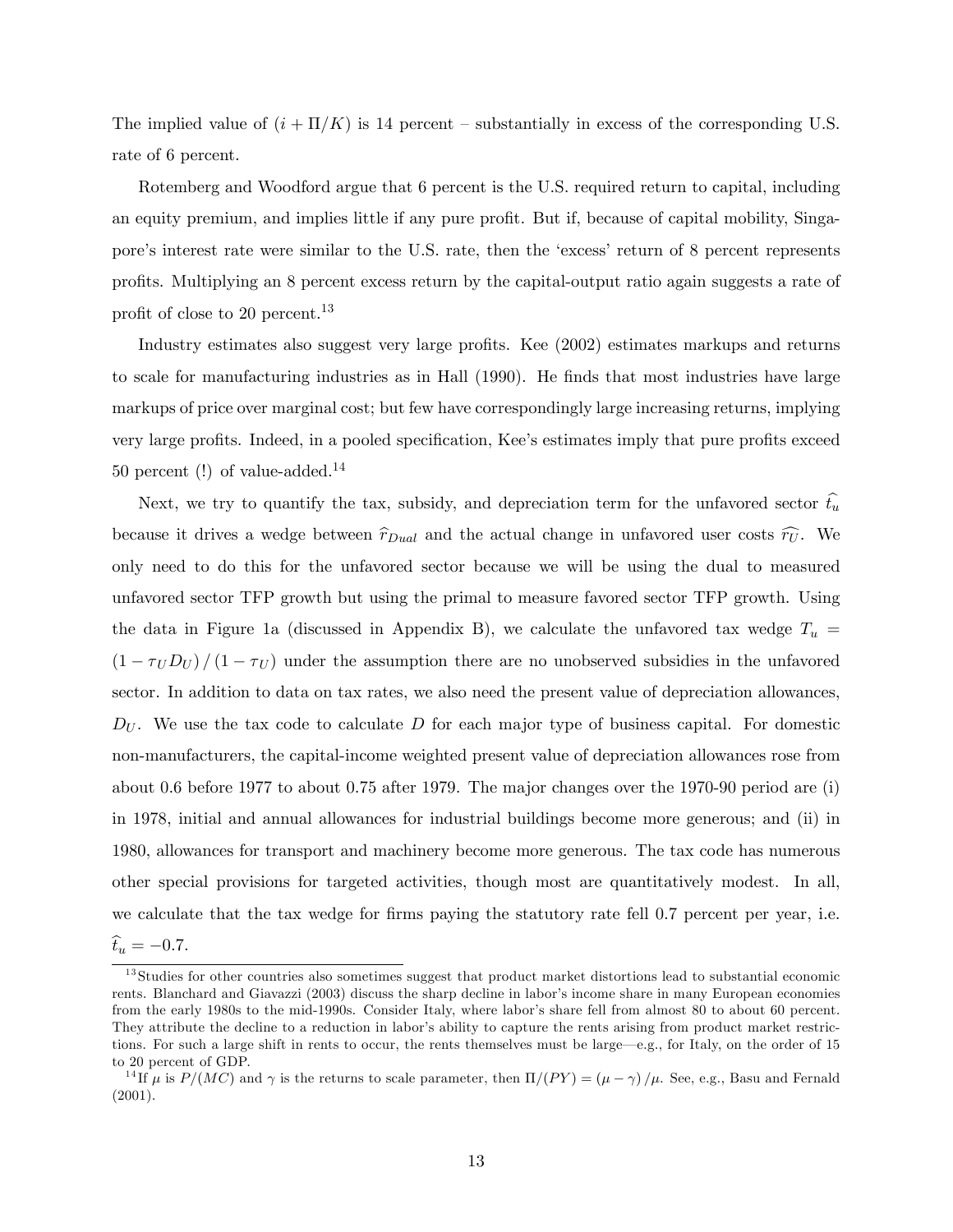## 4.2 Quantifying Technology Growth

We now assess technology change in Singapore. As a by-product, we describe how the two sectors and the aggregate economy evolved. We assume profits and unmeasurable subsidies or tax treatment are important, but only in the favored sector. In particular, we assume  $\Pi_U = \hat{\pi}_U = 0$ ,  $\Pi_F = \hat{\pi}_F \neq 0$ , and  $t_F$  is unobservable and not equal to zero. These assumptions allow us to derive information from the original growth accounting results of Young (1995) and Hsieh (2002). We combine this information with our measurements of Singapore's market imperfections and the relations derived in Section 2 to offer our preferred measures of sectoral and aggregate technology growth.

Consistent with the anecdotal evidence from Section 3, we define the favored sector as the following 1-digit SIC industries: Manufacturing, Finance, Utilities, and Transport. The unfavored sector is the remaining sectors: Agriculture and Fishing, Quarrying, Construction, Commerce, and Other Services. With this classification,  $\hat{y}_F$  averages 9.6 percent from 1970-90;  $\hat{y}_U$  averages 6.1 percent. On average, the favored sectors account for 59 percent of output. Unfavored prices rise 0.1 percentage point per year faster than overall prices; favored prices rise 0.1 slower (all deáators are Tornquist indices).

We start with technology measurement in the unfavored sector. When the profit share equals zero and user cost is measured correctly, dual TFP growth (6) equals sectoral technology growth. Hence, to implement this calculation, we simply need capital's share  $(\alpha_U)$ , the relative-price growth  $(\widehat{p}_U)$ , nominal wage growth  $(\widehat{w})$ , and unfavored user-cost growth  $(\widehat{r}_U)$ . We assume that wages are the same in both sectors, and so take Young's estimate of aggregate nominal wage growth. As we will discuss in greater detail below, we believe our arguments in Section 2.3 that dual statisticians are likely to miss profits, subsidies, and preferential taxes apply to measurements in Hsieh (2002). Hence, we use his results on real growth in the capital cost to back out nominal growth in the unfavored cost of capital, i.e.  $\hat{r}_{Dual} = \hat{r}_{Hsieh} + \hat{p} - \hat{t}_U$ .

As in Section 4.1, we use one-digit international factor shares to estimate cost shares. Unfavored industries are labor intensive: average  $\alpha_U$  is 19 percent. Favored industries have a much higher  $\alpha_F$ equal to 42 percent. We estimate these shares every period; but they are very close to constant over time. After making several adjustments detailed in the footnote below, we now estimate unfavored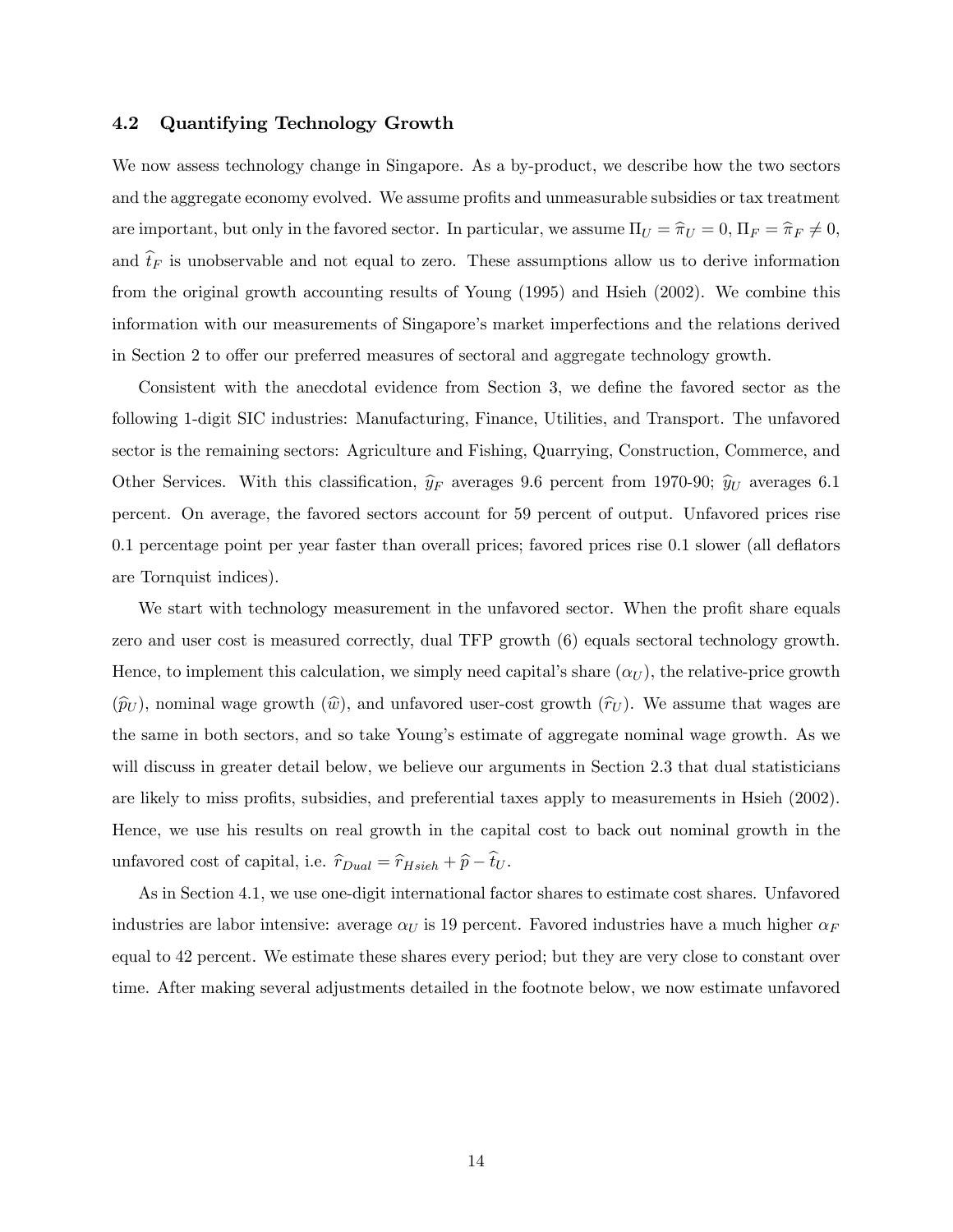technology (does not add up exactly due to rounding):  $15$ 

$$
\begin{aligned}\n\hat{a}_U &= (1 - \alpha_U) \left( \hat{w} - \hat{p} \right) + \alpha_U \left( \hat{r}_{Hsieh} - \hat{t}_u - \hat{p} \right) + (\hat{p} - \hat{p}_U) \\
&= (0.81) (2.1) + (0.19) (-0.1) + (-0.1) = 1.5 \text{ percent.}\n\end{aligned}
$$

This is similar to Hsieh's original dual estimate for the overall economy. The key differences in our calculation are that we use sectoral labor shares, use Youngís wage data, make a correction for the impact of tax changes and depreciation allowances, and measure real factor prices in terms of sectoral, not aggregate, deflators. Had Hsieh calculated dual TFP using Young's wage series and using sectoral labor shares, he would have estimated TFP growth of 1.0 percent per year. [CHECK] Hence, technology growth in the unfavored sector is actually higher than Hsieh's comparable dual estimate because of the higher weight on faster-rising wages.

Measuring favored technology growth,  $\hat{a}_F$ , and aggregate technology growth,  $\hat{a} \equiv \omega_F \hat{a}_F + \omega_U \hat{a}_U$ , requires further assumptions and additional data. To use the cost-based primal (5) to determine technology growth in the favored sector, we need  $\hat{y}_F$ ,  $\alpha_F$ ,  $\hat{k}_F$ , and  $\hat{l}_F$ . The sectoral data give us  $\hat{y}_F$ ,  $(\widehat{p}-\widehat{p}_F)$ , and  $\alpha_F$ , which we either use on their own or in the calculation for favored-sector labor growth:  $l_F = \hat{s}_{L_F} + \hat{y}_F + (\hat{p} - \hat{p}_F) - (\hat{w} - \hat{p})$ . We additionally get  $s_{L_F}$  and  $\hat{s}_{L_F}$  from the identity  $s_L = \omega_F s_{L_F} + \omega_U s_{L_U}$ : Young's data give us the aggregate  $s_L$ , the output data give us the weights, and the international cost share data give us  $s_{L_U} = 1 - \alpha_U$ . Thus, we can back out an estimated time series for  $s_{L_F}$ , which averages 31 percent, and for  $\widehat{s}_{L_F}$ , which averages 2.9 percent per year. Together, these estimates imply that  $\hat{l}_F$  is 10.4 percent per year.

This leaves only favored-sector capital growth  $\hat{k}_F$ . We cannot simply use the relationship:  $\hat{k}_F = \hat{s}_K + \hat{y}_F + (\hat{p}-\hat{p}_F) - (\hat{r}_F - \hat{p})$  because we do not know  $\hat{r}_F$ . Given aggregate  $\hat{k} = 11.0$  and  $\hat{k}_U = 6.0$ , plus the relationship  $\hat{k} = \beta \hat{k}_F + (1 - \beta) \hat{k}_U$ , we can obtain  $\hat{k}_F$  for any value of  $\beta = K_F/K_U$ . We obtain a benchmark by defining the user-cost ratio  $\eta = R_F/R_U < 1$ , and using the relationship:

$$
\eta \beta = \frac{R_F K_F}{R_U K_U} = \frac{s_{K_F}}{s_{K_U}} \frac{\omega_F}{\omega_U} = \frac{0.23}{0.19} \frac{0.59}{0.41} \approx 1.75. \tag{12}
$$

<sup>&</sup>lt;sup>15</sup>First, our industry breakdown omits imputed bank services, which we cannot allocate. As a result, aggregate industry output grows 0.3 pp per year faster than Youngís expenditure-side measure from 1970-90. This immediately translates into 0.3 pp faster growth in the primal's aggregate real wage. It does not, however, affect the GDP deflator, so it leaves the dual estimates unchanged. Second, we need to choose whether to use the primal or dual measure of wage growth. We use Youngís primal measure; with the 0.3 pp adjustment, the aggregate real wage rises by 2.1 percent per year. We average two of Hsiehís three cost of capital measure because, as we discuss in Section 5, we feel ROE is problematic as a measure of the real user cost. This raises average dual user cost growth by about 0.3 percent. We adjust for the fact that the measures cover different time periods. On balance, our estimate of  $(\hat{r}_{Dual} - \hat{p})$  is -0.1 percent  $\alpha$  qualitatively similar to the original estimate of 0.3 percent.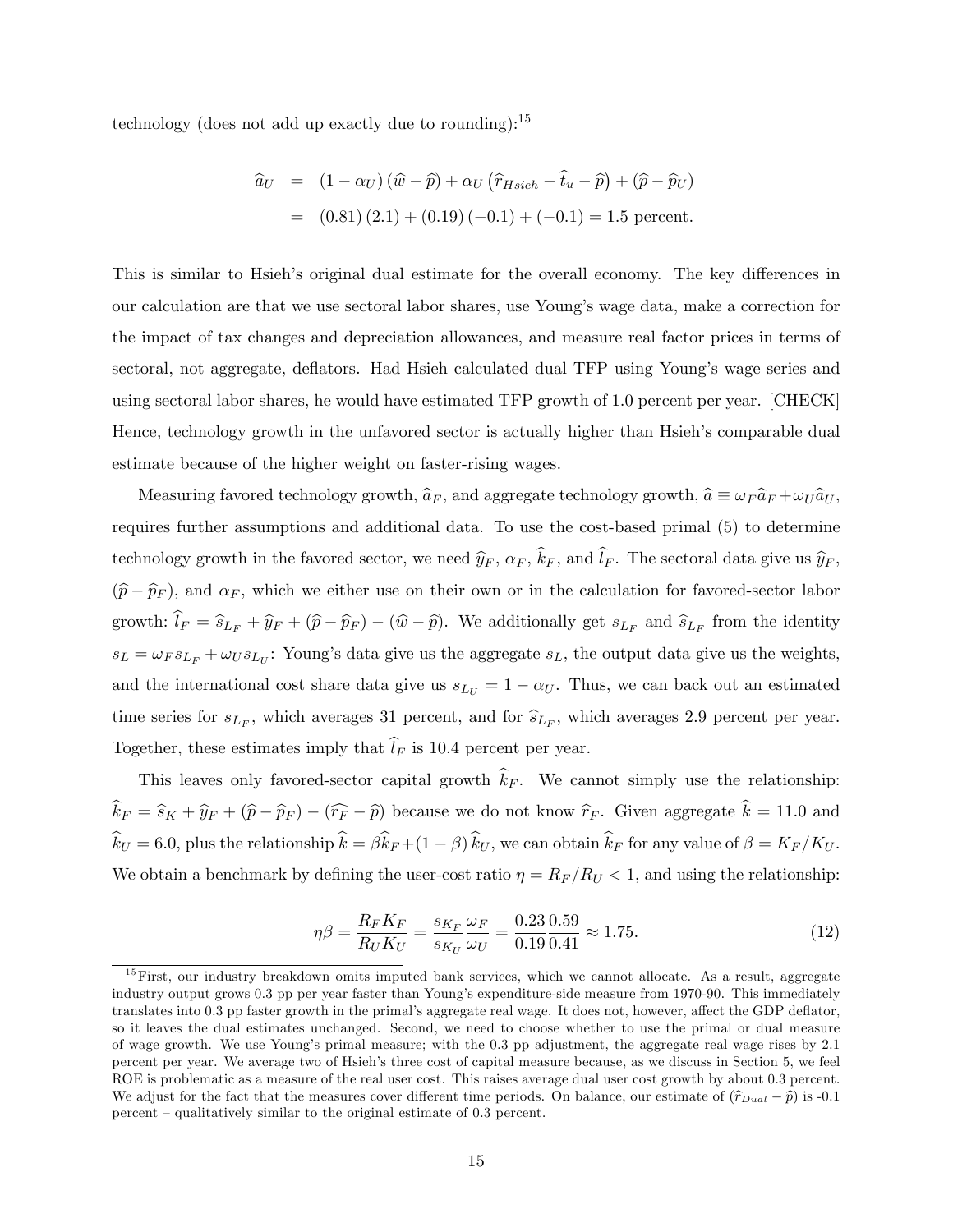Estimates in Hsieh (2002) show  $R_U$  around 20 percent. As Sections 3 and 4 discuss, preferential tax treatment and subsidized capital plausibly reduced this cost by about 5 percentage points for the favored sector. Hence, we calibrate  $\eta \approx 0.75$  and find  $\beta = K_F/K_U \approx 2.3$  and  $\hat{k}_F =$  $\left(\hat{k} - (1-\beta)\,\hat{k}_U\right)/\beta = 13.1$  percent.<sup>16</sup> These estimates imply that technology growth in the favored sector was abysmal: -2.0 percent per year.<sup>17</sup>

Aggregate technology is  $\hat{a} = \omega_U \hat{a}_U + \omega_F \hat{a}_F$ . Column 1 of Table 3 shows that with  $\hat{a}_F = -2.0$ ,  $\hat{a}_U = 1.5$ , and  $\omega_F = 0.59$ , we find  $\hat{a}$  is -0.5 percent per year.

What key assumptions and features of the data drive these estimates? In the unfavored sector, constant returns and perfect competition are crucial, since they allow us to use the dual approach. These assumptions seem reasonable, given standard "replicability" arguments for constant returns combined with competition. In the favored sector, we have used accounting decompositions (but not constant returns) to derive factor-quantity growth. The strong growth in  $\hat{l}_F$  is driven by the increases in favored labor's share, i.e., by  $\widehat{s}_{L_F}$ . Those increases are driven by the declining profit rate – which, in turn, is driven in the data by the constant aggregate labor share combined with the shift towards capital-intensive sectors. These are robust features of the data. Strong growth in  $\hat{k}_F$ is driven by the large gap between strong observed aggregate capital growth and weak estimated growth in  $\widehat{k}_U$  (which is driven by the flat user cost).

Given the underlying forces in the data that drive the estimates, our quantitative and qualitative results are not particularly sensitive to the assumptions we have made (see Table 3). Increasing the mean ratio of favored to unfavored capital  $(K_F/K_U)$  necessarily reduces favored capital's growth rate  $(\widehat{k}_F)$  which slightly improves favored technology  $(\widehat{a}_F)$ . As mentioned above, we drop the ROE  $data$  – one of Hsieh's three proxies for the user-cost – in our baseline measurement for the unfavored cost of capital. If instead we include the ROE user-cost measure, it reduces  $\hat{a}_U$  negligibly, since the capital-weight is small; it slightly improves  $\hat{a}_F$  (because it raises  $\hat{k}_U$  and reduces  $\hat{k}_F$ ). Our results are also robust to arbitrary reductions of the estimated profit shares. Two methods of implementing

<sup>&</sup>lt;sup>16</sup> Another condition implied by our model is  $\hat{r} + \hat{k} = (1/(\eta\beta + 1))(\hat{r}_U + \hat{k}_U) + (\eta\beta/(\eta\beta + 1))(\hat{r}_F + \hat{k}_F)$ . The calibration in the text identifies all pieces other than  $\eta\beta$ . This equation need not and does not yield the same value as  $(12)$  – our calibration is, loosely speaking, overidentified. But the two estimates  $(1.5 \text{ versus } 1.75 \text{ in the text})$  are close. In essence, our story is not consistent with any arbitrary sectoral definitions. Placing manufacturing in the unfavored sector, for example, would yield a very large discrepancy between the estimates. Our allocation relied on qualitative evidence alone and allocates each industry entirely into one sector or the other, so the small difference corroborates our calibration. In addition, we verified that equations hold for each sector and that (11) holds in the aggregate. (We used a time-varying profits term in  $(6)$ ; other equations do not appear sensitive to using a first-order approximation, but with large declines in the profit share over time, the approximation is less exact.) Further detail on levels and growth rates of key variables in the benchmark calibration is available upon request.

<sup>&</sup>lt;sup>17</sup>These results are in part corroborated by Young's finding that technology growth in the manufacturing sector was even worse than that for the aggregate economy.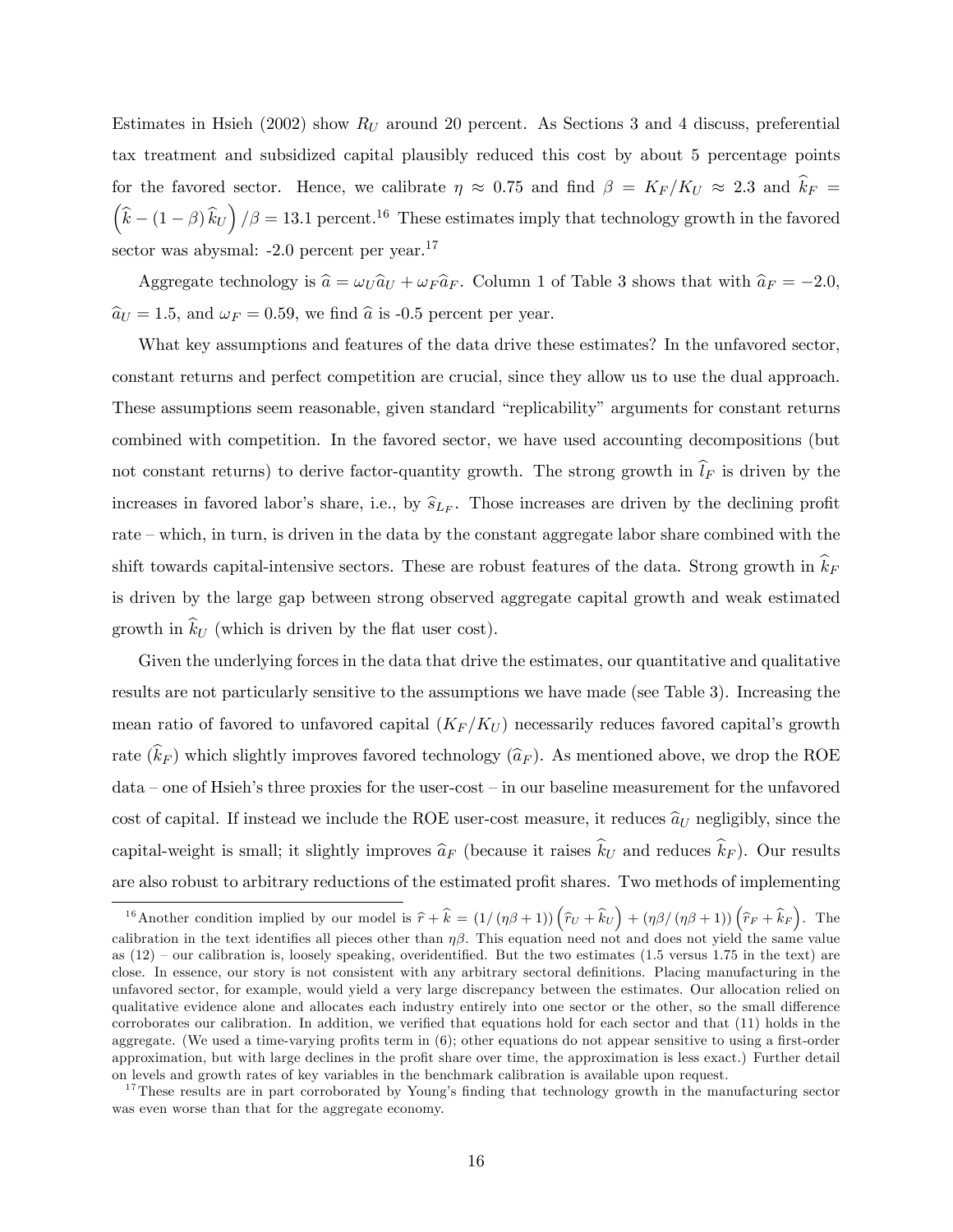this  $-$  increasing Sarel's (1997) measures of capital's share in costs by 9 percentage points in each sector and increasing the growth-accounting labor share by  $8$  percentage points each year  $-$  each halve the average profit share, but increase its rate of decline. As such, the baseline results do not change significantly.

Technology estimates are, however, sensitive to assuming constant returns in the favored sector. Measured technology would improve if returns to scale were sharply decreasing, but decreasing returns would not necessarily imply a more optimistic assessment of Singapore's performance. Suppose each firm has a fixed cost F and increasing marginal cost:  $Y = X^{\rho} - F$ , where X is a composite input,  $\rho < 1$ , and  $\gamma = d \ln Y/d \ln X = \rho (1 + F/Y)$  denotes returns to scale (so  $\gamma < 1$ ) implies decreasing returns). The competitive equilibrium, where  $MC = AC$ , has constant returns to scale  $(\gamma = 1)$ . Government-supported entry barriers shift the firm's demand curve up as well as making it less elastic. If the upward shift dominates the reduced elasticity, then each firm produces more, which pushes  $\gamma$  < 1. Subsidies to input use also lead firms to overproduce and push down  $\gamma$ . Thus, in this model, government interventions reduce the efficiency of the economy even if true technology does not change.<sup>18</sup> Hence, Singapore's heavy interventions could have led to falling TFP (and reduced our measured technology) even if it favored high-productivity Örms.

Nevertheless, industry estimates for other countries generally suggest constant or increasing returns (e.g., Basu and Fernald, 2001, and Inklaar, 2007), and we believe constant returns is the right benchmark. The qualitative conclusion is that while some sectors performed well, overall technology growth in Singapore was singularly unimpressive.

# 5 Reconciling Empirical Puzzles Regarding Growth in Asia

Finally, we apply our framework and quantification of market imperfections to reconcile important empirical puzzles related to the rapid development of the NIEs. We start with the most prominent puzzle, the gap between dual and primal TFP in Singapore and discuss the lack of gap for other NIEs. We then note how our quantification of profit shares in the NIEs reconciles a key implication of trade-based explanations of Asiaís rapid development that previously contradicted the data.

 $^{18}$ Similarly, Restuccia and Rogerson (2004) offer a story in which firms have decreasing returns (e.g., from limited managerial span of control) but differ in productivity levels. Shifting resources away from the undistorted equilibrium—whether towards or away from high-productivity firms—reduces overall TFP and welfare.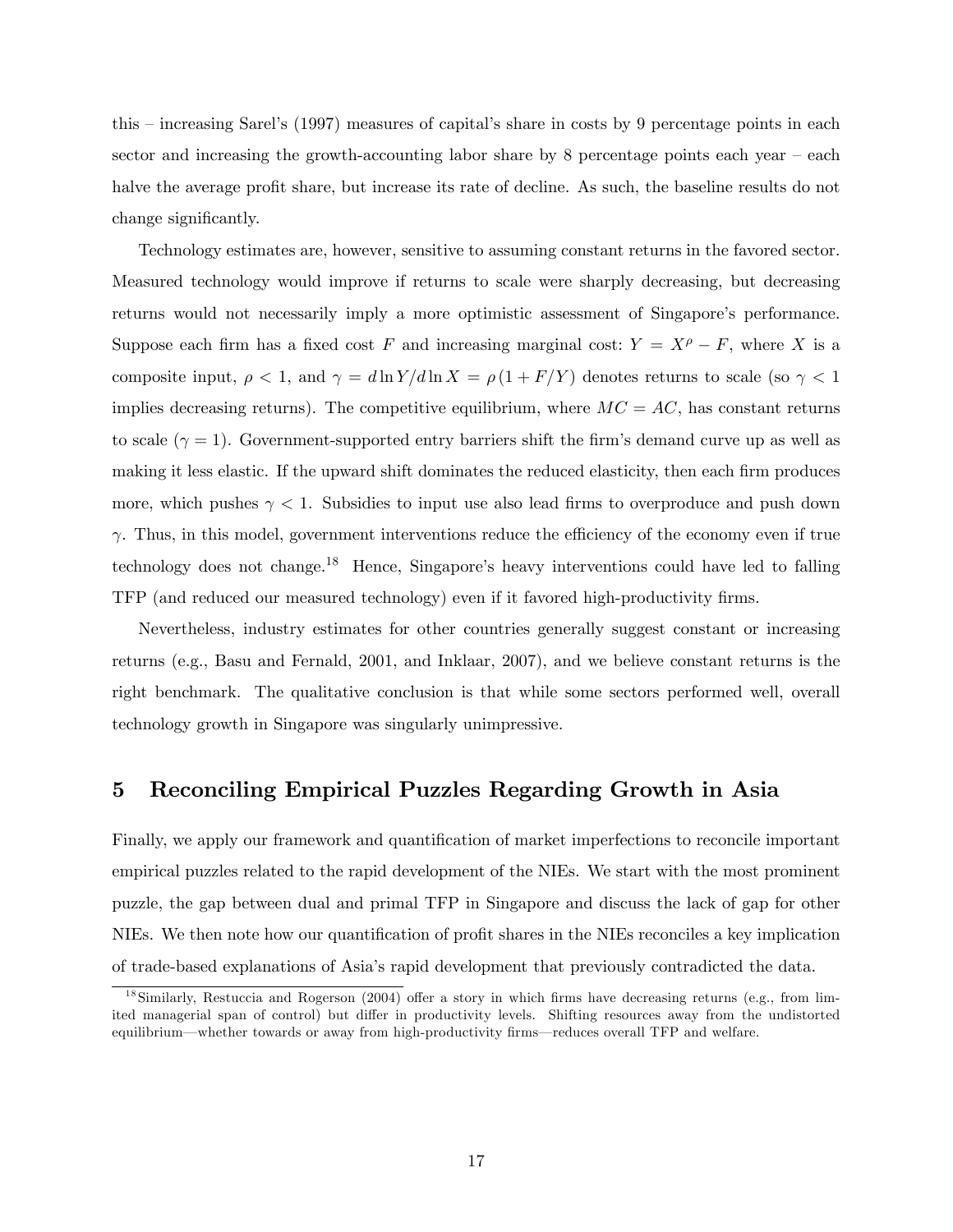### 5.1 Understanding Gaps in Singaporeís TFP Growth Calculations

The above calculations implicitly assume that differences in previous primal and dual measurements of Singapore's TFP reflect the types of imperfections included in our model economy. We now show the extent to which our explanation can quantitatively reconcile the gap between Hsieh's dual and Young's primal TFP results, a highly controversial and unresolved puzzle in the literature. Manipulating equation  $(10)$  for the aggregate economy, one can express the difference between typical implementations of the dual and primal as:

$$
TFP_{Dual} - TFP_{Primal} = s_L \left(\hat{w}_{Dual} - \hat{w}\right) + (1 - s_L) \left(\hat{r}_{Dual} - \left(r + \overline{\pi}/k\right)\right). \tag{13}
$$

As discussed above, if both use the same weights, the primal and dual differ if growth in either estimated wages or capital-payments differ.

Table 4 gives this decomposition for all the NIEs with data from Young (1995, 1998) and Hsieh (2002). Lines 1 to 3 show the items on the right side of equation (13); lines 4a and 4b show primal and dual TFP growth. Lines 5 and 6, respectively, show the contribution of wages and capital payments to the dual-primal difference. Primal and dual TFP differed markedly only in Singapore and Taiwan. Wages play a sizeable role in Singapore and account for the bulk of the difference in Taiwan. Hsieh (2002) has little discussion of the role of wages.<sup>19</sup> We view the wage discrepancies as largely a measurement issue. We focus only on capital's contribution (line  $6$ ) because the imperfections we focus on only impact the second term in (13). In Singapore, this term accounts for the bulk of the dual-primal gap. Again, the puzzle is that weak primal TFP performance implies sharp declines in capital returns, but estimated user costs are flat.

We assume  $\hat{w}_{Dual} = \hat{w}, \hat{r}_{Dual} = \hat{r} - \hat{t}$ , and re-write (13) as (CHECK):

$$
TFP_{Dual} - TFP_{Primal} = s_{\Pi} \left( \hat{r} + \hat{k} - \hat{\pi} \right) - (1 - s_L) \hat{t}.
$$
 (14)

The first term shows the impact of the time-varying economic profits, which impacts the primal

<sup>&</sup>lt;sup>19</sup>The two use slightly different source data on wages and employment. Young measures  $\hat{l} = \sum s_j \hat{l}_j$ . He benchmarks to total labor compensation, which imposes the identity that  $WL = \sum W_j L_j$ . Hence, his estimate of implicit wage growth,  $\hat{w}_{Primal} = \hat{w} + \hat{l} - \sum s_j \hat{l}_j$ , is necessarily consistent with the aggregate compensation figures. Hsieh measures  $\hat{w}_{Dual} = \sum s_j \hat{l}_j$  directly, so he doesn't need to benchmark to aggregate compensation. Implicitly, two factors "explain" the wage differences. First, Hsieh's survey data have less growth in employment than the official tabulations and he implicitly has less labor quality growth than Young (1995); for given growth in nominal compensation, these factors imply faster wage growth. Second, Hsieh's figures on total labor compensation rise from 25 percent of GDP in 1973 to 37 percent of GDP in 1990. Hence, his show larger growth in nominal labor compensation. Young (1998) questions the reliability of Hsieh's wage data.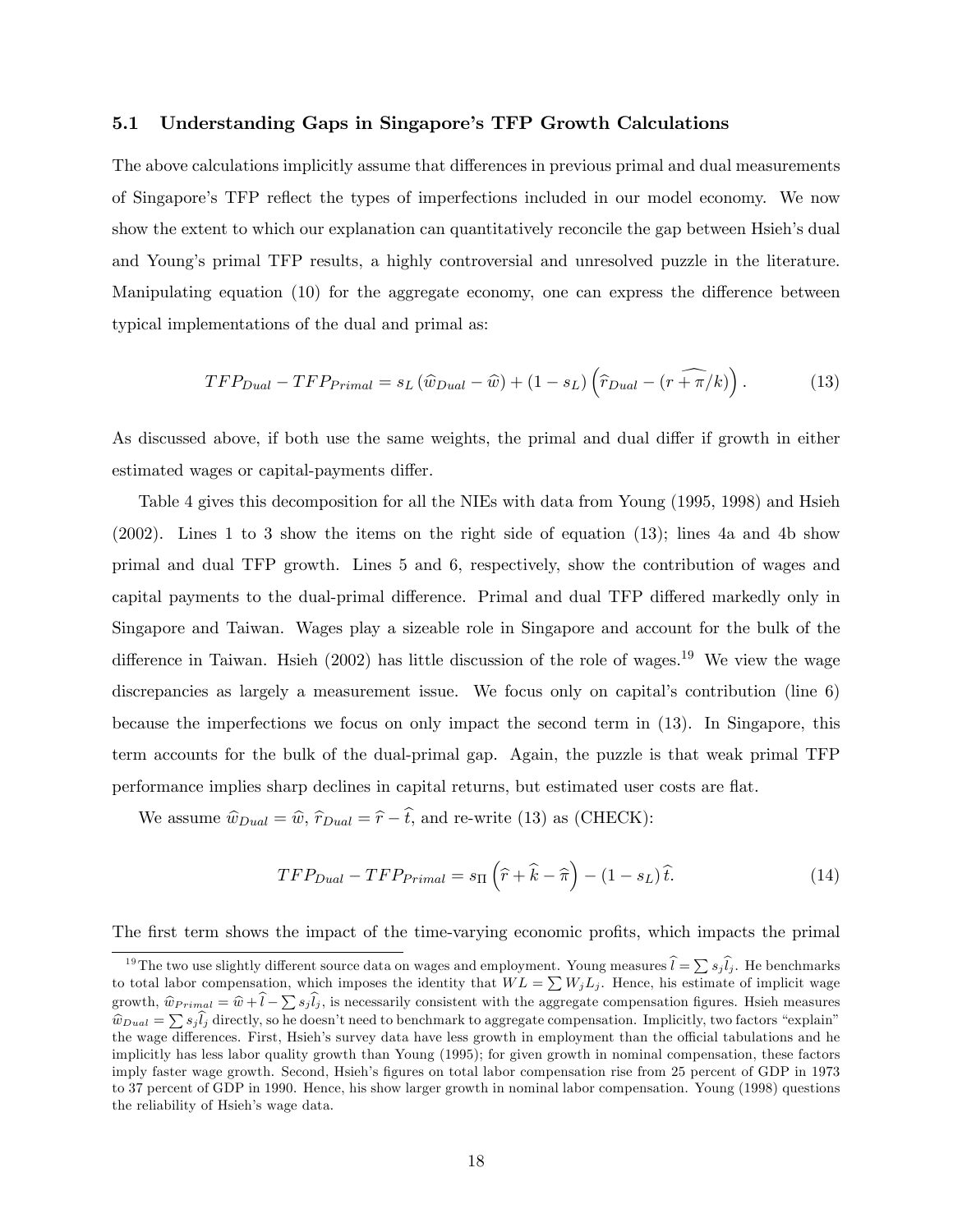calculation by distorting the factor share weights. The second term shows how the dual and primal may differ because growth in the taxes, depreciation treatment, or subsidies are implicitly captured by the primal but not by the dual. In order to calculate  $\hat{t}$  for the overall economy, we need to complement the data we had for unfavored firms, with data on the tax rates and depreciation allowances for the rest of the economy. Figure 1B shows that foreign manufacturing firms, who were major recipients of "pioneer" status, paid lower rates, which fell from about 40 percent to under 10 percent by 1990. Other firms' rates fell only to about 30 percent. Foreign manufacturing accounted for about  $1/3$  of total corporate profits and  $2/3$  of foreign profits in the 1980s. We use the average tax rate for foreign manufacturing, assume that other Örms paid the statutory tax rate, and calculate the overall tax wedges as described for the unfavored firms in Section 4.2. One significant difference for favored firms was a 50 percent investment allowance introduced in 1980 for non-pioneer-manufacturing, which was in addition to other, regular allowances. We assume that 40 percent of foreign manufacturing Örms received the investment allowance, based on the roughly 60 percent share of manufacturing production accounted for by pioneer Örms. We use net Öxed asset data to weight our calculation that the tax wedge declined 1.3 percent per year for foreign manufacturing and our earlier result that it declined 0.7 percent for firms paying the statutory rate  $(\hat{t}_u = -0.7)$ . As shown in Table 5, these tax adjustments imply an aggregate tax wedge of -0.9 ( $\hat{t} = -0.9$ ), which accounts for 0.4 percentage point of the gap in dual and primal results  $((1 - s_L)\hat{t} = -0.4).^{20}$ 

Table 6 uses equation  $(14)$  to decompose Singapore's dual-primal gap. Capital contributed 1.6 percentage-points per year to the gap (line 4). The profit term in (14),  $s_{\Pi}(\hat{r}+\hat{k}-\hat{\pi})=$  $s_{\Pi}\left((\widehat{r}-\widehat{p})+\left(\widehat{k}-\widehat{y}\right)-\widehat{s}_{\pi}\right)$  accounts for about half the gap (line 1). The profit share was high but declining, and the capital-output ratio was rising. Together with the contribution of the tax wedge (line 3), this leaves the residual of 0.3 percent per year (line 2). Under the null that the primal and dual are accurate, the residual reflects user-cost heterogeneity unrelated to taxes, such as favorable access to land and financing, and other unobserved subsidies. Hence, while both distortions (as

 $^{20}$ Although the decline in statutory rates was smaller than the decline in foreign manufacturing rates, the decline in  $T_i$  was still large for non-foreign manufacturing because of the increase in  $D$ . The overall tax wedge is the capitalweighted average of the two wedges. Based on net fixed asset data in Singapore Statistics (1992b), we use 1/4 as our benchmark for the weight of foreign manufacturing and find that  $T$  falls at 0.9 percent per year. We estimate the trend in the tax wedge for each type of capital, and then weight by average capital-income shares. Following Hsieh (2002), we Öt a time trend to the data and divide by the mean. One can apply this procedure to data that might occasionally take on negative values, so that one cannot use logs. But taking logs first gives similar results. This calculation is fairly robust to alternative paths for the capital weight. We also confirmed that qualitative results were robust to a wide range of assumptions about depreciation allowances. Note that the declining tax wedge is consistent with a rising corporate tax-to-GDP ratio because (corporate profits/GDP) was rising.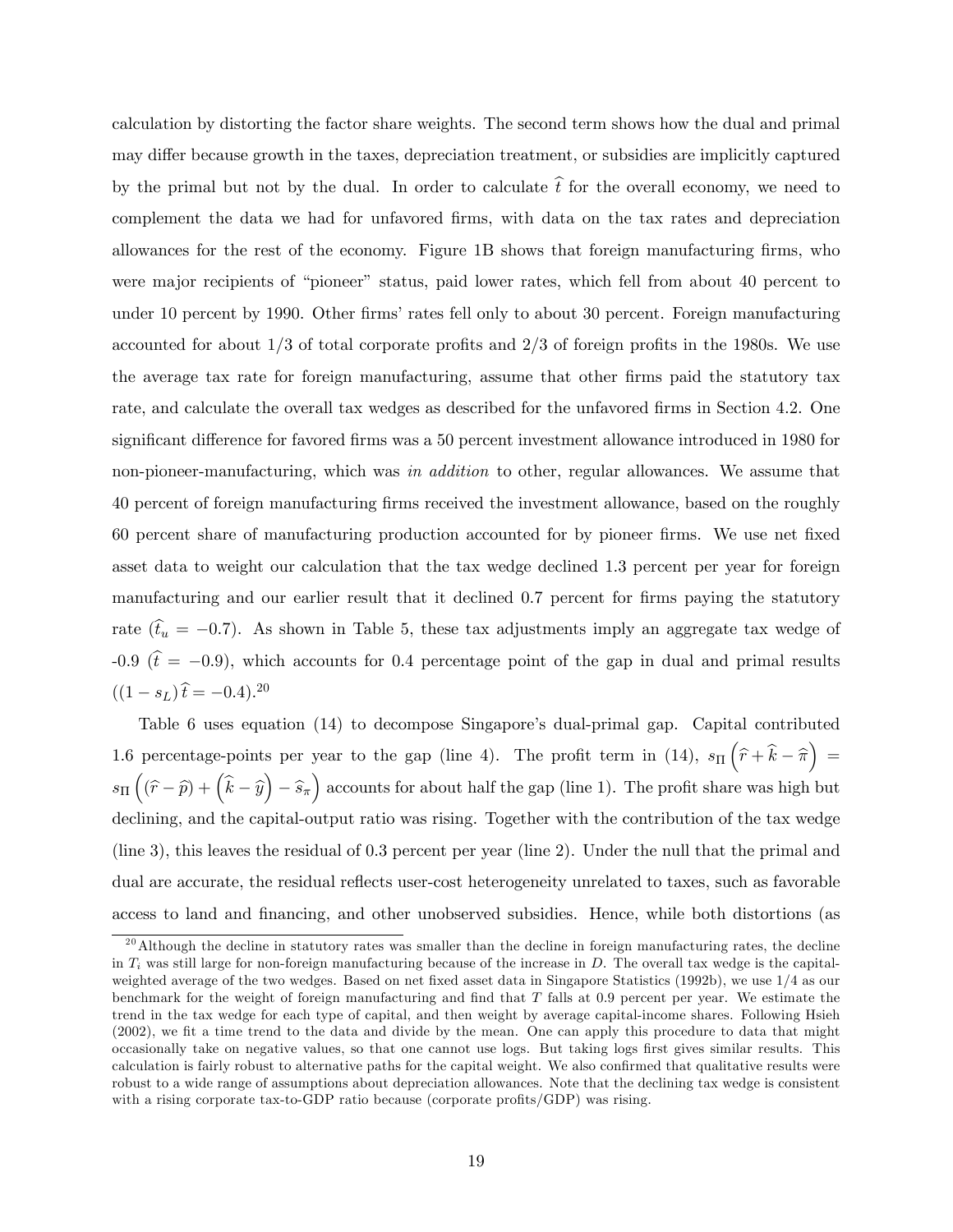well as taxes) drive a wedge between the primal and the dual, profits are quantitatively the most important.

As discussed above and in Appendix B, these calculations take seriously that Singapore's labor's share was about one half. However, even if we arbitrarily raised labor's share in revenue to  $0.6$ in all periods, profits would still explain a gap of 0.5 percentage point per year. Alternatively, if we arbitrarily halved the profit share by raising our estimate of  $\alpha$  by 8.5 percentage points, profits would still explain a gap of 0.7 percentage point. In both cases, although  $s_{\Pi}$  would be much smaller,  $\widehat{s}_{\Pi}$  would also be much more negative. Hence, these calculations appear robust.

This reconciliation of Hsieh's dual with Young's primal calculation requires that Hsieh's cost of capital measure captures the user cost for the unfavored sector only and excludes profits. Why is this a reasonable assumption? Hsieh uses three rate-of-return measures are used in Singapore's dual calculation: The earnings-to-price ratio  $(E/P)$ ; an average lending rate; and the return on equity (ROE). All omit subsidies and taxes, and two of the three omit profits.

First, consider the earnings-price ratio. Many of the companies receiving preferential treatment did not require private-sector financing via the stock exchange. Nonetheless, a standard formula (e.g., Brealey and Myers, 1996) says that a company's share price is  $P_i = E_i/i_i + PVGO_i$ the value of a perpetuity yielding  $E_i$ , plus the present value of growth opportunities – implying that  $E_i/P_i = i_i - i_i (PV G O_i/P_i)$ . Hsieh implicitly assumes we can ignore the second term. With perfect capital mobility, this measure  $i_i$  is the expected return for the global representative investor, which might be appropriate for a firm seeking private-sector financing. So even if exchange-listed companies earn large pure profits, this is unlikely to impact the  $E/P$  ratio because they not only have higher earnings but also have higher prices.

Second, the average bank lending rate is also more appropriate for unfavored firms. Young  $(1998)$  describes how a heavily regulated "cartel arrangement" kept lending rates above competitive levels. But GLCs, SBs, and multinationals generally had alternative, likely cheaper sources of funding, including government loans, FDI, and international lending. In the 1980s, for example, only 21 percent of Singapore bank loans to non-bank customers went to heavily favored manufacturing, transport, and communications industries  $-$  which accounted for 40 percent of GDP. FDI was a much more important funding source for these firms. Further, to the extent some firms that earned large profits did borrow at published rates from banks, the realization of their profits would not impact the average lending rate.

Finally, the dual uses return on equity from Singapore's Registry of Companies and Businesses.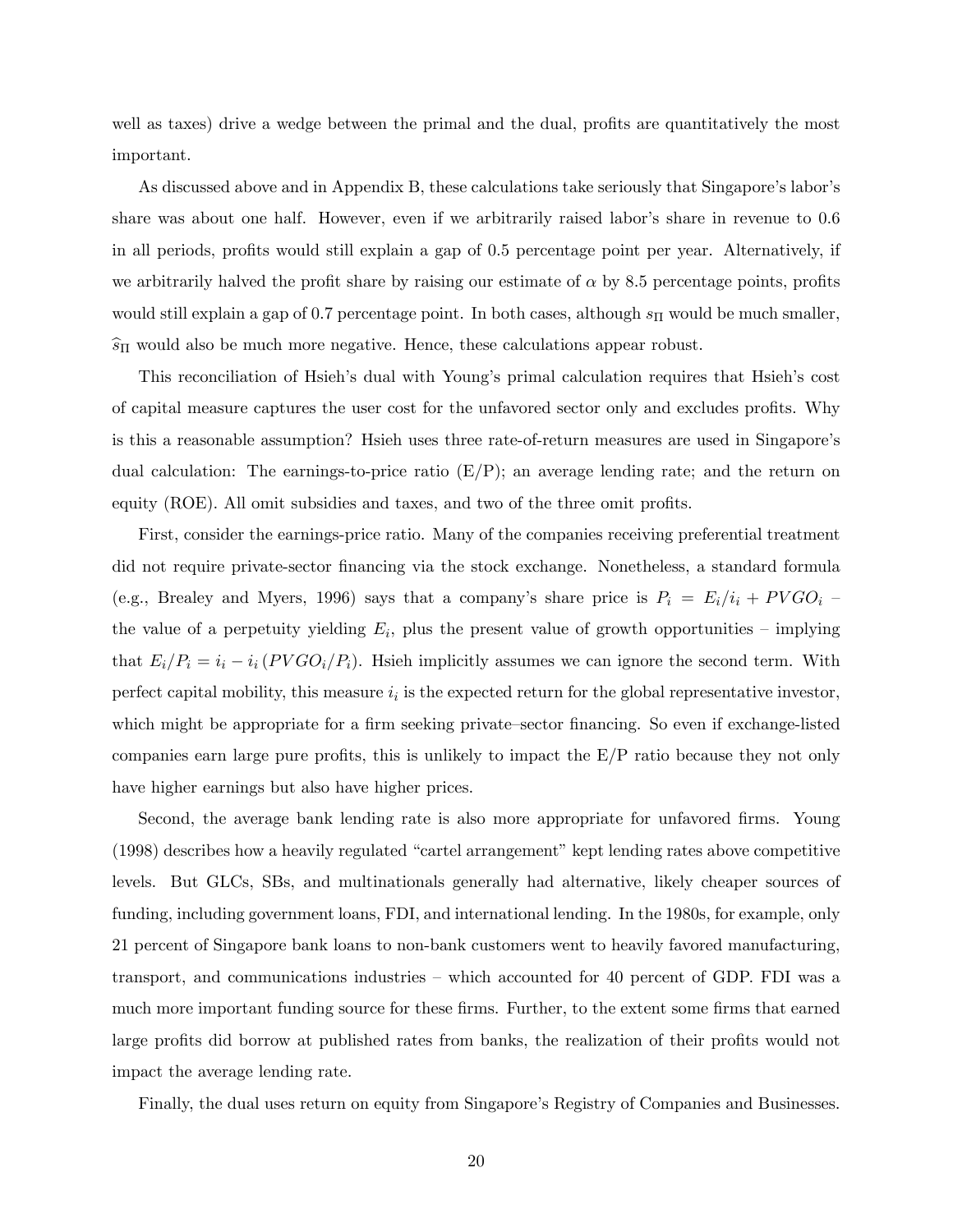ROE is the ratio of two easily manipulated elements in firm financial statements; it is an accounting  $\overline{\phantom{a}}$  not a market  $\overline{\phantom{a}}$  measure. Firms have considerable discretion in reporting intangible assets such as goodwill or brand name, which in turn affects the book value of shareholder equity; firms earning large profits seem particularly likely to report sizeable intangible assets. From 1980-90, the underlying asset figures for non-financial firms alone show a ratio to GDP that averages  $4.5$  – compared with a capital-output ratio of 2.8 in the national accounts. In sum, we view the ROE figures as a much less reliable measure of the opportunity cost of funds than the  $E/P$  ratio or the average lending rate, both of which correspond primarily to the unfavored sector.

Our interpretation of the dual-primal divergence is more plausible than the main alternatives. First, Hsieh suggests, with little evidence, that there were massive national accounting errors. We discuss this hypothesis (and its difficulties) in Appendix C. Second, Young dismisses the dual calculations, in part because they ignore key tax benefits and are not appropriate for all firms. We agree that these issues are central, but find the pattern of mismeasurement economically important. The two methods differ because a subset of the economy earned very large and declining profits and received government favoritism that grew over time. $^{21}$ 

## 5.2 Why the Dual and Primal Calculations are Consistent in the Other NIEs

In Singapore, large but declining profits and heterogeneous costs of capital, reflecting government intervention, created the large dual-primal TFP gap. How did these factors play out in the other NIEs? Tax effects were smaller outside of Singapore; and profits and heterogeneity appear relatively unimportant in less-interventionist Hong Kong. But Taiwan and Korea also intervened heavily. Why is the gap so much smaller in Taiwan? Why isn't there a gap in Korea?

For Taiwan, Wade (1990) documents the considerable government intervention, especially for large-scale Örms in favored sectors. Government intervention, however, does not inevitably lead to high profits – Singapore is the exception to world experience, not the rule. Estimated profits in Taiwan were small.<sup>22</sup> Hence, we attribute most if not all of capital's contribution to Taiwan's dual-primal gap as reflecting capital-cost heterogeneity, consistent with the anecdotal evidence of heterogeneity.

Korea also intervened, but the evidence suggests it did so without creating large profits or

 $^{21}$ See also Feenstra and Reinsdorf (2003) and Barro (1999) for additional possible interpretations of the dual-primal discrepancy and the implications for national accounts.

 $22^2$  For Taiwan, Hong Kong, and Korea, the estimated contribution of profits from equation (14) is small.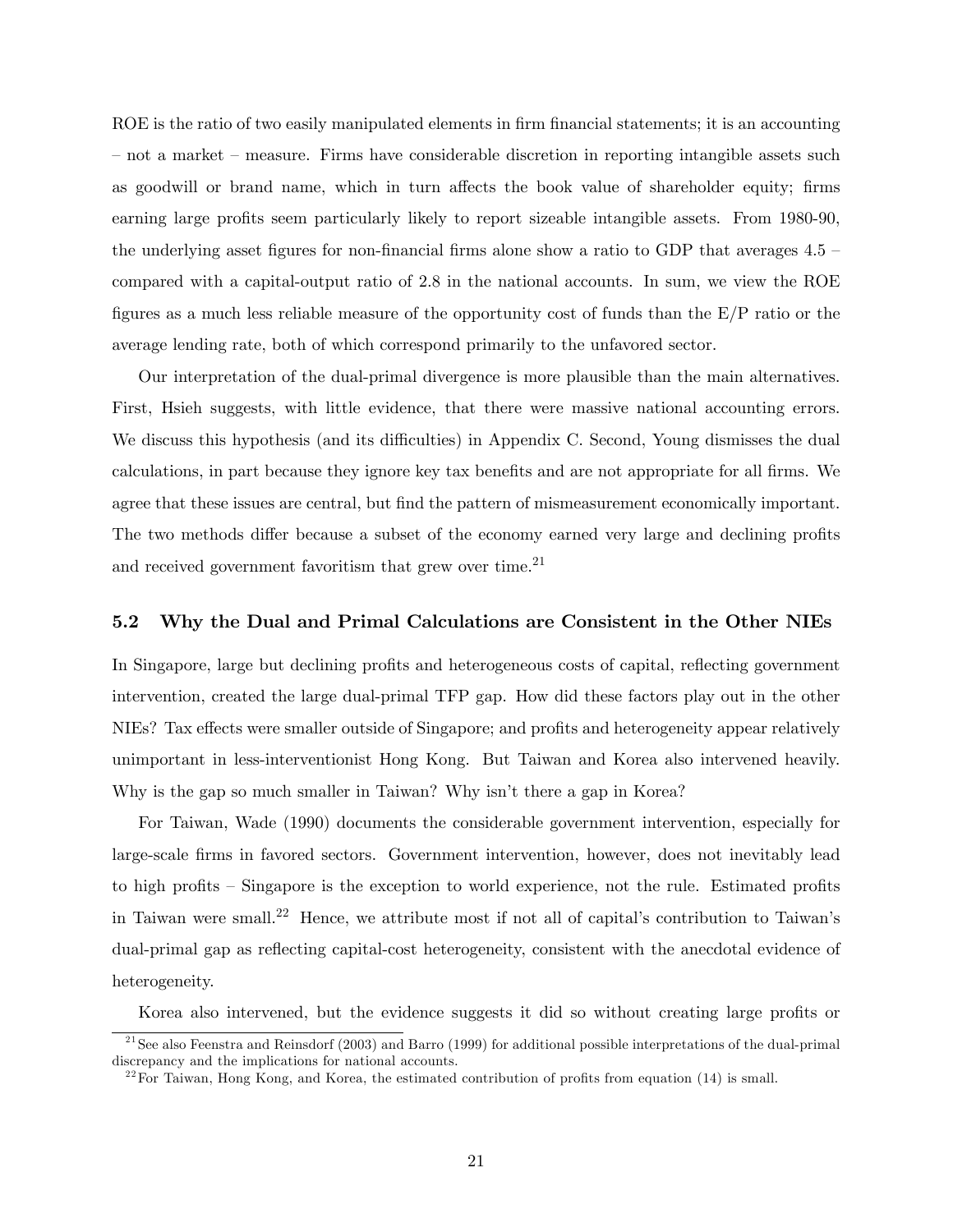heterogeneity in the *growth rates* of the cost of capital.<sup>23</sup> First, our estimates, as well as Leipziger's  $(1988)$  and Kihwan and Leipziger's  $(1997)$  firm-level studies, suggest small profits. Second, Korea's transition also had heterogeneous costs of capital, but these different costs appeared to grow at similar rates. The different levels of capital cost that Hsieh documents in Korea, that of the curb loan rate (the market rate) and the discount rate (the "preferred" rate), move roughly in tandem.<sup>24</sup>

In addition, while FDI played a huge role in Singapore's development, it had negligible impact on Korea in the 1970's and 1980's. IFS statistics confirm that by 1990, FDI amounted to nearly half of investment in Singapore but only 1 percent of investment in Korea. As such, the idiosyncratic, one-time benefits offered to entice FDI and leading to large profits and subsidies in Singapore had less scope to impact growth accounting in Korea.

Finally, we offer novel and direct evidence that wedges in the cost of capital due to tax treatment were far less important in the other NIEs. Table 5 shows that the equivalent tax adjustments (the first term from  $(14)$  for the other NIEs appear much smaller than in Singapore. For Taiwan, the contribution is about 0.2 percentage point per year, largely reflecting increases in investment tax credits  $(\kappa)$  in the 1980s. In Korea, the tax wedge contributes about 0.1 percentage point. Tax rates for large companies fell over time, and depreciation allowances became somewhat more generous. But  $\kappa$  (for selected investments) also became less generous. In Hong Kong, the change in the tax wedge contributes nothing to the dual-primal gap: Depreciation allowances became slightly more generous over time, but the corporate tax rate also rose slightly.

In sum, there are many similarities in the broad development strategies of Singapore, Taiwan, and Korea. But the lack of profits and similar growth rates in favored and unfavored costs of capital resulted in relatively consistent dual and primal TFP estimates outside of Singapore.

#### 5.3 The Role of Trade and Export-Led Growth

Theories that stress the role of international trade in Asian growth predict rising capital shares and falling labor shares. Romalis (2004) finds that as the NIEs accumulated human and physical capital, their share of world production and exports of capital-intensive goods rose and their share of unskilled-labor-intensive production fell, implying capitalís share of costs rose. Ventura (1997) extends a form of the factor price equalization theorem, and shows how small open economies can sustain rapid growth without diminishing factor returns. In essence, trade in goods is an

 $^{23}$ Heterogeneity can also reflect differences in user-cost levels, but differing growth rates are a more direct source.

<sup>&</sup>lt;sup>24</sup>Rhee (1997) discusses the dual structure of Korea's financial market.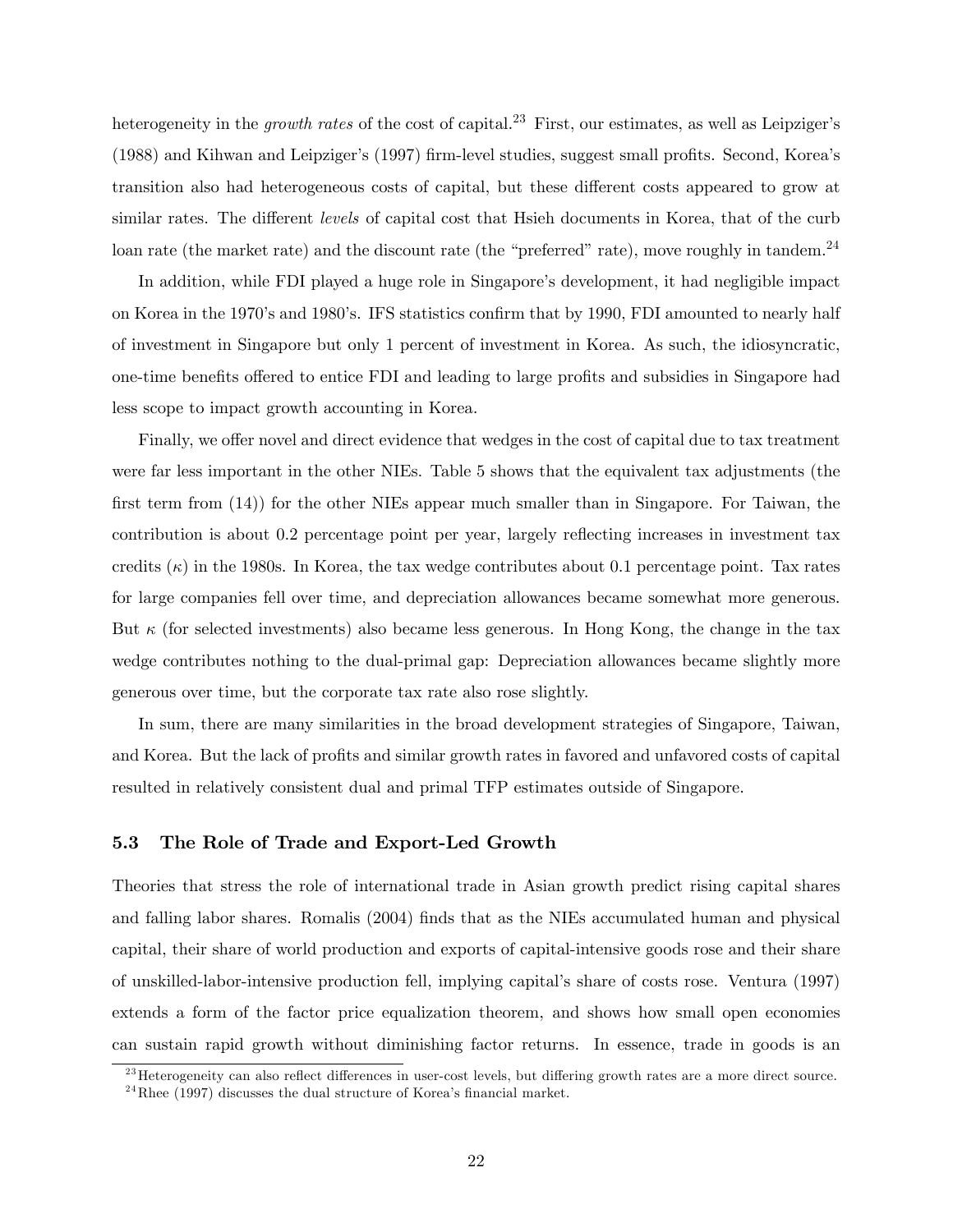indirect way to trade factors of production, which have diminishing returns only globally. Shifting production toward an export sector intense in a given factor need not imply a rapid decline in that factor's returns, so long as such exports replace use of that factor abroad.<sup>25</sup> Since the NIEs accumulated capital far faster than skill-adjusted labor, Venturaís explanation also implies rising capital shares and falling labor shares.<sup>26</sup>

We showed in line 1 of Table 2, however, that  $(1 - s_L)$  fell over time in Singapore, Korea, and Taiwan – inconsistent with Ventura's predictions and surprising given Romalis's results. But note that our calculations in line 3 for "true" capital shares in cost,  $\alpha$ , increased over time (line 4), albeit minimally in Korea. Hence, in addition to reconciling disparities between the dual and primal growth accounting results, our approach also resolves inconsistencies in Asiaís growth experience with key results in the international trade literature.

# 6 Conclusion

Growth accounting is a useful and widely used tool for analyzing patterns of economic growth. For example, it provides insight into the role of factor accumulation versus technological progress in driving growth. However, results and interpretation can be sensitive to product and output market distortions. These distortions are often induced intentionally by policymakers, such as by providing favorable tax and other treatment to favored firms.

After discussing how these distortions might matter in principle, we show that they matter in practice for Singapore–the fastest growing economy in the world since 1960. Overall, technology growth during its fastest growth decades of the 1970s and 1980s was slightly negative. In the "favored" sector, where output grew nearly 10 percent per year for this period, technology growth was sharply negative. Our estimates resolve two important empirical puzzles regarding Asian development. First, we quantitatively reconcile divergent estimates of TFP growth from the dual and primal sides. Heterogeneity in the cost-of-capital (reflecting intentional programs to direct resources to particular firms and/or sectors) and large but declining pure economic profits explain much of the dual-primal gap. Second, we reconcile the constant or increasing labor shares in revenue with the intuitive story that rapid Asian growth relied heavily on a shift towards capital-intensive

 $^{25}$ Under certain conditions, Ventura's application of factor-price equalization results implies truly constant factor prices. His explanation remains valid, however, as long as factor prices decline at slower rates than factors accumulated.

 $^{26}$ Ventura's predictions for factor shares are relative to the rest of the world. In BLS or Jorgenson data for the United States, there is little evidence of a trend in factor shares over this period.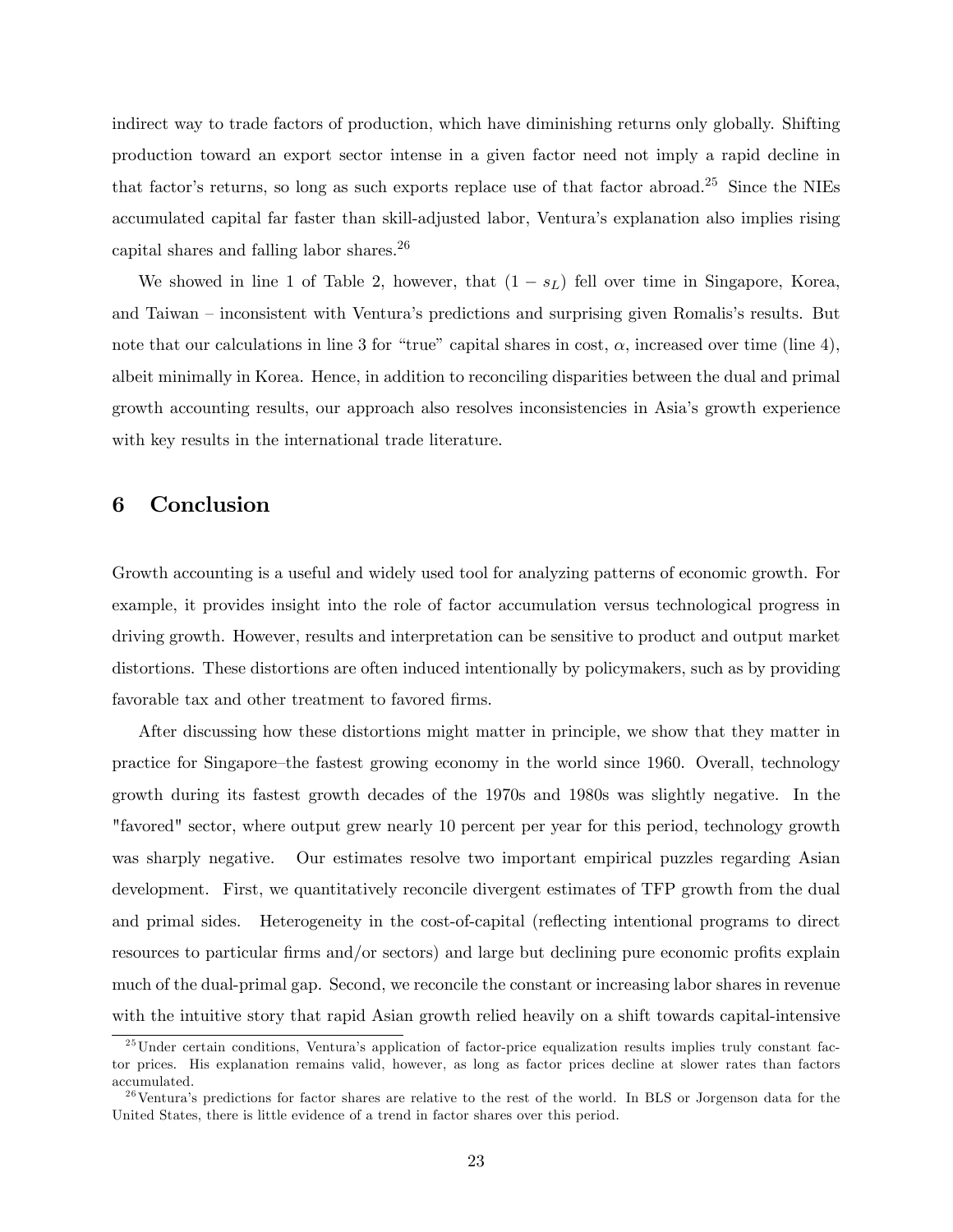export sectors. The declining profit share allowed labor's share to remain flat or even rise despite a shift (which we document) towards capital-intensive sectors.

Our detailed examination of the NIEs provides both important caveats to, and new applications of, primal and dual growth accounting. When undertaking growth accounting for a country or across countries, there is value in carefully constructing both primal and dual measures. Resolving discrepancies can shed light on the underlying structure of the economy, in addition to providing insight into possible mismeasurement. Thus, this paper reinforces the message of a growing body of empirical and theoretical work that recommends looking inside the black box of aggregate growth accounting.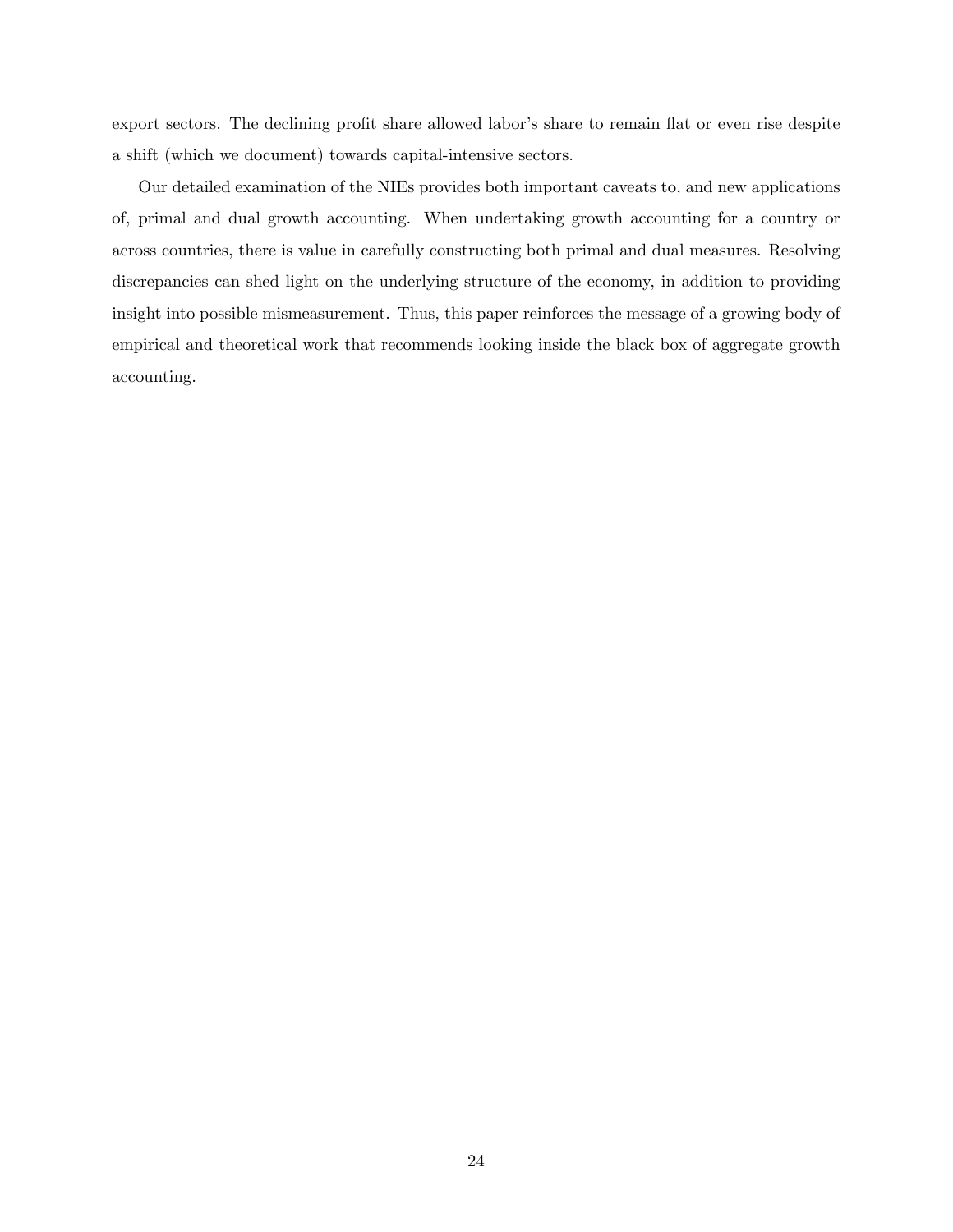# References

- [1] Auerbach, Alan (1983). "Taxation, Corporate Financial Policy and the Cost of Capital." Journal of Economic Literature, September 1983, 905-940.
- [2] Asher, Mukul (1989). "Fiscal System and Practices in Singapore." In M. Asher, Ed., Fiscal systems and practices in ASEAN : trends, impact and evaluation. Pasia Panjang, Singapore.
- [3] Banerjee, Abhijit V. and Benjamin Moll (2010). "Why Does Misallocation Persist?" Forthcoming, American Economic Journal: Macroeconomics.
- [4] Basu, Susanto and John G. Fernald (2001). "Why Is Productivity Procyclical? Why Do We Care?î In New Directions in Productivity Analysis, edited by Edwin Dean, Michael Harper and Charles Hulten. (Studies in Income and Wealth Volume 63). University of Chicago Press.
- [5] Blanchard, Olivier and Francesco Giavazzi (2003). "The Macroeconomic Effects of Regulation and Deregulation in Goods and Labor Markets." Quarterly Journal of Economics, 118-3, pp879-909.
- $[6]$  Barro, Robert (1999). "Notes on Growth Accounting." Journal of Economic Growth Vol 4, No. 2, pp 119-137.
- [7] Brealey, Richard A. and Stewart C. Myers (1996). Principles of Corporate Finance. Fifth edition. New York: McGraw Hill.
- [8] Burton, John (2002). "Doubts grow about the value of state businesses," Financial Times. April 12.
- [9] Chou, Ji and De-min Wu (1994). "The Cost of Capital and the Effective Tax Rate in Taiwan, 1961-1985î. In Musgrave, Richard A., Ching-huei Chang, and John Riew, eds., Taxation and Economic Development Among Pacific Asian Countries. Westview Press, Boulder, pp. 117-139.
- [10] Department of Statistics, Singapore (1992a). "Efficiency of Singaporean Companies: A Study of the Returns to Asset Ratios." Occasional paper on financial statistics. June.
- [11] Department of Statistics, Singapore (1992b). Singapore's Corporate Sector 1980-1989.
- [12] Department of Statistics, Singapore (1993). "Profile of Self-Employed Persons in Singapore." Occasion paper, August.
- [13] Department of Statistics, Singapore (1995a). Singaporeís Corporate Sector 1986-1995.
- [14] Department of Statistics, Singapore (1995b). "Foreign Equity Investment in Singapore, 1992." Occasional paper on financial statistics. March.
- [15] Department of Statistics, Singapore (2001). "Contribution of Government-Linked Companies to Gross Domestic Product.îOccasional paper on economic statistics. March.
- [16] Department of Statistics, Singapore (2003). Spreadsheet emailed by Singapore Statistics on August 6, 2003.
- [17] Department of Statistics, Singapore (2006). "Selected Corporate Sector Data." Spreadsheet received via email March 2, 2006.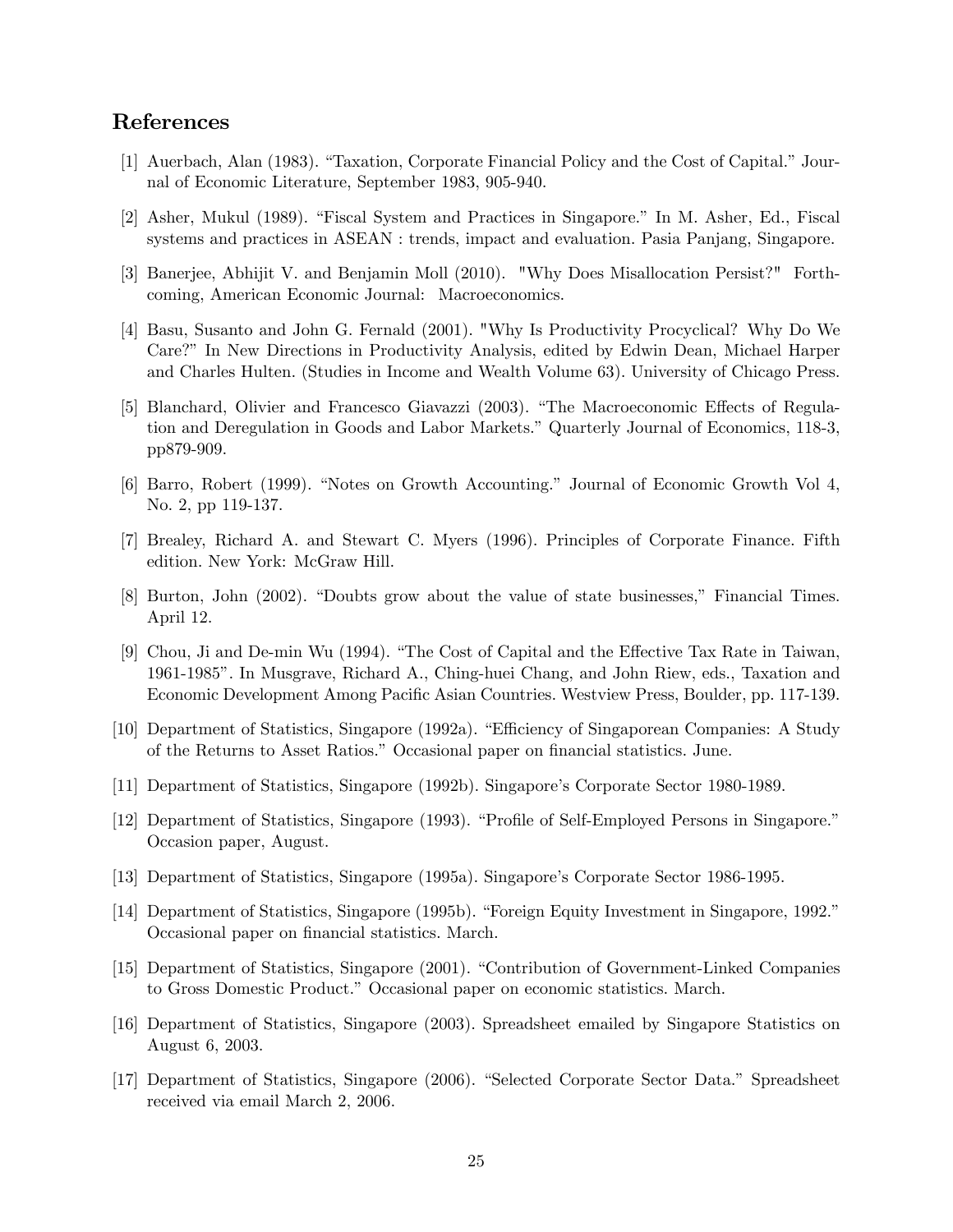- [18] Desai, Mihir A., C. Fritz Foley, and James R. Hines Jr. (2006) "The Demand for Tax Haven Operations." Journal of Public Economics 90, 3: 513-531.
- [19] Economist Intelligence Unit, (1993). Financing Foreign Operation: Singapore, September.
- $[20]$  Economist  $(2001)$ . "Ports in a storm," April 12.
- [21] Economist  $(2002)$ . "Whither Singapore Inc.," November 28.
- [22] Ermisch, J.F. and W.G. Huff (1999). "Hypergrowth in an East Asian NIC: Public Policy and Capital Accumulation in Singapore." World Development, 27:1, pp 21-38.
- [23] Feenstra, Robert C. and Marshall Reinsdorf (2003). "Should Exact Index Numbers Have Standard Errors? Theory and Application to Asian Growth." NBER Working Paper No. 10197.
- [24] Fordham, Margaret (1992). Tax Incentives for Investment and Expansion. Second edition. Longman, Singapore.
- [25] Gollin, Douglas (2002). "Getting Income Shares Right." Journal of Political Economy.
- [26] Hall, Robert E. (1990), "Invariance Properties of Solowís Productivity Residual," in P. Diamond (ed.), Growth, Productivity, Unemployment, Cambridge: MIT Press, pp. 71-112.
- [27] Hassett, Kevin and Glenn Hubbard (2002). "Tax Policy and Business Investment," Handbook of Public Economics, vol 3, Alan J. Auerbach and Martin Feldstein, eds.
- [28] Heston, Alan, Robert Summers, and Bettina Aten (2002). Penn World Table Version 6.1. Center for International Comparisons at the University of Pennsylvania (CICUP), October 2002. Downloaded November 22, 2004.
- [29] Ho, H.C.Y., and L.C. Chau (1988). The Economic System of Hong Kong. Hong Kong: Asian Research Service.
- [30] Ho, H.C.Y. (1979) The Fiscal System of Hong Kong. London: Croom Helm Ltd.
- [31] Hsieh, Chang-Tai (2002). "What Explains the Industrial Revolution in East Asia? Evidence from Factor Markets." American Economic Review.
- [32] Hsieh, Chang-Tai and Peter J. Klenow (2009). "Misallocation and Manufacturing TFP in China and India." Forthcoming, Quarterly Journal of Economics 124, December 2009.
- [33] Hyun, Jin Kwon, Yunhi Won, and Ilho Yoo (2000) "Marginal Effective Tax Rates in Korea: 1960-1998." Manuscript, Korea Institute of Public Finance.
- [34] Inklaar, Robert (2007), "Cyclical productivity in Europe and the United States, Evaluating the evidence on returns to scale and input utilization", Economica, 74 pp822-841.
- [35] International Monetary Fund (1995). Singapore: A Case Study in Rapid Development." February.
- [36] International Monetary Fund (2004). Singapore: Selected Issues.
- [37] Jones, Charles I. (2003). "Growth, Capital Shares, and a New Perspective on Production Functions." Berkeley University Manuscript.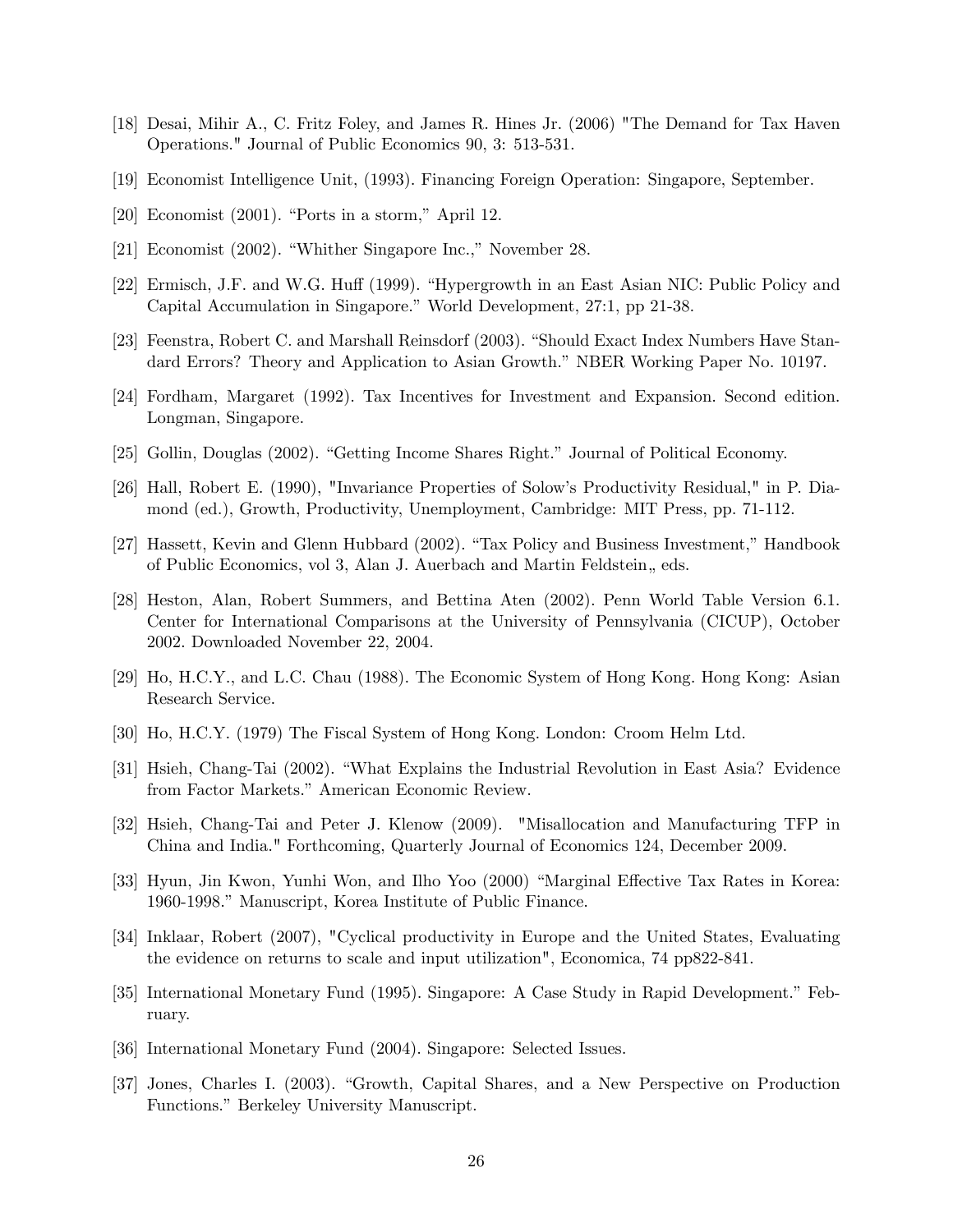- [38] Kee, Hiau Looi (2002). "Markups, Returns to Scale, and Productivity: A Case Study of Singapore's Manufacturing Sector." World Bank Policy Research Working Paper 2857.
- [39] Kihwan, Kim and Leipziger, Danny M. (1997). "Korea: A Case of Government-Led Development.î In Lessons from East Asia, Leipziger ed. The University of Michigan Press.
- [40] Kim, Jong-Il and Lawrence Lau (1994) "The Sources of Economic Growth of the East Asian Newly Industrialized Countries," Journal of the Japanese and International Economies,September, 8(3), 235-271.
- [41] Leipziger, Danny M. (1988). "Industrial Restructuring in Korea," World Development, Volume 16.
- [42] Low, Linda, Toh Mun Heng, Soon Teck Wong, Tan Kong Yam, and Helen Hughes. Challenge and Response: Thirty Years of the Economic Development Board. Times Academic Press: Singapore.
- $[43]$  Lucas, Robert (1993). "Making a Miracle." Econometrica LXI: 251-272.
- [44] Price Waterhouse (various) Corporate taxes, a worldwide summary. Price Waterhouse, New York.
- [45] Ramirez, Carlos and Tan Ling Hui (2003). "Singapore Inc. versus the Private Sector: Are Government-Linked Companies Different?" IMF Working Paper WP/03/156.
- [46] Rhee, Changyong (1997). "Curb Market Interest Rates in Korea." Korean Social Science Journal, Vol. XXIV, No. 1.
- [47] Restuccia, Diego and Richard Rogerson (2007). "Policy Distortions and Aggregate Productivity with Heterogeneous Plants." NBER Working Paper.
- [48] Romalis, John (2004). "Factor Proportions and the Structure of Commodity Trade," American Economic Review. March.
- [49] Rotemberg, Julio J. and Michael Woodford (1995). "Dynamic General Equilibrium Models with Imperfectly Competitive Product Markets." In Thomas F. Cooley, ed., Frontiers of Business Cycle Research. Princeton: Princeton University Press.
- [50] Sala-i-Martin, Xavier Gernot Doppelhofer, and Ronald I. Miller (2004). "Determinants of Long-Term Growth: A Bayesian Averaging of Classical Estimates (BACE) Approach.î American Economic Review, 94 (4): 813-835.
- [51] Senkuttuvan, Arun (1975). "A juicier carrot for foreign investors," Far Eastern Economic Review. August.
- [52] Sarel, Michael (1997). "Growth and Productivity in ASEAN Countries." IMF Working Paper, August.
- [53] Singapore. Economic Committee (1986). "The Singapore economy: New directions." Report of the Economic Committee, Ministry of Trade & Industry. (microform)
- [54] Tan, Sook Yee (2001). Principles of Singapore Land Law. 2nd ed. Butterworths Asia, Singapore.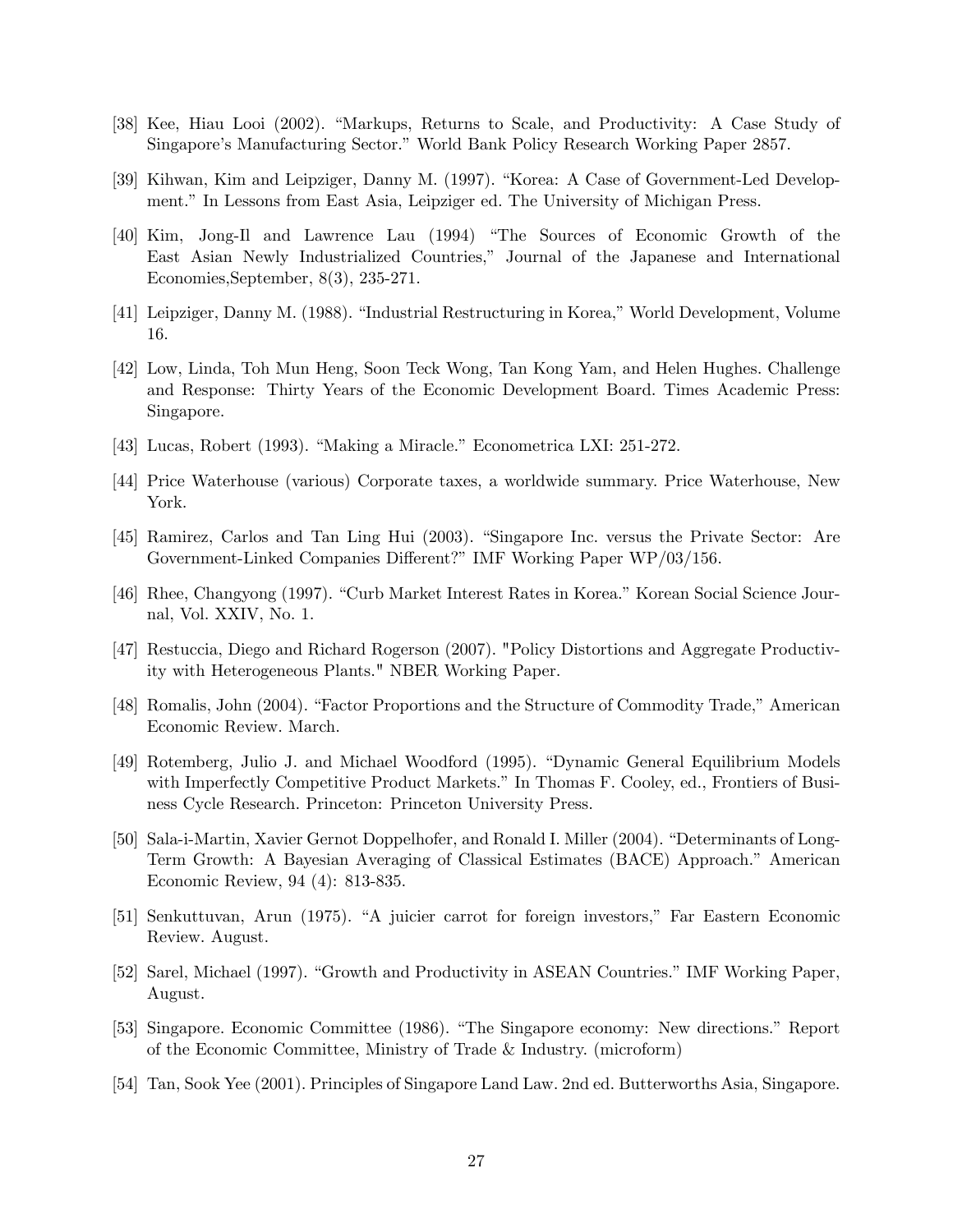- [55] Tanzi, Vito and Parthasarathi Shome (1992). "The Role of Taxation in the Development of East Asian Economies.î In Takatoshi Ito and Anne O. Kreuger, eds., The Political Economy of Tax Reform. University of Chicago, Chicago, pp. 31-65.
- [56] United Nations (1979, 1984). Statistical Yearbook for Asia and the Pacific. Economic and Social commission for Asia and the Pacific, 1979 and 1984 volumes.
- [57] U.S. Embassy (2001). "Singapore: Government-Linked Corporations Face the Future." March.
- [58] Ventura, Jaume (1997). "Growth and Interdependence." Quarterly Journal of Economics (February): 57-84.
- [59] Wade, Robert (1990). Economic Theory and the Role of Government in East Asian Industrialization. Princeton: Princeton University Press.
- [60] Young, Alwyn (1992). "A Tale of Two Cities: Factor Accumulation and Technical Change in Hong Kong and Singapore.î In Olivier J. Blanchard and Stanley Fischer, eds., NBER Macroeconomics Annual 1992. Cambridge, MA: MIT Press.
- [61] Young, Alwyn (1994). "Lessons from the East Asian NICs: A Contrarian View." European Economic Review 38: 964-973.
- [62] Young, Alwyn (1995). "The Tyranny of Numbers: Confronting the Statistical Realities of the East Asian Growth Experience." Quarterly Journal of Economics. (August): 641-680.
- [63] Young, Alwyn (1998). "Alternative Estimates of Productivity Growth in the NIC's: A Comment on the Findings of Chang-Tai Hsieh." NBER Working Paper No. 6657.
- [64] Young, Alwyn (2003). "Gold into Base Metals: Productivity Growth in the People's Republic of China during the Reform Period.î Journal of Political Economy, Vol 111, no. 6: 1220-1261 (December).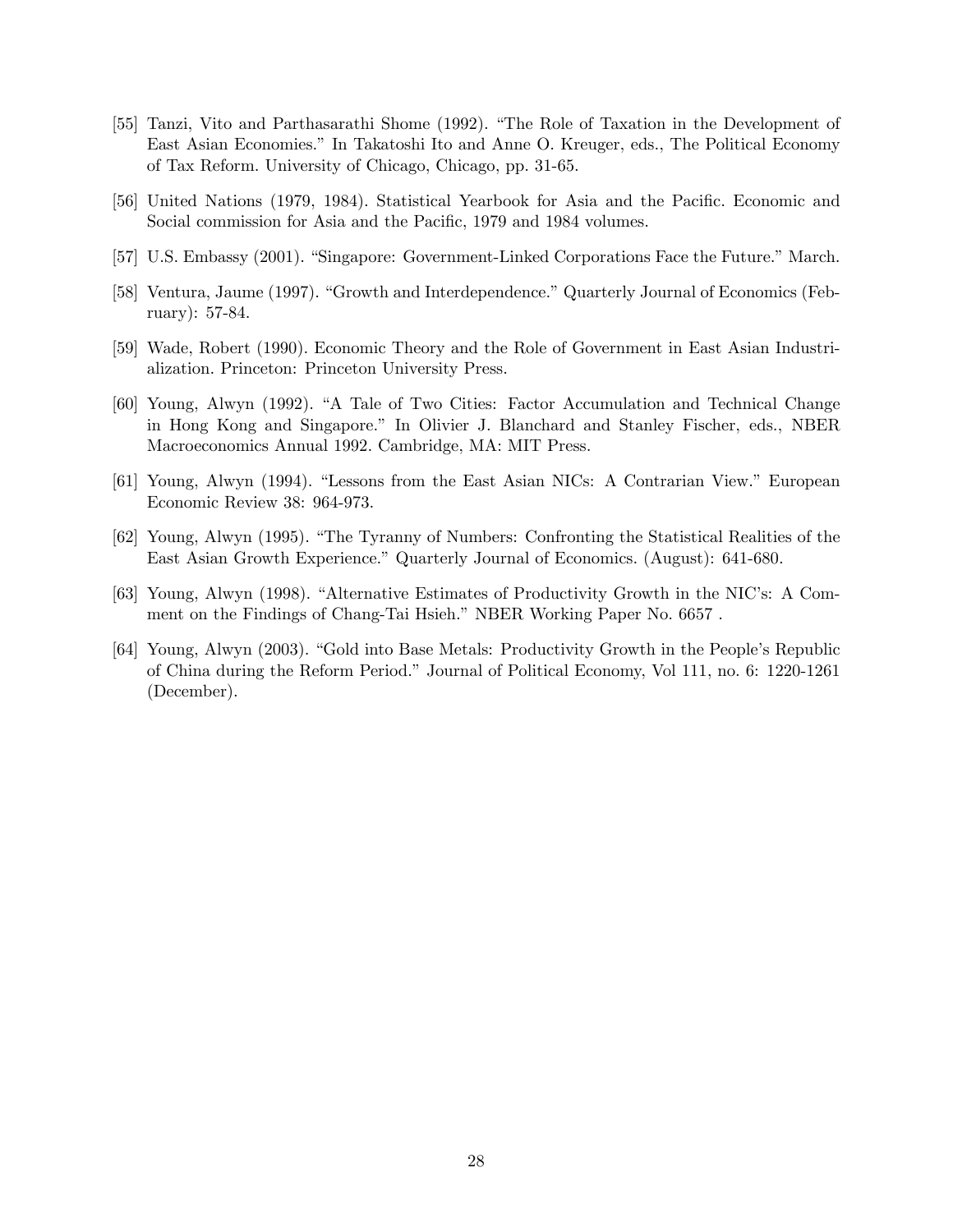# Tables

## Table 1: Asian Growth Estimates (Percent per year)

|                       | Output Growth<br>per Capita | <b>Total Output</b><br>Growth |                         | <b>Total Factor Productivity</b> |
|-----------------------|-----------------------------|-------------------------------|-------------------------|----------------------------------|
|                       | $(1960-1996)$               | $(1970-1990)$                 | <b>Primal Estimates</b> | Dual Estimates                   |
|                       | (1)                         | (2)                           | (3)                     | (4)                              |
| <b>Singapore</b>      | 8.2                         | 7.8                           | $-0.5$                  | 1.8                              |
| Taiwan                | 8.0                         | 8.8                           | 2.2                     | 3.7                              |
| Korea                 | 7.5                         | 9.5                           | 1.7                     | 1.9                              |
| Hong Kong             | 7.1                         | 7.5                           | 2.3                     | 2.3                              |
| Unweighted<br>Average | 7.7                         | 8.4                           | 1.4                     | 2.4                              |

Notes: Column (1) is average annual log-change in "rgdpch" from Heston, Summers, and Aten (2002). Columns (2) and (3) are from Young (1998) for Singapore and Young (1995) for Taiwan, Hong Kong, and Korea. For Taiwan, data exclude agriculture and include Young's adjustment of public sector output. Column (4) is from Hsieh (2002). For each economy, Hsieh offers three or four different measures of TFP based on different measures of the real user cost; column (4) shows the average. Each measure is available for slightly different time periods; all measures approximately cover  $1970 - 1990$ . In columns (2) and (3), we give the (weighted) averages across sub-periods of Young's primal TFP to match the time periods for Hsieh's dual TFP. Numbers may not add up due to rounding.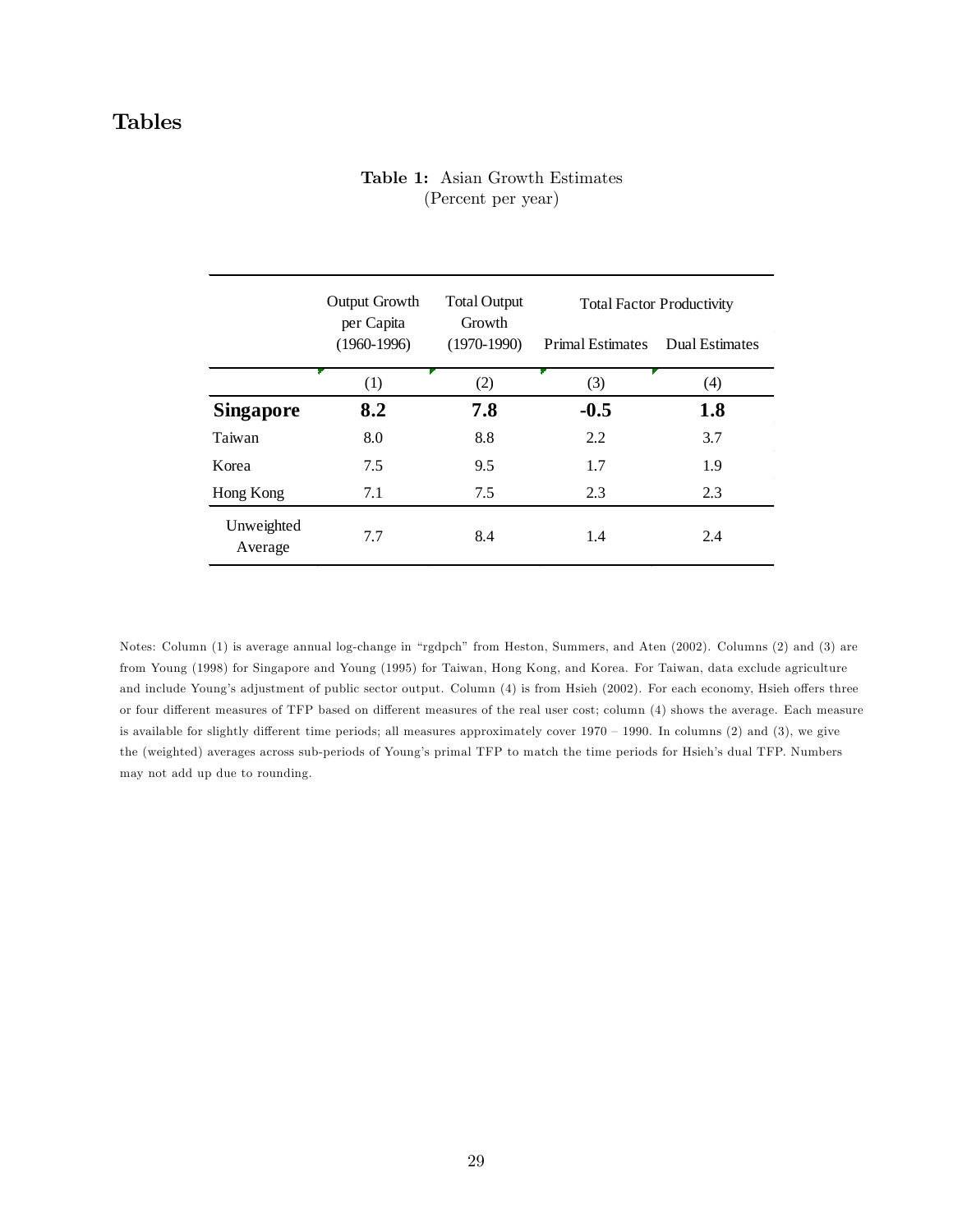|     |                                                                                  | Singapore | Taiwan | Korea  | Hong Kong |
|-----|----------------------------------------------------------------------------------|-----------|--------|--------|-----------|
| (1) | Share of capital and profits<br>$(I-s_L)$                                        | 48.4      | 25.6   | 29.5   | 37.5      |
| (2) | Growth in share of capital<br>and profits                                        | 0.0       | $-0.2$ | $-0.9$ | 0.7       |
| (3) | Estimated "true" capital cost<br>share (using international data<br>by industry) | 32.6      | 30.1   | 24.8   | 32.6      |
| (4) | Growth in "true" capital cost<br>share                                           | 0.6       | 0.3    | 0.1    | 0.8       |
| (5) | Estimated "true" capital<br>revenue share                                        | 25.0      | 32.1   | 23.3   | 30.1      |
| (6) | Growth in "true" capital<br>revenue share                                        | 1.0       | 0.6    | 0.5    | 0.7       |
| (7) | Estimated profit share                                                           | 23.5      | $-6.5$ | 6.2    | 7.4       |
| (8) | Growth in profit share                                                           | $-1.2$    | $-3.3$ | $-9.5$ | 0.6       |

## Table 2: Estimation of Capital and Profit Shares, 1970-1990 (Except where indicated, all entries are percent per year)

Notes: Line 1 shows the capital shares used by Young (1995, 1998) and also by Hsieh (2002). Line 3 is calculated as a weighted average of Sarel's (1997) capital share estimates, with the weights determined by the industry-share of GDP (1-digit SIC from the CEIC database). Line 7, the estimated profit share of revenues, is calculated as  $(1 - s_L - \alpha) / (1 - \alpha)$ , where  $\alpha$  is the capital share of cost shown in line 3. (In line 8, since Taiwan's profit rate was negative and becoming more negative, we report the average change in the profit rate divided by the absolute value of the mean profit rate.) Finally, the capital share in revenues (line 5) is equal to Young's capital share (line 1) minus the estimated profit share (line 7). Numbers may not add up due to rounding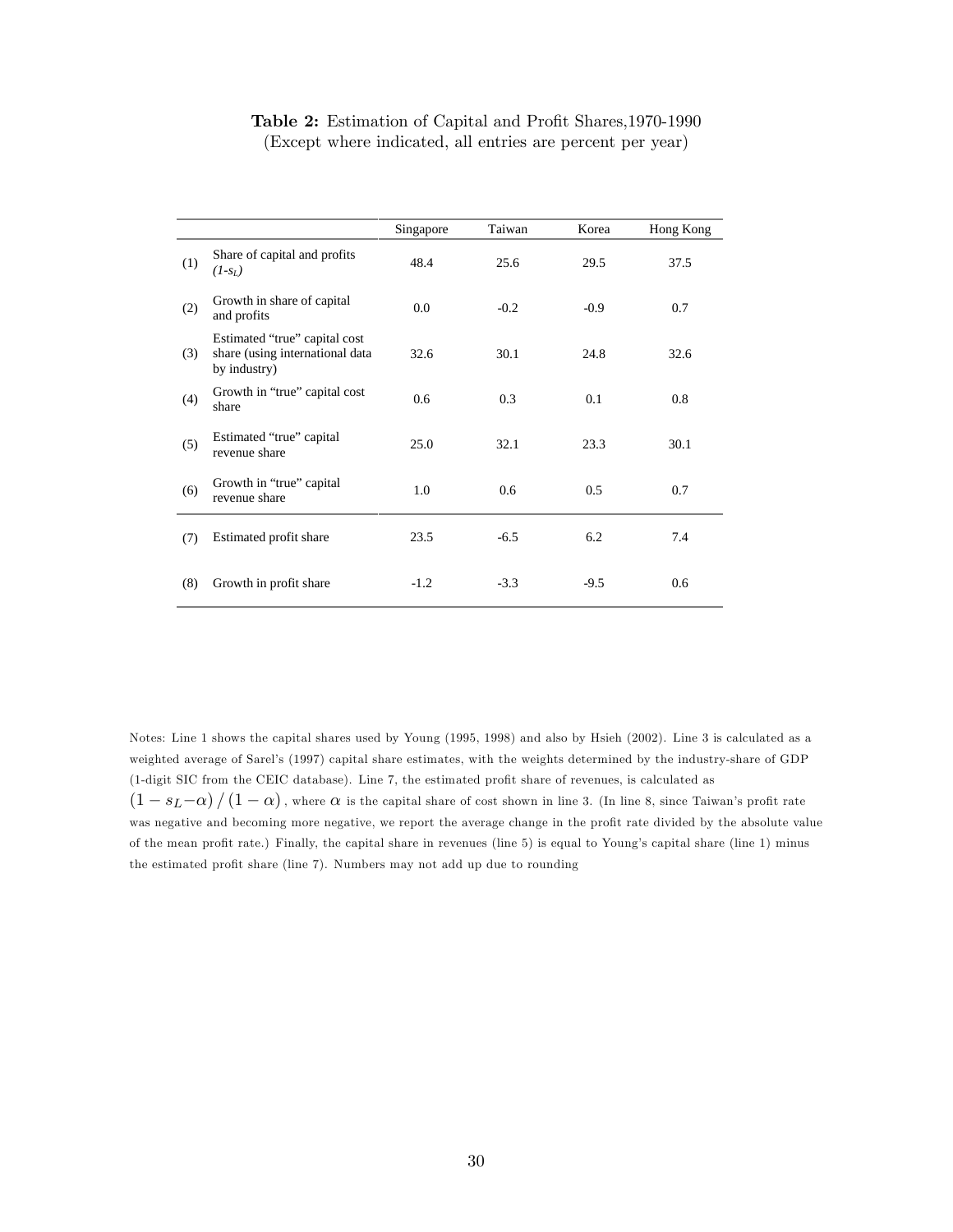## Table 3: Benchmark Calibration Results and Robustness Checks (Except where indicated, all entries are percent per year)

|     |                          | Benchmark | With ROE | $K_{F}/K_{U} = 4$ | $\alpha_{i}$<br>increased by<br>0.09 | $S_L$<br>increased by<br>0.08 |
|-----|--------------------------|-----------|----------|-------------------|--------------------------------------|-------------------------------|
|     | <b>Technology Growth</b> | (1)       | (2)      | (3)               | (4)                                  | (5)                           |
| (1) | <b>Unfavored Sector</b>  | 1.5       | 1.5      | 1.5               | 1.3                                  | 1.5                           |
| (2) | <b>Favored Sector</b>    | $-2.0$    | $-1.9$   | $-1.6$            | $-1.4$                               | $-0.8$                        |
| (3) | Aggregate<br>Economy     | $-0.5$    | $-0.5$   | $-0.3$            | $-0.3$                               | 0.1                           |

Notes: Benchmark calculated using methodology described in Section 5. Aggregate technology calculated from sectoral technologies as  $\hat{a} = \omega_U \hat{a}_U + \omega_F \hat{a}_F$ . Column (2) includes Hsieh's ROE-based measurement of the cost of capital in the average used to generate  $\hat{\tau}_U$ . Column (3) increases the ratio of favored to unfavored capital from 2 to 4. Column (4) halves the aggregate profit share by arbitrarily increasing the capital share of costs (taken from international data) by 9 percentage points in every 1-digit sector. Column (5) halves the aggregate profit share by arbitrarily increasing the labor share of revenue estimate used in both the primal and dual by 8 percentage points. Numbers may not add up due to rounding.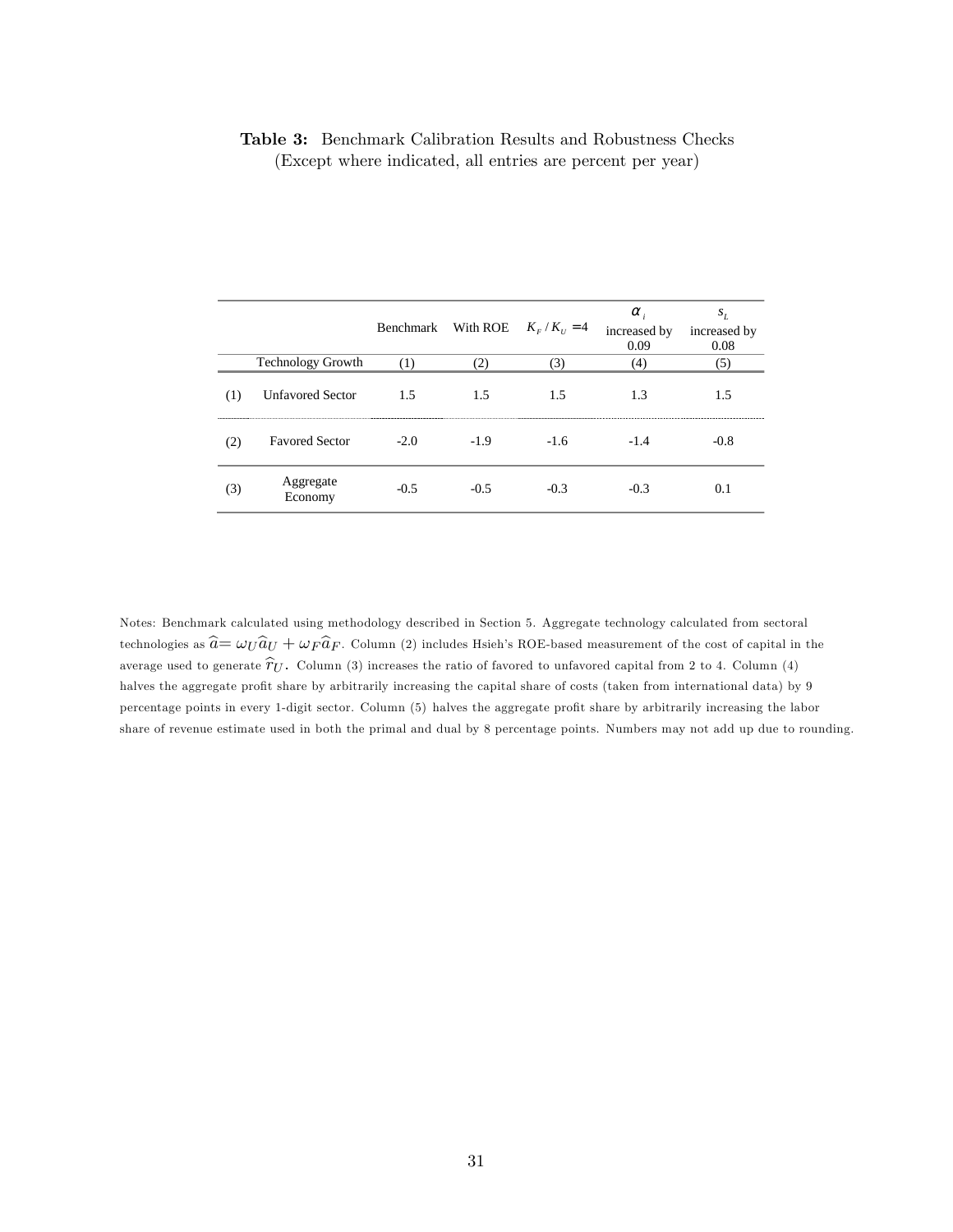|      |                                                                                                             |                        | Singapore | Taiwan | Korea  | Hong Kong |
|------|-------------------------------------------------------------------------------------------------------------|------------------------|-----------|--------|--------|-----------|
| (1a) | Wage growth                                                                                                 | Young $\hat{w}$        | 1.8       | 4.0    | 4.2    | 3.6       |
| (1b) |                                                                                                             | Hsieh $\hat{w}_{Dual}$ | 3.2       | 5.4    | 4.4    | 4.1       |
| (2a) | Capital<br>payment<br>Growth                                                                                | Young<br>$(r + \pi/k)$ | $-2.9$    | $-3.4$ | $-4.3$ | 0.1       |
| (2b) |                                                                                                             | Hsieh $\hat{r}_{quad}$ | 0.3       | $-1.2$ | $-4.1$ | $-0.5$    |
| (3)  | Labor's share $s_L$<br>(Sample average)                                                                     |                        | 51.6      | 74.4   | 70.3   | 62.4      |
| (4a) | Primal TFP growth                                                                                           |                        | $-0.5$    | 2.2    | 1.7    | 2.3       |
| (4b) | Dual TFP growth                                                                                             |                        | 1.8       | 3.7    | 1.9    | 2.3       |
| (5)  | Labor contribution to<br>difference: $s_L(\hat{w}_{Dual} - \hat{w})$                                        |                        | 0.7       | 1.0    | 0.1    | 0.3       |
| (6)  | Capital contribution to<br>difference:<br>$(1-s_L)\left(\hat{r}_{\text{Dual}} - \widehat{(r+\pi/k)}\right)$ |                        | 1.6       | 0.6    | 0.1    | $-0.3$    |
| (7)  | Difference<br>(Dual-Primal)                                                                                 |                        | 2.3       | 1.6    | 0.1    | 0.1       |

**Table 4:** Decomposing the Sources of Difference in Primal and Dual Estimates (Except where indicated, all entries are percent per year)

Notes: Sample periods are adjusted to match Hsieh (2002). Lines (1b) and (2b) are the averages across the different measures reported by Hsieh (for which sample periods occasionally differ slightly). For Singapore, Young's primal data is taken from updated figures in Young (1998), other data are derived from Young (1995, Tables V, VII, and IX). Young's tables include data by subperiod for  $\widehat{y}$ ,  $\widehat{l}$ ,  $\widehat{k}$ ,  $\widehat{s}_L$  and  $\widehat{s}_K$ ; we derive (implicit) growth in real factor prices from  $\hat{w}=\widehat{s}_L+\widehat{y}-\widehat{l}$  and  $\hat{r}=\widehat{s}_k+\widehat{y}-\widehat{k}$ . We use a weighted average of growth rates over subperiods to adjust Young's numbers to cover the identical time period as each of Hsieh's measures (e.g., for a measurement of the 1973-1990 rate, we would take  $7/17$  of the 1970-1980 rate and add it to  $10/17$  of the 1980-1990 rate). The periods are all highly similar and approximately cover  $1970 - 1990$ . When original growth rate calculations are needed (i.e. growth of average labor share), the best approximation to end points are used (i.e. for 1975-1990 growth rates, the calculation might use the 10-year growth from the average during the 1970-1980 period to that during 1980-1990). For Taiwan, data exclude agriculture and include Youngís adjustment of public sector output. Numbers may not add up due to rounding.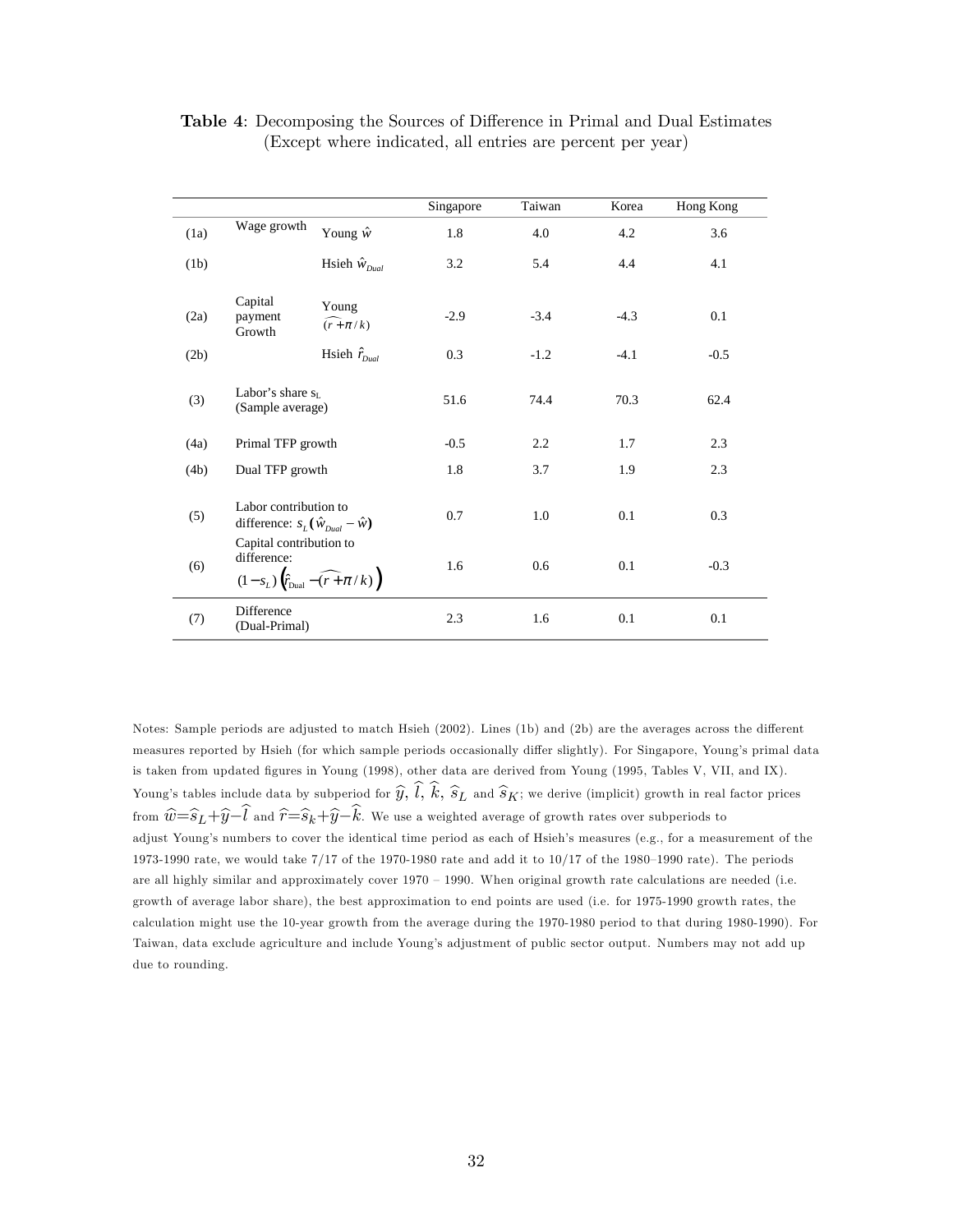# Table 5: Contribution of Corporate Taxes to the User Cost

|                                    |                     | Singapore           | Taiwan            | Korea  | Hong Kong |
|------------------------------------|---------------------|---------------------|-------------------|--------|-----------|
|                                    |                     | $\scriptstyle{(1)}$ | $\left( 2\right)$ | 3)     | (4)       |
| Aggregate Tax<br>Adjustment        | $\hat{\phantom{a}}$ | $-0.9$              | $-0.6$            | $-0.3$ | 0.0       |
| Contribution to<br>dual-primal-gap | $-(1-s_{L})\hat{i}$ | 0.4                 | 0.2               | 0.1    | 0.0       |

Notes: The top line shows the estimated growth rate in the aggregate tax adjustment,  $T = \left(1 - \tau D\right) / \left(1 - \tau\right)$ . The second line shows the contribution to the dual-primal gap.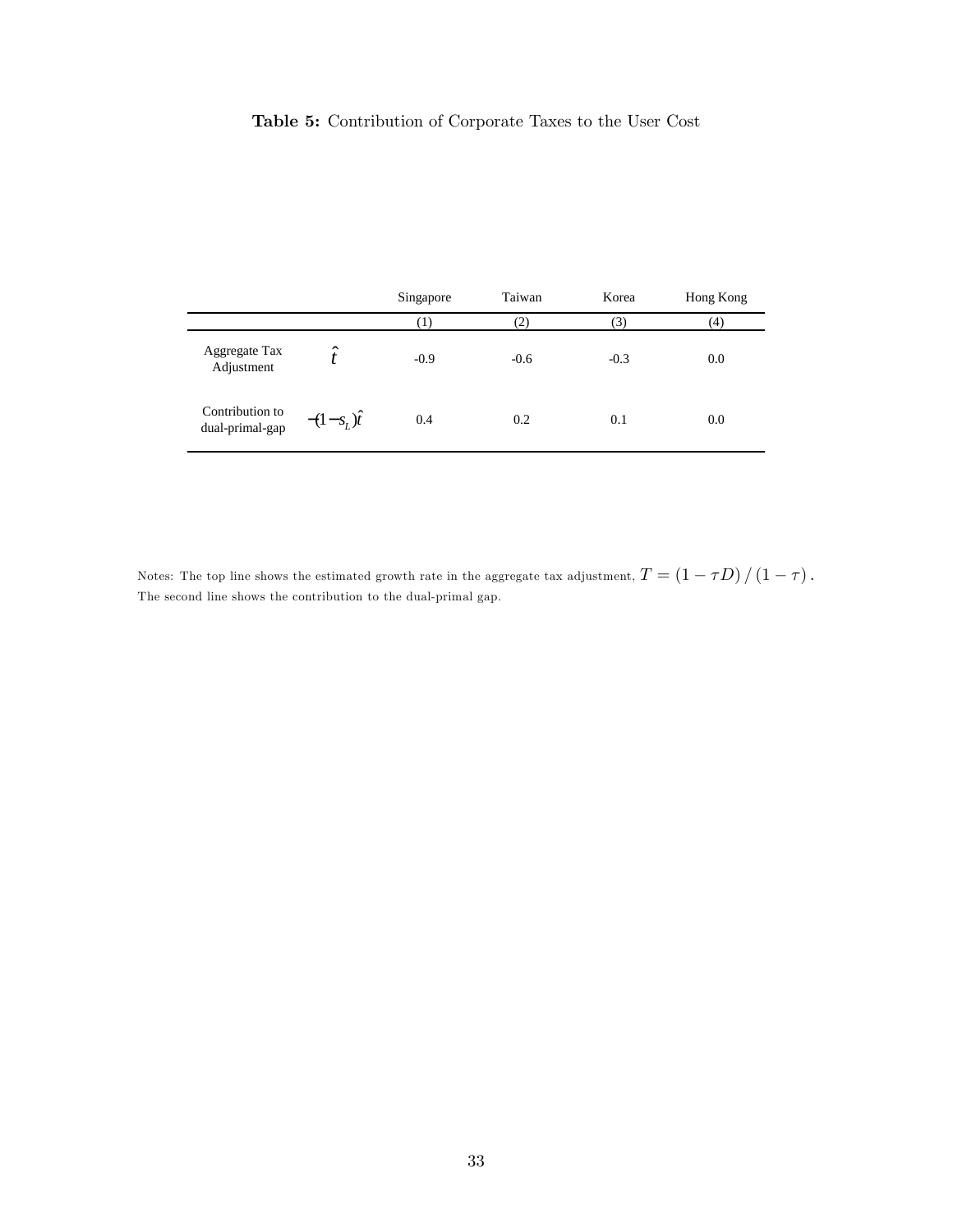|     |                                                                                             | Using Average of<br><b>Hsieh's Measures</b> |
|-----|---------------------------------------------------------------------------------------------|---------------------------------------------|
| (1) | Contribution of Profits to<br>Difference (Dual-Primal)                                      | 0.8                                         |
| (2) | (Residual) Contribution of<br>Heterogeneous Costs of Capital<br>to Difference (Dual-Primal) | 0.3                                         |
| (3) | <b>Tax Correction Term</b>                                                                  | 0.4                                         |
| (4) | Capital Contribution to Total<br><b>Difference</b><br>(Dual-Primal)                         | 1.6                                         |

# Table 6: Contributions to the Difference in Primal and Dual Estimates for Singapore (Except where indicated, all entries are percent per year)

Notes: Using the calculations in Tables 2 and 3, plus the disaggregation of the capital-payments contribution to the dual-primal gap in equation (14), and finally taking into account the gap attributable to the tax correction, we calculate lines 1 through 4 above. Numbers may not add up because of rounding.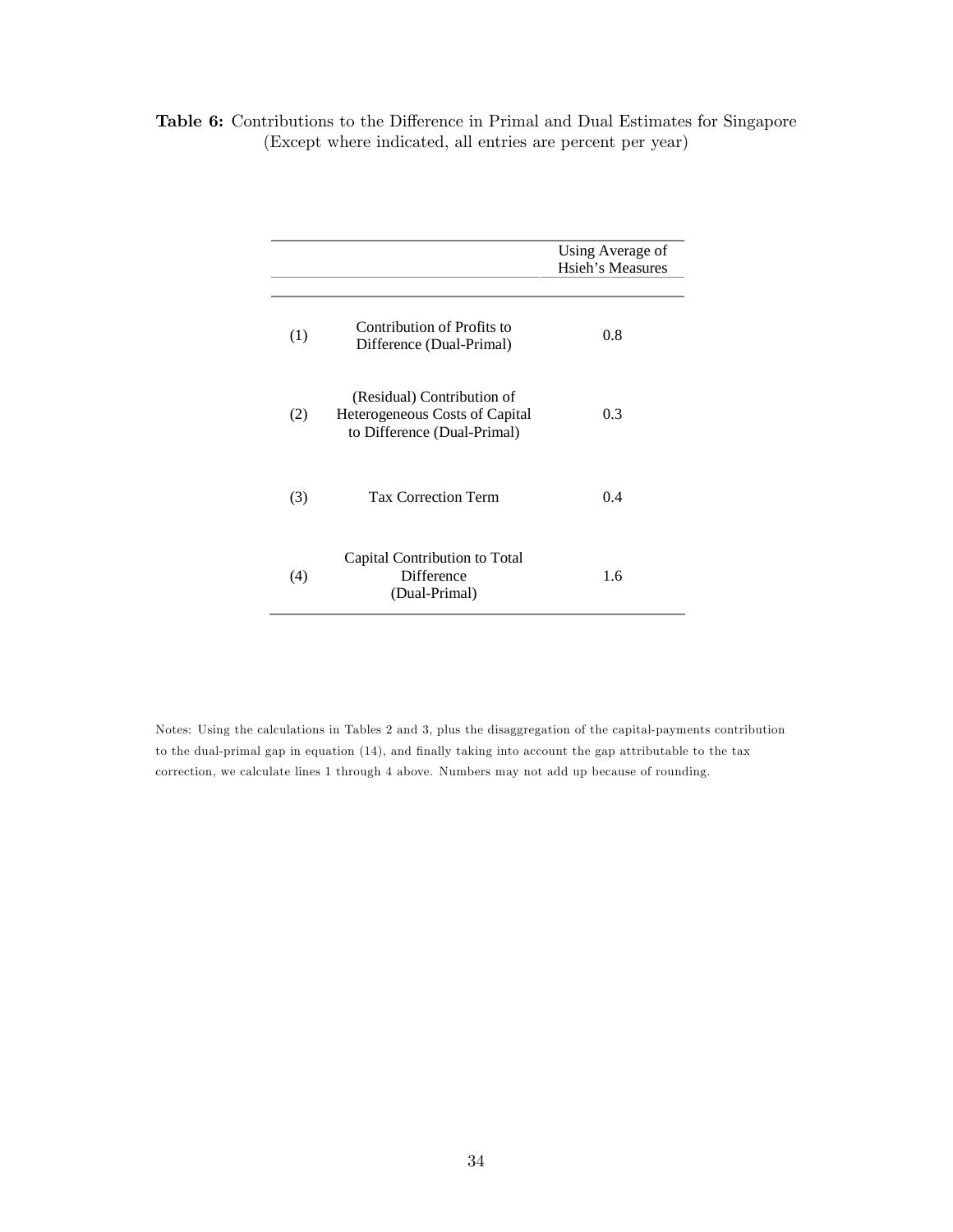# Figures



Figure 1A: Statutory Tax Rate and Average Rates Paid



Figure 1B: Average Rates Paid for Different Firms

Notes: Sources are Inland Revenue Authority (various years) and Department of Statistics, Singapore (1992b, 1995, and 2006). Pre-1980 foreign manufacturing is estimated.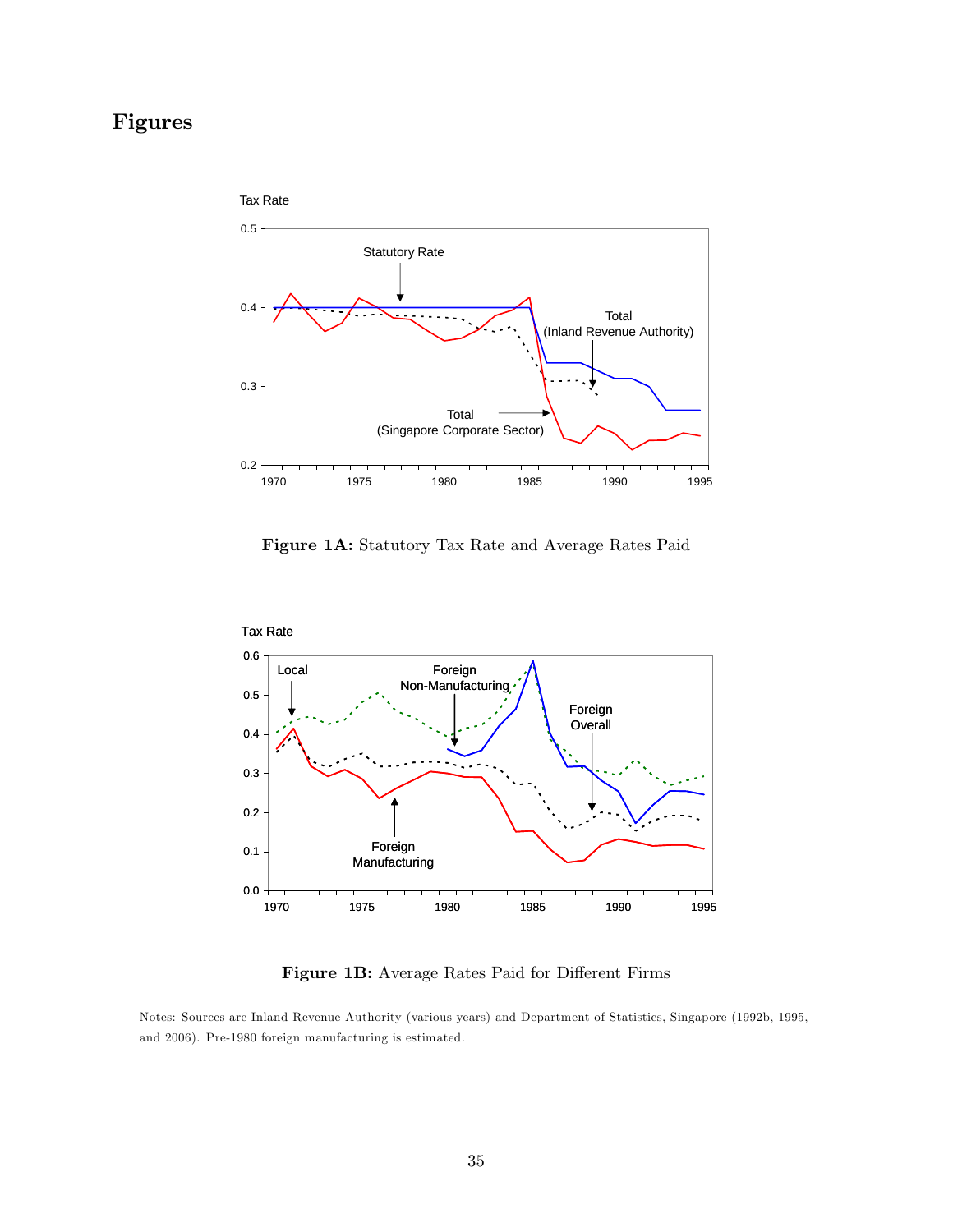# Appendix A: Aggregation, TFP, and Technology

This appendix gives details and derivation for the relationships given in section 3.3 on sectoral and aggregate TFP and technology in a two-sector economy. Using the Divisia index for aggregate output, from the text, we can write aggregate TFP growth as:

$$
\widehat{y} - s_L \widehat{l} - (1 - s_L) \widehat{k} = \sum_{i = F, U} \omega_i \left( \widehat{a}_i + \alpha_i \widehat{k}_i + (1 - \alpha_i) \widehat{l}_i \right) - s_L \widehat{l} - (1 - s_L) \widehat{k}
$$
\n
$$
= \widehat{a} + \left( \sum_{i = F, U} \omega_i \alpha_i \widehat{k}_i - (1 - s_L) \widehat{k} \right) + \left( \sum_{i = F, U} \omega_i (1 - \alpha_i) \widehat{l}_i - s_L \widehat{l} \right).
$$
\n(B1)

The last term in parenthesis in equation (B1) is a weighted average of the contribution of labor to output in the two sectors, minus aggregate labor growth multiplied by labor's aggregate share. We can write this term out and rearrange as:

$$
\sum_{i=F,U} \omega_i (1 - \alpha_i) \widehat{l}_i - s_L \widehat{l} = \sum_{i=F,U} \frac{wL_i}{PY} \left( \frac{P_i Y_i}{R_i K_i + wL_i} - 1 \right) \widehat{l}_i.
$$
 (B2)

The term on the right-hand-size of  $(B2)$  corresponding to  $i = U$  is zero because, with no pure profits in the unfavored sector,  $P_U Y_U = R_U K_U + wL_U$ . For the  $i = F$  term, note that  $P_F Y_F / (R_F K_F + wL_F) =$  $1 + \Pi_F/(R_F K_F + wL_F)$ , so the overall expression simplifies considerably:

$$
\sum_{i=F,U} \omega_i (1 - \alpha_i) \widehat{l}_i - s_L \widehat{l} = (1 - \alpha_F) s_{\Pi} \widehat{l}_F.
$$
 (B3)

Note that we have used the assumption that all profits are in the favored sector, so  $\Pi = \Pi_F$ . In essence, the only reason the aggregate estimate  $s_L l$  differs from the share-weighted output contribution of the individual sectors is because of profits, which occur only in the favored sector.

Now consider the Örst, capital-growth-related, term in parenthesis in equation (B1). Noting that  $1 - s_L = s_K + s_\Pi$  and  $R = \sum (K_i/K) R_i$  (which implies  $R_i - R = (K_{-i}/K) (R_i - R_{-i})$  for  $i = F, U$ , we can express this term as:

$$
\sum_{i=F,U} \omega_i \alpha_i \hat{k}_i - (1 - s_L) \hat{k} = \sum_{i=F,U} \left( \frac{R_i K_i}{PY} \right) \left( \frac{P_i Y_i}{R_i K_i + w L_i} - \frac{R}{R_i} \right) \hat{k}_i - s_{\Pi} \hat{k}
$$
\n(B4)\n
$$
= \left( \frac{\Pi_F}{PY} \right) \left( \frac{R_F K_F}{R_F K_F + w L_F} \right) \hat{k}_F + \sum_{i=F,U} \left( \frac{K_i (R_i - R)}{PY} \right) \hat{k}_i - s_{\Pi} \hat{k}
$$
\n
$$
= \left( \frac{\Pi_F}{PY} \right) \left( \frac{R_F K_F}{R_F K_F + w L_F} \right) \hat{k}_F + \sum_{i=F,U} \frac{K_i K_{-i}}{PY} \frac{(R_i - R_{-i})}{K} \hat{k}_i - s_{\Pi} \hat{k}
$$
\n
$$
= s_{\Pi} \left( \alpha_F \hat{k}_F - \hat{k} \right) + \frac{K_F K_U}{KPY} \left( R_F - R_U \right) \left( \hat{k}_F - \hat{k}_U \right)
$$

Combining (B1), (B3), and (B4), we have equation (11) in section 3.3:  $\widehat{tfp} = \widehat{a} + s_{\Pi} (\widehat{x}_F - \widehat{k}_F) + \Sigma_K$ . Thus, revenue-share-weighted TFP growth differs from technology growth because of two terms – one which reflects profits and one which reflects reallocations of capital across uses.

Using a cost-share-weighted aggregate residual would change the form of these terms, but would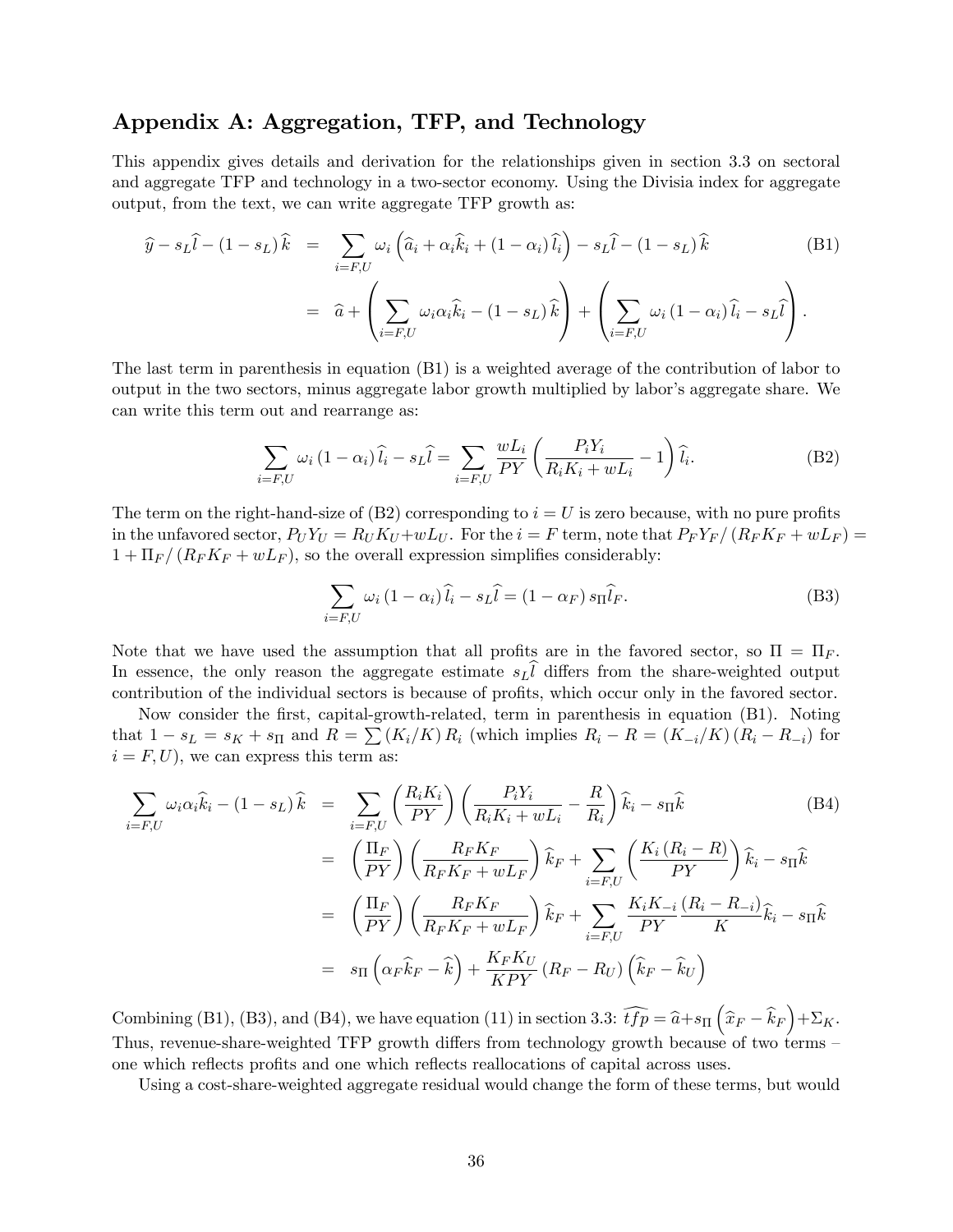not eliminate them. In particular, following a similar analysis, one finds:

$$
\widehat{y} - (1 - \alpha)\widehat{l} - \alpha \widehat{k} = \widehat{a} + (1 - s_{\Pi})^{-1} (\Sigma_{\Pi} + \Sigma_{K})
$$

where  $\Sigma_{\Pi} = \omega_U s_{\Pi} (\hat{x}_F - \hat{x}_U)$  and  $\Sigma_K$  reflect reallocations of inputs across uses. The first term represents shifts of resources toward the favored sector (where the profit rate is higher and hence its share in output exceeds its share in cost). Economically, this reflects that output is measured using relative market prices, not relative costs of production. With differential profit rates, relative prices need not equal relative costs of production (i.e. the marginal rate of substitution is not equal to the marginal rate of transformation). Output is (quite appropriately) aggregated using prices, which are equated to marginal rates of substitution, not using marginal rates of transformation. The second reallocation term reflects the fact that if capital is shifted to where it has a higher cost, aggregate output and TFP rises, other things equal. With a higher cost of capital, firms' costminimizing conditions for capital input use imply that the marginal product of capital is higher. Reallocating resources to where their marginal products are higher raises aggregate output.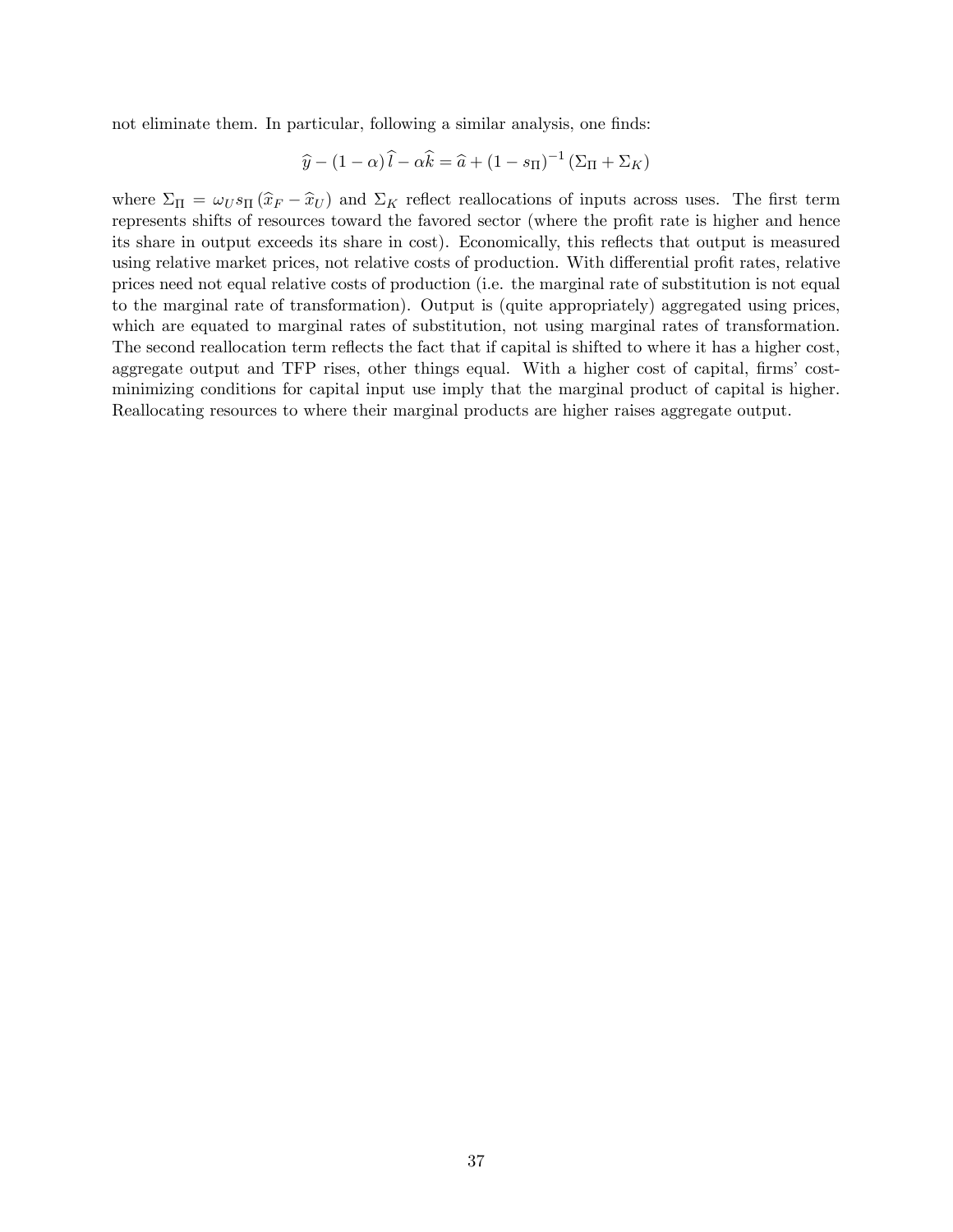# Appendix B: Data Sources and Discussion

This appendix gives details corroborating measurements that use from previous authors and national accounts, as well as giving the details behind our construction of novel data series used in our analysis.

## Confirming Singapore's Labor Share

To verify the labor share figures used by Young (1994) and Hsieh (2002), we used the GDP by income components data from Singapore Statistics. These data were produced for the first time in the late 1990s, so they were not available when Young did his work; they are available only back to 1980. Since we want factor shares in output measured at prices received by producers (i.e., prices that include indirect taxes on factors of production, such as property taxes, license fees, motor vehicle registration fees, and so forth), we also used Singapore Statistics data on gross value added at basic prices (part of their GDP by industry data). Finally, we obtained data on self-employment from various Censuses of Population and from Singapore Statistics (1993).

Labor's share is often low in developing countries because self-employment income (e.g., from farming) is allocated to capital not labor. Gollin (2002) reports that after correctly allocating proprietors' income (i.e. self-employment income), labor shares are almost always in the range of 0.65 to 0.8.

Unallocated proprietors' income does not explain Singapore. In data on income components of GDP, proprietorsí income was only 10 percent of gross value added at basic prices in 1980 and 7 percent by 1990. Labor's share, which incorporates all compensation including employers' contributions to the CPF and private pension/insurance funds, was 40 percent in 1980 and 45 percent in 1990, so any reasonable allocation of proprietorsí income will keep laborís share at around 50 percent. This data source does suggest that labor's share might have edged up a bit over time.

To measure factor shares, Young's figures use the input-output tables, which properly incorporate all capital-related taxes in capital income (i.e., they correspond to gross value added at basic prices). In 1990, the input-output tables have a labor share of 44 percent. (They thus differ only very slightly from the more recently produced GDP-by-income-components data, which incorporate more recent revisions including minor methodological changes.) He then imputes wages for proprietors and unpaid family workers using micro data. Gollin cites Young (1995) as exemplifying the "best approach" to estimating factor shares (Gollin, p.  $467$ ). Despite differences in data sources, his figures are fairly consistent with the income-components data.

A few studies have proposed replacing Singapore's actual labor share of  $1/2$  with a more "normal" labor share of  $2/3$ . (For example, IMF, 2004) One justification, as in Sarel (1997), is that such shares might better measure true shares in cost. In our two-sector model of Section 3, however, it is not appropriate to simply use cost shares – one needs to estimate from the bottom up.

In our view, one needs to understand why labor's share is so low: One cannot arbitrarily adjust it because it is out of line with other economies. In any case, adjusting capitalís share down doesnít reconcile Young with Hsieh. Young's figures still imply that capital returns fell at nearly 3 percent per year, whereas Hsieh's suggest that the user cost was about constant.

## TFP Estimates

Dual data calculations are from Hsieh  $(2002)$ ; his detailed spreadsheet was obtained from http://www.wws.princeton. on June 13, 2003. Primal estimates are from Young (1995, 1998). Series on multifactor productivity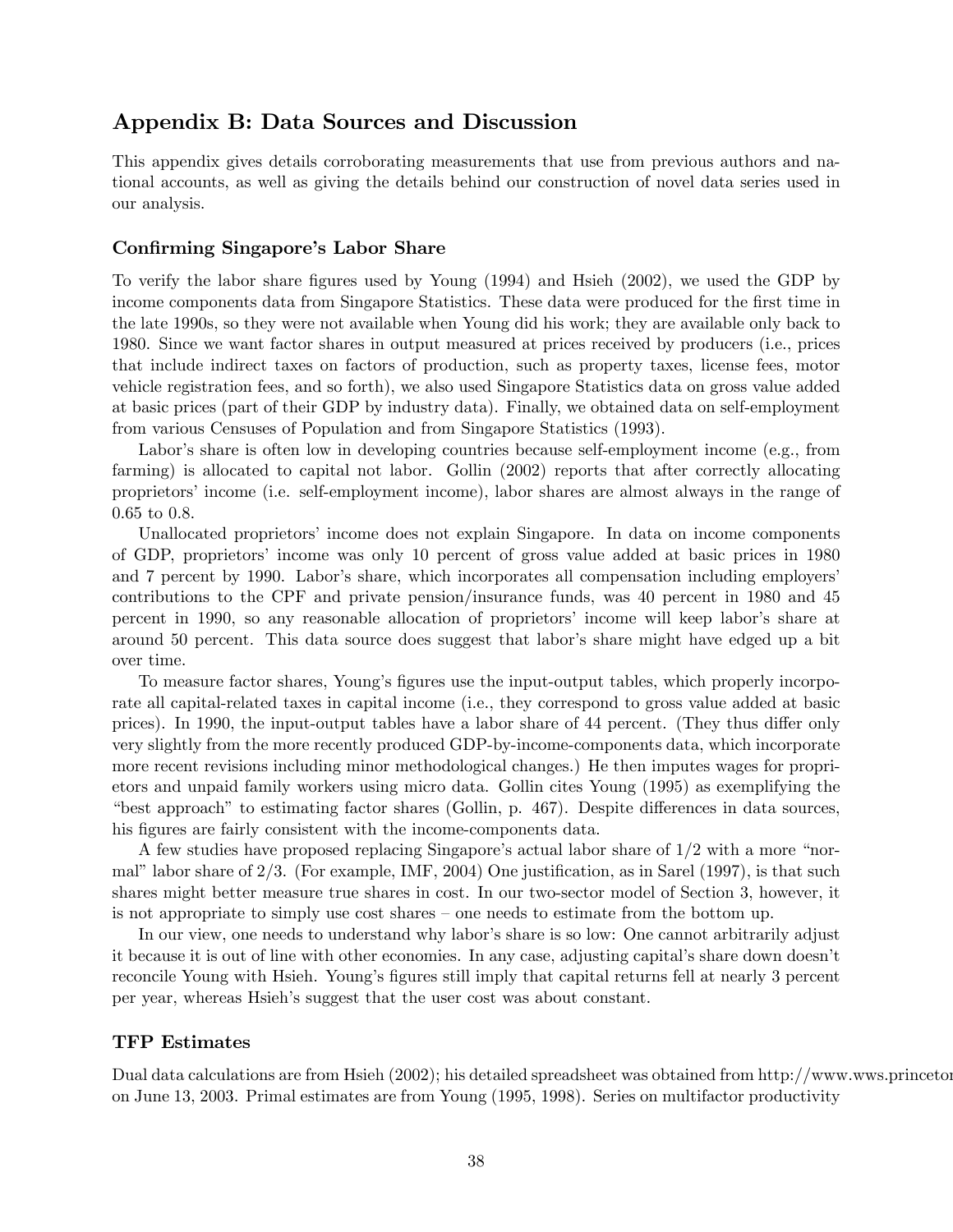were purchased from Singapore Statistics on February 23, 2006. These figures are available from 1973 on; the major conceptual difference from Young is that they do not adjust labor or capital for quality or composition. Average unadjusted TFP growth was only 0.7 percent per year from  $1973-90$  – indeed, TFP growth was negative from 1973-1985. These figures are very close to Young's unadjusted TFP growth from 1970-90. Youngís input-composition adjustment removes about 1.2 percent per year from the unadjusted figures.

## National Accounts

GDP by expenditure data were downloaded from Singapore Statistics, via CEIC Asia. These include investment data, which we used to construct capital stocks. In particular, gross Öxed capital formation data by sector (public and private) and by type of capital (residential buildings, nonresidential buildings, other construction and works, transport equipment, and machinery and equipment) from 1960 to 2005 were downloaded from CEIC Asia Database on March 17, 2006. Real investment is measured in S\$2000 prices.

These investment data were used to construct perpetual inventory measures of each type of capital stock. Depreciation rates follow Hsieh: residential  $= 0.0013$ , nonresidential buildings  $= 0.029$ , other construction  $= 0.021$ , transport  $= 0.182$ , and machinery and equipment  $= 0.138$ . Initial 1960 values of the capital stock were set at the 1960 value of investment, divided by the sum of the average

investment growth from 1960 to 1965 and the depreciation rate for each type of capital.

Capital input aggregates are measured as share-weighted growth rates (i.e., as Tornquist indices). The weights are estimated user costs of each type of capital, measured as a constant real interest rate equal to 0.05 plus the depreciation rate, multiplied by the nominal value of each type of capital. Capital input is not very sensitive to the assumed real interest rate.

One-digit GDP-by-industry data are also from CEIC and were downloaded in February 1999. For Hong Kong, industry data for 1970-79 are from United Nations (1979, 1984). For Singapore, we also downloaded updated data on February 2, 2006. The updated data include owner-occupied dwellings as a separate industry; rental housing, however, remains a part of the much broader "finance, insurance, and real estate. GDP by income component were purchased from Singapore Statistics (http://shop.asiaone.com/stores/singstat/gdi.html) on February 1, 2006. Dale Jorgensonís industry dataset for the United States was downloaded from http://post.economics.harvard.edu/faculty/ jorgenson/data/35klem.html in October 2002.

## Pre-Tax Profit or Loss, and Taxation by Industry

Provisions for taxes by local-controlled and foreign-controlled firms as well as by sector are from Department of Statistics, Singapore (1992b, 1995, 2006). These rely on corporate financial reports, and also report net income by sector as well as selected balance sheet information.

Hsieh (2002) used assessed corporate taxes from various annual reports of the Inland Revenue Authority (we thank him for making his data available). These report assessed taxes rather than taxes paid (as Asher, 1989, discusses). The Inland Revenue and corporate-sector data track reasonably well, but note that we do not expect them to track perfectly. For example, total corporatereported net earnings include firms that make losses, and hence owe no tax; this raises the average rate paid. In contrast, the Inland Revenue measure of assessed income is for firms owing tax, not for all Örms, so it excludes this source of volatility. In addition, corporate net income uses accounting measures of depreciation whereas assessed income uses tax depreciation.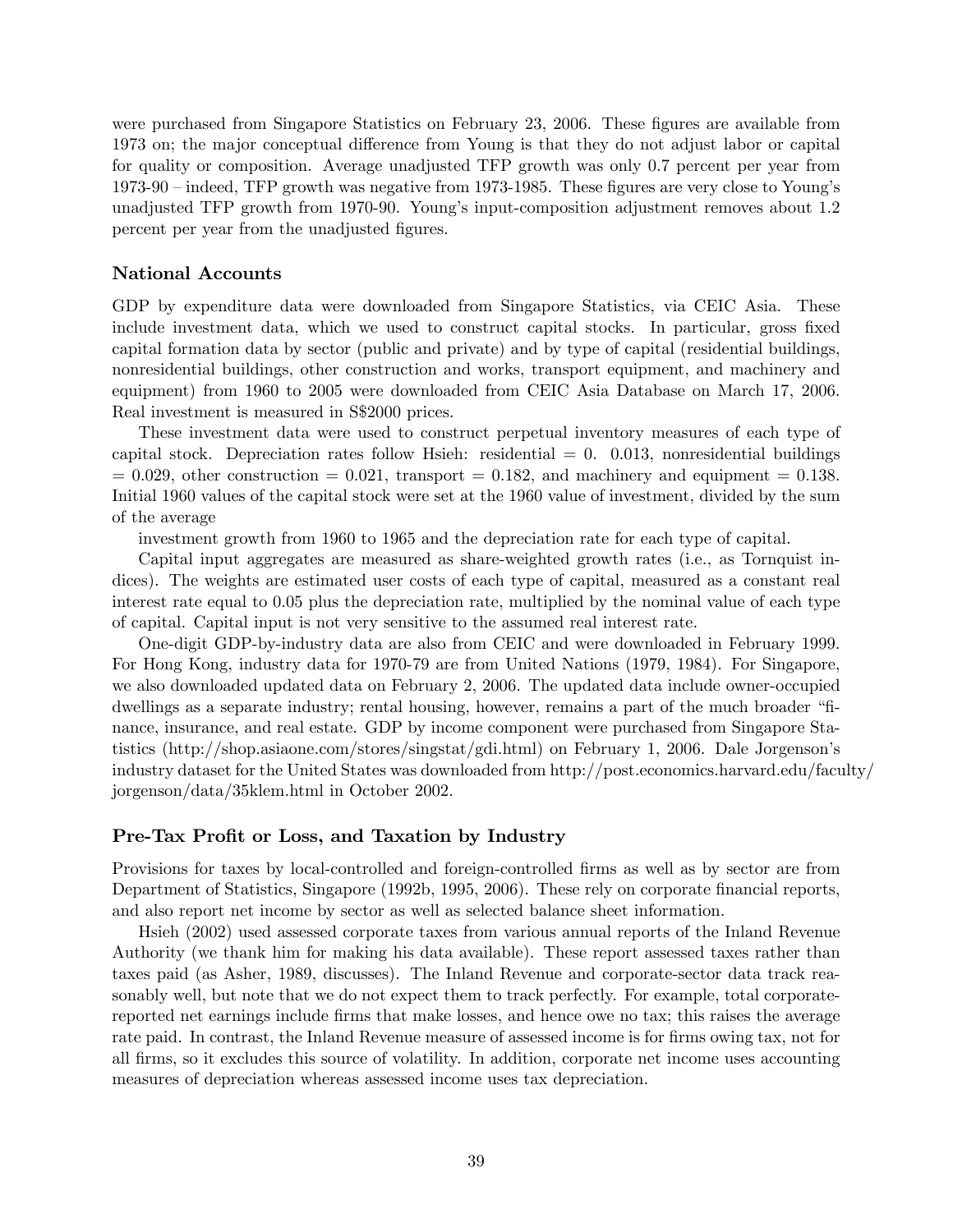Data on U.S. Multinationals are from the Bureau of Economic Analysis (BEA) annual survey of U.S. direct investment abroad. Files from 1983 onward were downloaded in March 2006 from http://www.bea.gov/bea/ai/iidguide.htm#link12b. Earlier data was obtained from the BEA in hardcopy. Desai, Foley, and Hines (2002) have an extensive discussion of these data. We thank Ariel Burstein for providing the cross-country average-tax-rate data in summary form.

#### Return on Equity and Net Fixed Assets

Asset data taken from the Department of Statistics, Singapore (1992a). This is the report cited by Hsieh as the source of ROE data; but ROA data (not ROE data) are found in the report. Numbers consistent with Hsiehís ROE calculations are found in Department of Statistics, Singapore (1995). Department of Statistics, Singapore (1992b, 1995, 2006) also includes book-value estimates of net fixed assets (NFA) in the corporate sector.

### Present Value of Depreciation Allowances

To calculate the present value of depreciation allowances in Singapore, we consider the four major types of non-residential capital identified in the national accounts: Machinery, transport equipment, industrial buildings, and other construction. (We exclude residences, even for private investment, on the grounds that a large share of it is presumably owner-occupied rather than business-owned.) We use information on the tax code from Commerce Clearing House (various years) and Inland Revenue Authority (various years). These sources identify the initial and annual allowances, as well as the type of accounting required  $-\text{ declining balance or straight-line}$ . The major changes over the 1970-90 period are (i) in 1978, initial and annual allowances for industrial buildings become much more generous; and (ii) in 1980, allowances for transport and machinery become more generous because of the move from declining-balance to straight-line depreciation.

We assume that other construction received the same treatment as industrial buildings. We also assume firms did not take advantage of accelerated depreciation for equipment, since until the late 1980s it was available only to manufacturing firms, most of whom were foreign and many of whom had pioneer status. A firm with pioneer status (and thus a low or even zero tax rate) would generally prefer to preserve some of the depreciation for the post-pioneer period, when income became taxable. In the mid-1980s, accelerated depreciation for equipment became available to all firms, which would accentuate the rise in the present value of depreciation allowances relative to our conservative calculation, and hence would accentuate the decline in the user cost of capital.

We use a constant nominal interest rate of 8 percent to calculate the present value of allowances  $D_i$  for each type of capital. We confirmed that results are not sensitive to using other rates (e.g., 6 percent or 10 percent), or to using the actual time series on interest rates used by Hsieh (2002).

To obtain an overall weighted average  $D$ , we weight the separate  $D_i$  by estimated shares in capital income, calculated assuming a real rate of 5 percent. Results are not particularly sensitive to the specific weights, since allowances for all types of capital became more generous.

#### Estimating Tax Rate for Foreign Multinationals Pre-1980

Department of Statistics, Singapore (1992b) provides summary profit/loss statements for Singapore's corporate sector beginning in 1980. These data have net income before tax (or profit/loss) as well as provisions for income tax, from corporate financial statements. These data are available for the entire corporate sector, as well by major industry, and for local-controlled versus foreigncontrolled Örms. These data begin in 1980. For the 1970-1979 period, Singapore Statistics provided us with selected data for local- and foreign-controlled Örms; industry income-statement data are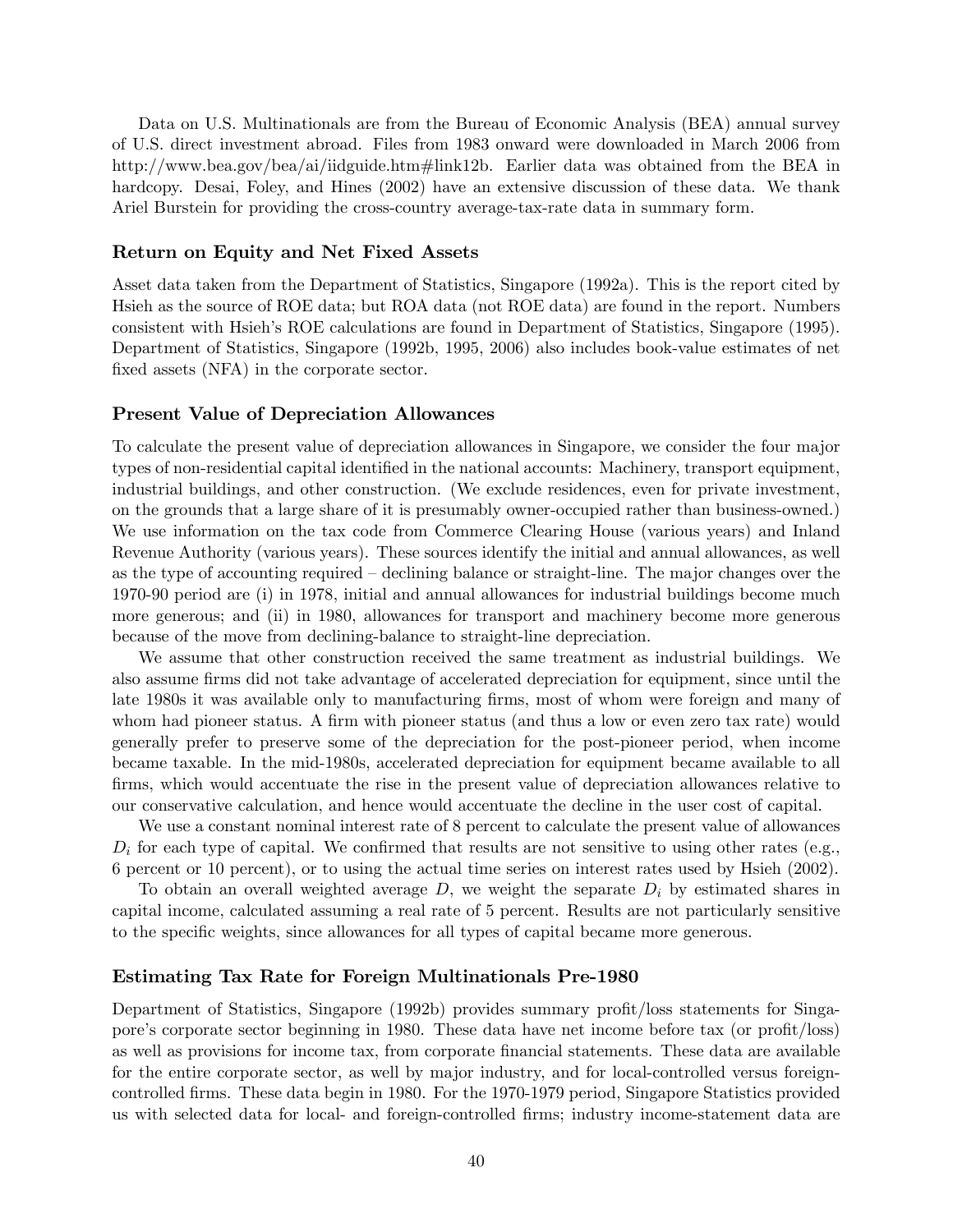not, however, available, though selected balance sheet data are. Conceptually, the overall tax rate for foreign-controlled firms is the share-weighted average of foreign manufacturing and foreign nonmanufacturing. We assume manufacturing's share of net profits are proportional to their share of net fixed assets, and assume that non-manufacturing firms pay the same average rate as local firms. These two assumptions allow us to estimate the rate for foreign manufacturing. For the period from 1980 on, the estimated rate is quite similar to the actual rate. We splice the estimated and actual data in 1980. Results in the text appear robust to reasonable alternative choices, such as using the statutory rate for non-manufacturing firms, or using the manufacturing share from 1980.

# Tax Parameters for Hong Kong, Korea, and Taiwan

The main source of depreciation allowances and investment tax credits is Price Waterhouse, "Corporate taxes, a worldwide summary." For Taiwan, other sources included Price Waterhouse, "Doing Business in Taiwan," 1989, 1991 and 1996, and Deloitte, Haskings, & Sells "Taxation in Taiwan, ROC (Republic of China)" (1982). Tax rates were obtained by email from Taiwan's Ministry of Finance (April 2006) and from Chou and Wu (1994). For Korea, corporate tax rates are from Hyun et al (2000). Other sources were Price Waterhouse's "Doing Business in Korea" (1992). For Hong Kong, our sources were Ho (1979) and Ho and Chau (1988). We confirmed the depreciation schedules with Hong Kongís Inland Revenue Department. Further details on our calculations are available from the authors.

# Surpluses of Statutory Boards

Current surpluses of seven major statutory boards are from the Economic Survey of Singapore (various issues). The seven are the Housing and Development Board (HDB), Jurong Town Corp (JTC), Public Utilities Board (PUB), Port of Singapore Authority (PSA), Telecommunications Authority of Singapore (Telecoms), Urban Redevelopment Authority (URA), and Sentosa Development Corp (SDC). Singapore Statistics confirmed in personal correspondence on March 20, 2006 that current surpluses of SBs that produce market output are included in corporate gross operating surplus.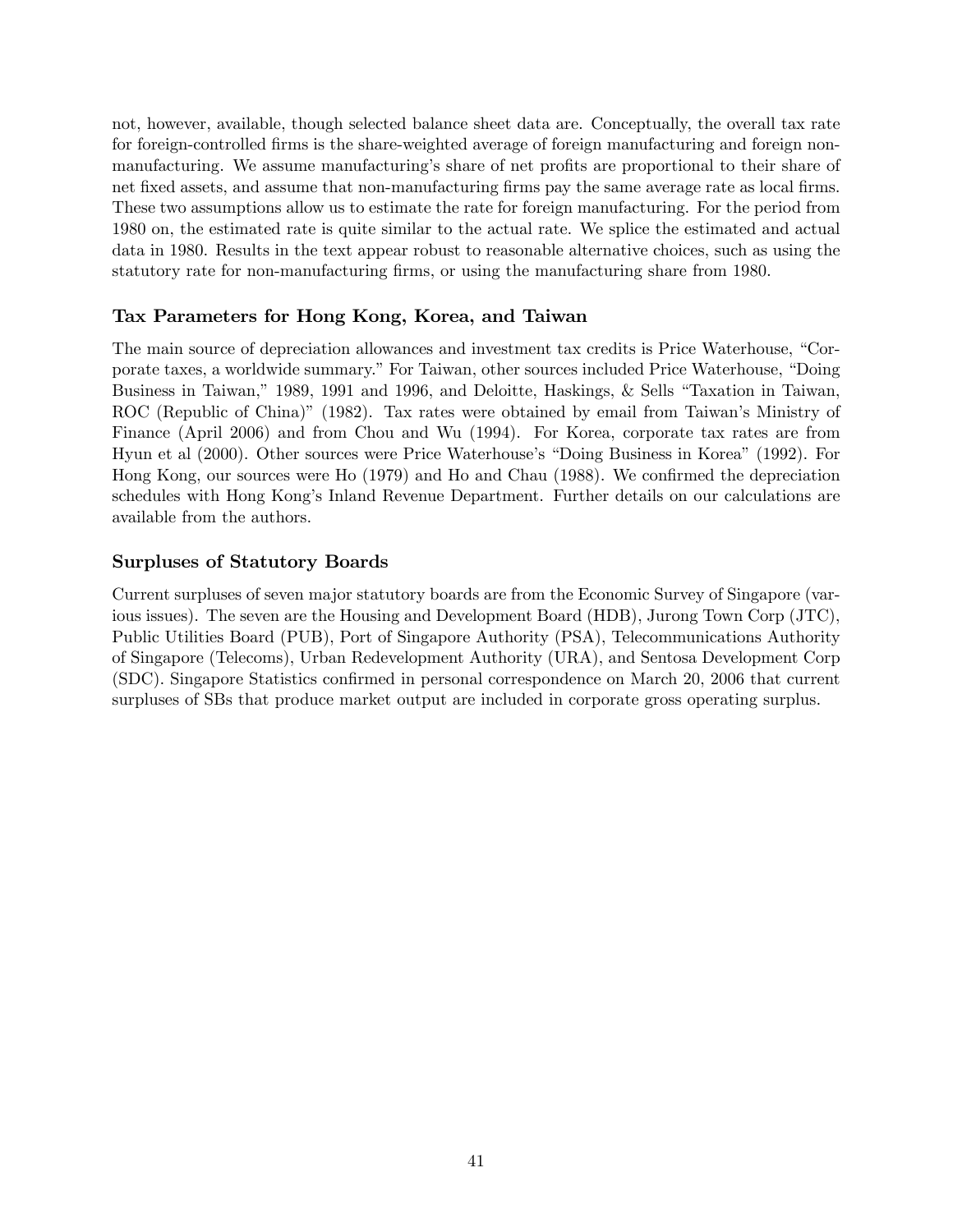# Appendix C: Systematic National Accounting Errors?

This appendix discusses the hypothesis, plausible in principle, that systematic errors in the national accounts could reconcile the primal and the dual. In particular, Hsieh (2002) suggests that the national accounts overstate growth in the capital-output ratio by about 3 percentage points per year. Hsieh's example of national accounting errors concerns output rather than investment: Singapore uses a low, subsidized rental rate to measure the service flow from owner-occupied housing.<sup>27</sup> This suggests that the accounts might understate nominal housing, though not necessarily its real service áow, which rose 11 percent per year from 1970-1990. Suppose mismeasured housing services caused us to understate true output growth by 3 percent per year from the mid-1960s to 1990. Then by 1990, true output would have been more than twice its measured level (i.e., 3 percent compounded for  $25$  years) – making Singapore by far the richest country in the world, with owner-occupied housing accounting for over half of GDP. Singapore was quite wealthy by 1990, but these counterfactuals seem implausible.<sup>28</sup>

Could Singapore instead have overstated capital growth by 3 percentage points per year? Suppose there were growing errors in real investment from the mid-1960s on. Like most countries, Singapore measures expenditure from ongoing surveys of its components. Large errors in the investment surveys would not be offset by large errors in the consumption surveys. Hence, both output and the GDP deáator would also be mismeasured (and incorrect when used for the dual). But Singapore uses different surveys to measure GDP from the expenditure, output, and income sides. If expenditure-based nominal GDP were mismeasured, then there would counterfactually be a large and growing statistical discrepancy.

Might the investment deflator grow too slowly? After adjusting the machinery and equipment deflator for exchange-rate changes, the growth in Singapore's deflator rises about 2 percentage points per year faster than the U.S. deflator from  $1970-1990$  – consistent with Singapore not incorporating hedonic adjustments into their deflators.<sup>29</sup> Hence, Singapore plausibly understates rather than overstates real investment growth.

A more plausible way to reduce capital growth is to raise the initial level of investment. In the 1960s, gross Öxed capital formation averaged 18 percent of GDP; this share rose to 36 percent in the 1970s and to 40 percent in the 1980s. Suppose we raised the share of investment in GDP to 36 percent for each year from 1960-1969 and then reestimate capital growth. From 1970-90, this alternative capital series grows 3.2 percent per year less than what the national accounts suggest. (The 1960 level of capital is benchmarked as  $I_{60}/(g + \delta)$ , where g is the average growth from 1960 to 1965; this alternative path raises the estimated initial capital level about nine-fold.)

Nevertheless, such an increase in initial investment and capital seems unlikely. First, it implies, counterfactually, a statistical discrepancy averaging 18 percent of GDP in the 1960s; the actual discrepancy was fairly small (see Young, 1998). Second, the 1960s were a time of political upheaval and civil unrest, so the investment climate was not particularly favorable relative to the '70s and ë80s. Third, Young (1995) uses data on residential construction and retained imports of cement to extend structures investment back to 1947; those figures do not suggest widespread errors in the initial capital or investment values in the 1960s. Finally, Hsieh provides no evidence of major

 $27$  If marginal rates of substitution reflect the subsidized rate then Singapore's treatment is appropriate. But if subsidized housing is quantity-rationed, then this rate is not the right shadow value.

 $^{28}$  Non-housing TFP growth is virtually identical to overall TFP growth. Non-housing output rises 0.1 pp per year more slowly from 1970-1990 than overall output; non-housing capital grows 0.1 pp per year faster. In addition, labor's share of income increases by 0.02 (since housing services are part of capital income), so on balance, share weighted inputs rise about 0.1 pp per year more slowly.

 $^{29}$ In personal correspondence (March 23, 2006), Singapore Statistics confirmed that they have not implemented any hedonic adjustments to their investment deflators.